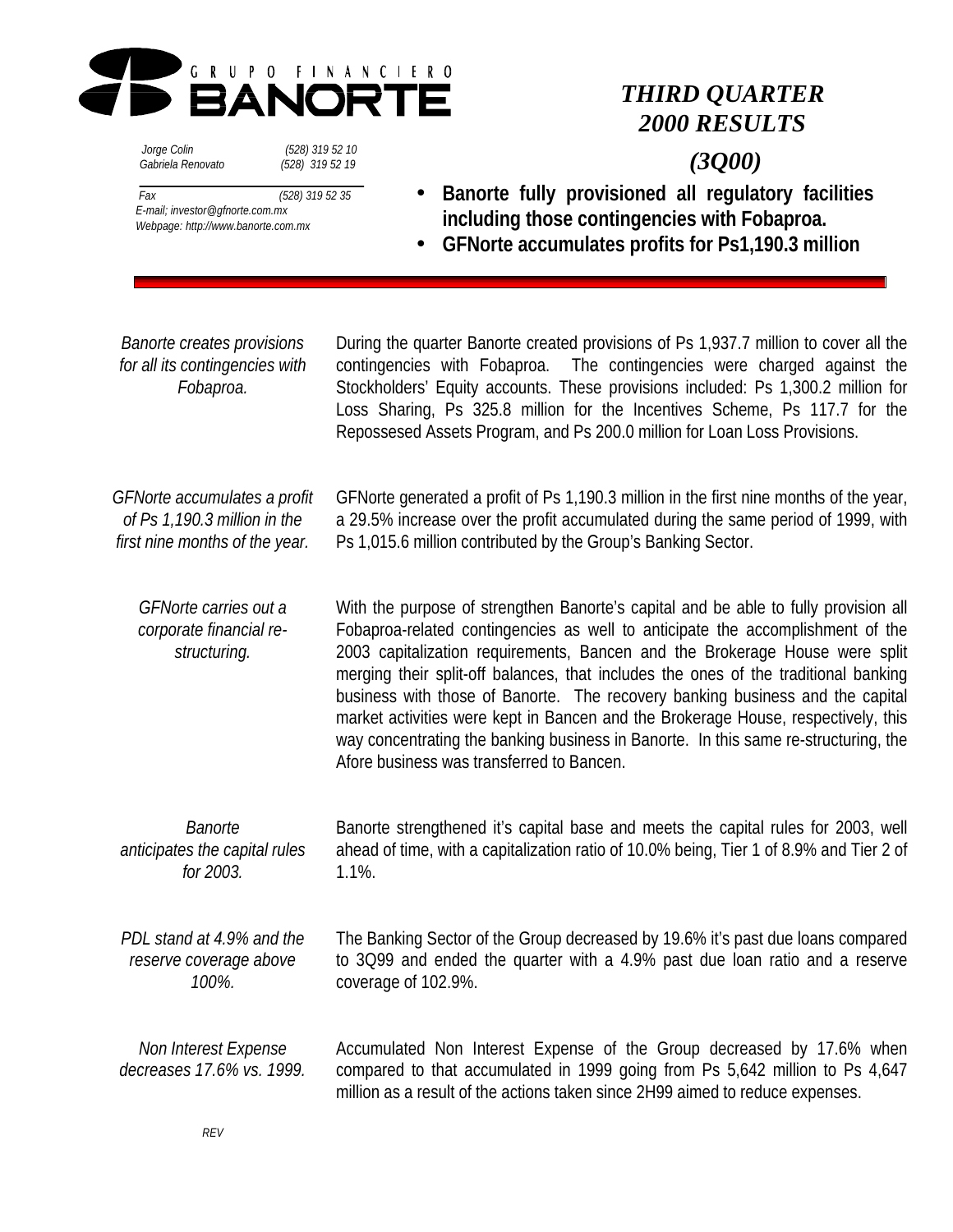# **I. Macroeconomic Environment**

During the third quarter of the year, the Mexican markets were again influenced by international events. The adjustment of the stock market of the United States, which began in the second quarter, was emphasized in September, causing important stock losses in virtually all the stock markets of the world. Our stock market was dragged down by the international problems, although the fundamentals stayed solid during the quarter. During the period, the Mexican Stock Market totaled a loss of 8.80%.

In the fixed income securities market, once the presidential election of July the 2nd had passed without mayor setbacks, the interest rates returned to their previous levels. However, toward the end of the month of July, the evidence of heated-up economic growth, together with signs of inflationary pressures, led to a new increase of the "corto" by the Bank of Mexico. The largest restriction caused a turnaround in the Cete of 28 days and the levels of real interest rates remained high.

After the presidential election, the exchange rate quickly recovered to its levels of last May. Nevertheless, the uncertain situation on the international markets subjected the exchange rate to moderate pressures during the month of September. The drop in the world stock market, together with the fears raised by the high prices of oil, impacted the exchange rate for the peso. In general, the Mexican currency recovered 5.5% of its value during the quarter.

The decision to pay in advance the entire debt that Mexico had with the International Monetary Fund should be seen as an event that confirms the solidity of the macroeconomic fundamentals. More so, if it is taken into consideration that the international currency reserves were kept virtually intact, due in great measure to the surplus that the high price of the petroleum continues to generate.

The decreasing inflationary trend was sustained during the quarter. Measured as the inflation rate of the last twelve months, it decreased from 9.41% to 8.85% during the period. The factors behind the positive inflationary trend continue to be the strength of the monetary exchange and the restrictive monetary policy followed by the Bank of Mexico. Nevertheless, the high economic

growth, the strong growth of real wages and the evidence of a slight turnaround in prices to the producer, lead to infer that the fight against inflation, through a restrictive monetary policy, will continue for the next months.

During the third quarter, the cycle of the economic growth seemed to evidence a modest deceleration with regard to the first semester of the year. However, this deceleration was still incipient, and concentrated in the production sector. The general indicator of the economic activity grew 6.6% in July. This percentage growth is compared with a growth of 7.7% during the first half of the year. On the other hand, the industrial production advanced 6.9% in the July-August period, compared with the production of the first semester of 7.6%.

Regarding the international sector, exports continued to grow at accelerated rates. During the period July-August, these rates grew 23.5%, which is slightly below the 28% for the first semester. On the other hand, the imports grew 25.5% supported by the dynamics of consumption. Measured by different indicators of private consumption, the evidence continues to point to the strong growth of private consumption. All of the abovementioned allows to anticipate growth during the quarter higher than 6%, and to anticipate growth near 7% for the whole current year.

The fundamentals of the Mexican economy stay healthy. Consumption, as well as investments and exports maintain their favorable growth trend. The Bank of Mexico has proposed an ambitious goal of inflation for the incoming year that, in order to be reached, will force it to maintain a restrictive monetary policy and with high probability, high real interest rates for the next months.

# **II. Strategy**

*Financial clean up. - Banorte Financial Group, with* the purpose of cleaning up it's capital and fully provision it's contingencies derived from the programs of the Fobaproa and to get ready in advance for the execution of the requirements for capitalization of 2003, created provisions for the Loss Sharing Program, the Incentives Scheme, the Repossesed Assets Program, and Loan Loss Reserves in the amount of US\$1,937.7 million against Stockholders' Equity accounts, with the special registration authorization of the CNByV. These changes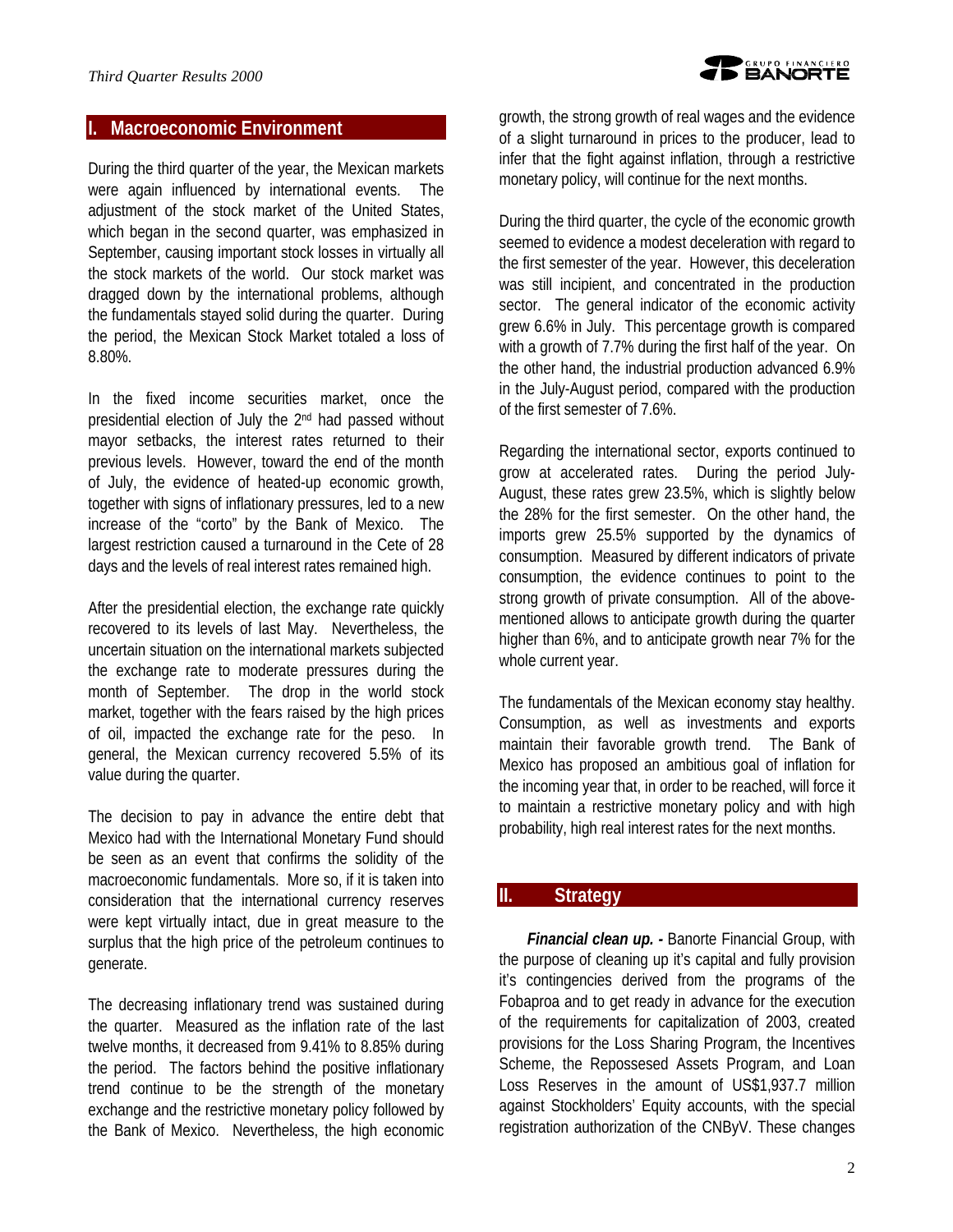#### *Third Quarter Results 2000*



will help to transparent the banking operations. (See explanation detailed in Annex 2).

*Corporate restructuring of the Group -* Grupo Financiero Banorte continued with the corporate restructuring of its business, which began at the end of 1999 at which time it transferred the administration of the Mutual Funds from Casa de Bolsa to Bancen. On this occasion and during the quarter, several important changes were carried out that had as main purposes the consolidation of the bank business in Banorte and the utilization of the fiscal losses in Bancen. These changes are mentioned next:

- 1) With the purpose of channeling the banking functions in a single Institution and to be more transparent in the bank administration of the Group, Banco del Centro was divided, and the independent result (Centroban, S.A. de C.V.) was merged with Banco Mercantil del Norte, only leaving the assets related with debt recovery of that bank.
- 2) With the objective of consolidating the money market operations in Banorte, Casa de Bolsa Banorte was divided and it's split-off part (Transnorte, S.A of C.V.) was merged with Banco Mercantil del Norte, basically consisting of the capital markets business and the investment banking.

A summary of the Banorte capital movements is shown next, along with a breakdown of the provisions created:

|  | (Millions of September'00 Ps) |  |  |
|--|-------------------------------|--|--|
|  |                               |  |  |

| 5.258 |
|-------|
| 1.217 |
| 290   |
| 12    |
| 1.770 |
| 4.983 |
|       |

#### Fobaproa Contingencies Provisions

(*Million as of September 1st, 2000)*

| Fobaproa-Loss sharing           | 1.300.2 |
|---------------------------------|---------|
| Incentives scheme               | 325.8   |
| Repossesed assets (Foba "70")   | 1117    |
| Additional loan loss provisions | 200.0   |
| <b>Total Provisions</b>         | 1.937.7 |

The Afore, subsidiary of Banco Mercantil del Norte, was sold to Banco del Centro and so became a subsidiary of the latter. The operation was carried out in September

29th. at June's 2000 book value thus generating a US\$12 million loss for Banorte due to the difference in those book values.

# **III. Recent Events**

*Grupo Financiero Banorte* 

*Organizational changes. -* With the objective of facilitating the management of external and corporate activities for the CEO of the Group and to integrate the functions of commercialization under a single reporting structure, as well as to consolidate the areas of information, the organization was adapted, decreasing from 24 to 10 the divisions that report to the CEO. The new organization became effective on October 16, 2000.

The divisions that are reporting to CEO:

- *Banorte General Director* Federico Valenzuela O. the commercialization functions are integrated in this division.
- *Government Banking* Rafael Castillo T.
- *Investor Relations* Robert W. Chandler
- *Risk Management -* Luis R. Seyffert V.
- *Technology and Operations* Gerardo Coindreau F.
- *Human and Material Resources*  Roberto Hiriart T.
- *Planning and Control*  Sergio García R.
- *E-Bussiness* Alejandro Ramos L.
- *Long Term Savings*  Enrique Castillón V.
- *Recovery Bank* Miguel Angel García P.

The Corporate General Director, Juan M. Quiroga, the Corporate Public Relations Director, Eduardo Sastré, and the Regular Corporate Examiner, Román Martínez were ratified. All of them depend on the Group's President.

*Advances in the Internet. –* On August 31, 2000, Grupo Financiero Banorte announced its Internet operational strategy. This operational strategy places GFNorte among the most advanced institutions in this matter in the country. Through www.banorte.com.mx GFNorte will respond in an effective way to the most sophisticated needs in the market today, by means of the evolution and expansion of its range of on-line services. The new Portal de Banorte offers direct access to transactional applications, on-line product demand, support in Chat-format, location maps of branches and financial services simulators.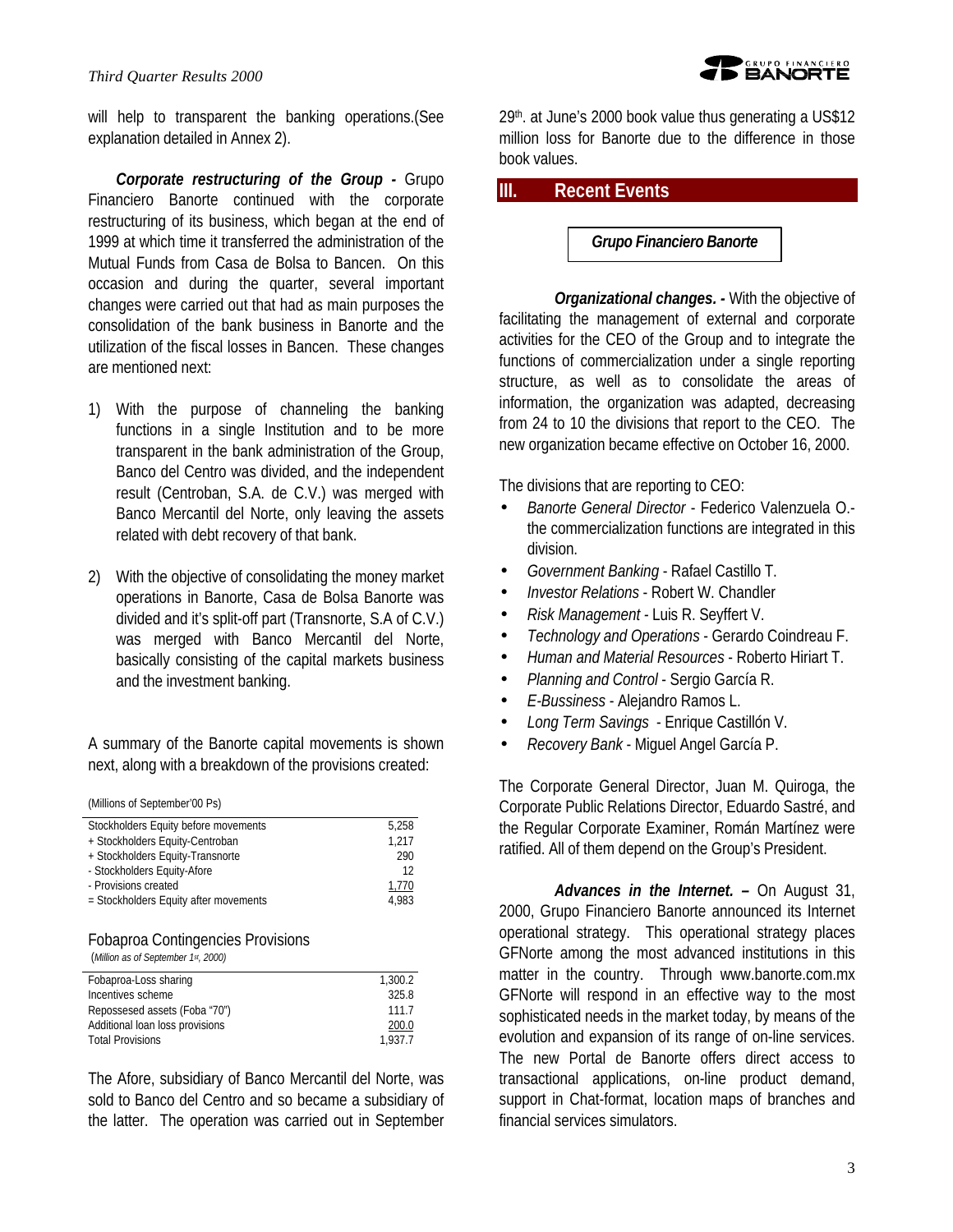*Alliance with Asista.com. –* In September of 2000, Grupo Financiero Banorte and Asista.com, announced the signature of a strategic alliance for the development of diverse on-line payment mechanisms, as well as different solutions for electronic trade among businesses. Asista is the leader in the digital market of B2B in Latin America. The development of solutions for electronic payments to be offered to the customers will be finished by the end of the fourth quarter of this year. Additionally, Banorte will promote the different electronic trade services that Asista offers to its clients.

*Alliance with Zona Financiera.com. -* GFNorte and Zona Financiera.com announced a strategic alliance by means of which the users of this site will be able to have access to the wide range of services and financial products of the Group. This alliance represents a great advance in our strategy of extending our operations and services through the Internet and to give value-added resources to our clients in Mexico. Zona Financiera.com is the main site in the Internet specialized in personal finances for Spanish and Portuguese-speaking users.

*Purchase of the "Algo Suite" software. –* On

September 15, 2000, Grupo Financiero Banorte, announced the purchase of the specialized software known as "Algo Suite" from the company Algorithmics in Canada with an investment of US\$3.5 million. This software will facilitate the calculation of credit and market risks.



*Split of Bancen and the Brokerage House and merging with Banorte. -* Banorte held its Extraordinary General Shareholders' Meeting on September 26<sup>th</sup>, 2000, where it was agreed that the company, as the merging entity, would merge the companies that will result from the division of Banco del Centro and the Brokerage House. It was also agreed that the stockholders' equity of Banorte would increase by \$1,507.4 million, an equivalent amount to the stockholder equity of theses two vehicle companies (Administradora de Activos Centroban, S.A. of C.V. and Transnorte, S.A. of C.V.).

*Award as the best Mexican bank in the magazine "The Banker". –* Banco Mercantil del Norte, recently received recognition by the prestigious british magazine

"The Banker", which named it as the best Mexican bank, in its first awards for the "Best Banks in the World", for its strategy of taking the bank from a regional level to a national level and for preparing the company to face a more competitive market.

*AHMSA. -* During the month of August, AHMSA and the committee of creditor banks reached an agreement in principle to capitalize US\$530 million and to restructure US\$1,140 million, being 65% of this amount to a term of 8 years with 2 years of grace, and the remaining 35% payable in the 8<sup>th</sup> year. This agreement is in the approval process by the creditor banks and still not official yet. In case of being approved, the effects for Banorte would be positive since in the future, when the execution of payments would be convincingly proven; it would be possible to release the provisions assigned to the debts of AHMSA. At the moment Banorte has reserved US\$14 million for credits of US\$24 million and a negative goodwill of US\$36 million in the US\$60 million Eurobonds invested.

# **IV. Highlights**

*Grupo Financiero Banorte Consolidated with Subsidiaries (GFNorte)* Earned net profits of Ps551.7 million during the quarter, 186.8% higher than those of 2Q00, equivalent to earnings of Ps1.12 per share (fully diluted). Accumulated profits for the 3Q00 amounted Ps 1,190.3 million, 29.5% higher than those accumulated in 1999. Total Assets of GFNorte were Ps114,167 million and its Loan Portfolio was Ps82,746 million, been the first 7.0% lower and the later 2.9% lower to those of the previous quarter. The Stockholders Equity was \$7,593 million, 15.6% lower than in 2Q00.

*The Banking Sector (Banorte and Bancen)* generated earnings of Ps423.5 million during the quarter, 92.2% higher than those of 2Q00. Accumulated profits for the 3Q00 amounted Ps1,015.6 million, 36.0% higher than those accumulated in 1999. With contributions coming from Bancen Ps282.2 million and Banorte Ps141.3 million. The past due loan ratio at the close of the quarter was 4.9%, and the Reserve Coverage was 102.9%.

*The Brokerage Sector* (the Brokerage House) registered a profit of Ps50.9 million for the quarter vs. a loss of Ps10.4 million in the previous quarter. This increase was due to the recovery in the financial markets that negatively affected the 2Q00 results.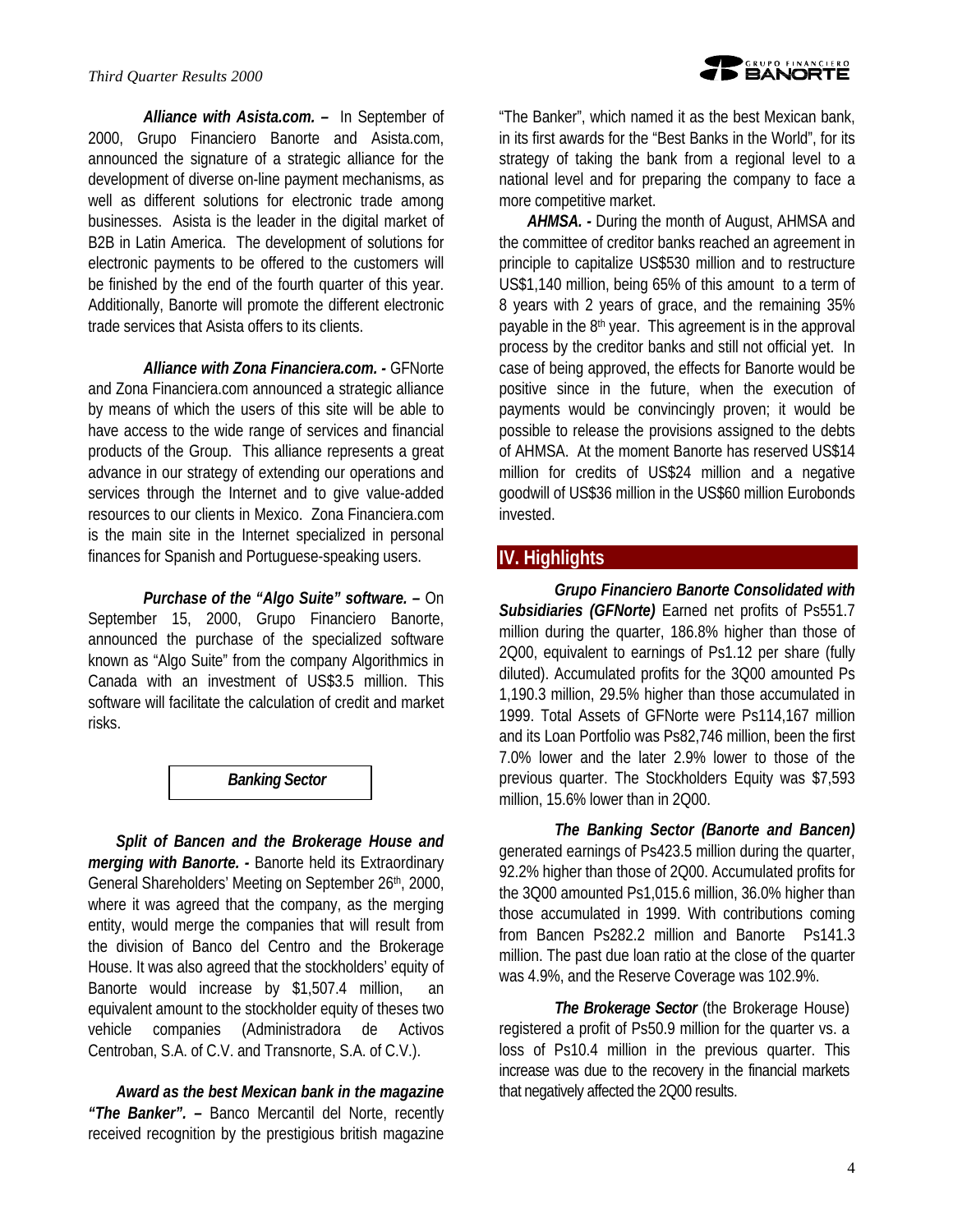#### *Third Quarter Results 2000*

*Long-Term Savings Sector -* This sector reported profits for the quarter of Ps39.0 million vs. a Ps43.3 million loss in 2Q00, due mainly to the recovery of the financial markets that had a negative impact on the fixed income securities portfolio valuation in the Bancassurance and Annuities subsidiaries in 2Q00.

*Auxiliary Organizations Sector -* Accumulated earnings during the quarter in this Sector were Ps22.3 million, 35.2% higher than in 2Q00, with the largest contributor being the Factoring business, which accounted for roughly 50% of the sectors profits.

# **VI. Grupo Financiero- Consolidated**

| <b>Grupo Financiero Banorte Earnings</b> |                |       |        |         |  |  |
|------------------------------------------|----------------|-------|--------|---------|--|--|
| (Millions as of September '00 Ps)        | <b>QUARTER</b> | ACUM. |        |         |  |  |
|                                          | 2Q00           | 3Q00  | 3Q99   | 3Q00    |  |  |
| G. F. Banorte [holding]                  | 9.2            | 16.0  | (1.8)  | 23.8    |  |  |
| <b>Banking Sector</b>                    |                |       |        |         |  |  |
| Banco Mercantil del Norte (1)            | 149.5          | 141.3 | 560.6  | 375.2   |  |  |
| Banco del Centro (2)                     | 70.9           | 282.2 | 185.9  | 640.4   |  |  |
|                                          | 220.4          | 423.5 | 746.6  | 1,015.6 |  |  |
| <b>Brokerage Sector</b>                  |                |       |        |         |  |  |
| Brokerage House                          | (10.4)         | 50.9  | 113.5  | 58.4    |  |  |
|                                          |                |       |        |         |  |  |
| <b>Long-Term Saving Sector</b>           |                |       |        |         |  |  |
| Pension Funds Afore                      | 2.2            | 26.7  | 50.1   | 61.6    |  |  |
| Bancassurance                            | (19.6)         | 14.6  | (11.8) | (2.9)   |  |  |
| Annuities                                | (25.9)         | (2.3) | (20.8) | (19.1)  |  |  |
|                                          | (43.3)         | 39.0  | 17.5   | 39.6    |  |  |
| <b>Auxiliary Organization Sector</b>     |                |       |        |         |  |  |
| Leasing                                  | 4.6            | 6.9   | 10.9   | 15.4    |  |  |
| Factoring                                | 8.7            | 11.0  | 25.0   | 28.6    |  |  |
| Warehousing                              | 0.7            | 2.1   | 2.5    | 3.3     |  |  |
| Bonding                                  | 2.6            | 2.3   | 5.2    | 5.5     |  |  |
|                                          | 16.5           | 22.3  | 43.6   | 52.9    |  |  |
| <b>Total</b>                             | 192.4          | 551.7 | 919.4  | 1,190.3 |  |  |
|                                          |                |       |        |         |  |  |
| <b>RATIOS</b>                            |                |       |        |         |  |  |
| Net Income per Share (3)                 | 0.42           | 1.19  | 1.99   | 2.57    |  |  |
| Net Inc. per Share (diluted) (4)         | 0.39           | 1.12  | 1.86   | 2.41    |  |  |
| Dividends per share (3)                  |                |       |        |         |  |  |
| Book Value per share(3) (5)(6)           | 16.87          | 13.96 | 16.45  | 13.96   |  |  |
| Book Value per share (diluted)           | 16.71          | 13.97 | 16.39  | 13.97   |  |  |
| (4)(5)                                   |                |       |        |         |  |  |



- 4) Assumes a conversion of the Subordinated Convertible Debt. at a minimum conversion price of Ps12.57 per share (30.4 millions of shares) that results from using the conversion formula with the price of the last 30 days of operations.
- 5) Excluding Minority holdings.
- 6) Excluding Convertible Subordinated Debentures.

# **GFNorte Ownership in Subsidiaries- 3Q00**

| 3000   |
|--------|
| 95 41% |
| 99.99% |
| 99.99% |
| 50 99% |
| 51.00% |
| 51.00% |
| 99.99% |
| 99 99% |
| 99.99% |
| 99.99% |
|        |

(1) As a result of merging Banpaís in February, 2000.

(2) Subsidiary of Banco del Centro.

# **Capital Structure of the Holding Company**

|          |  | <b>Current Shares Outstanding</b><br>as of September 30,2000 |                                                  |  |  |  |  |
|----------|--|--------------------------------------------------------------|--------------------------------------------------|--|--|--|--|
| O Series |  |                                                              | 462.943.483                                      |  |  |  |  |
|          |  |                                                              | During the quarter the treasury of the Group re- |  |  |  |  |

purchased 9,378,000 shares.

#### **Banorte's Rating – 3Q00**

| Calificadoras    | Opinion            | Category                                   | Date            |
|------------------|--------------------|--------------------------------------------|-----------------|
| Moody's Investor | D                  | Banorte's Financial<br>Strength            | Jun-2000        |
| <b>Bankwatch</b> | $IC-C$             | Banorte's Financial<br>Strenath            | Feb-2000        |
| Standard & Poors | <b>BB/Stable/B</b> | Banorte's Financial<br>Strength            | Aug-2000        |
| Duff & Phelps    | AAA                | Remittance-Baked<br>Certificates (Banorte) | <b>Jul-1999</b> |

1) 94.09% owned by GFNorte..

2) Includes the Bank's Subsidiaries. Excludes the AFORE

3) Per Share data, based on 462.9 million shares outstanding on September 30,2000.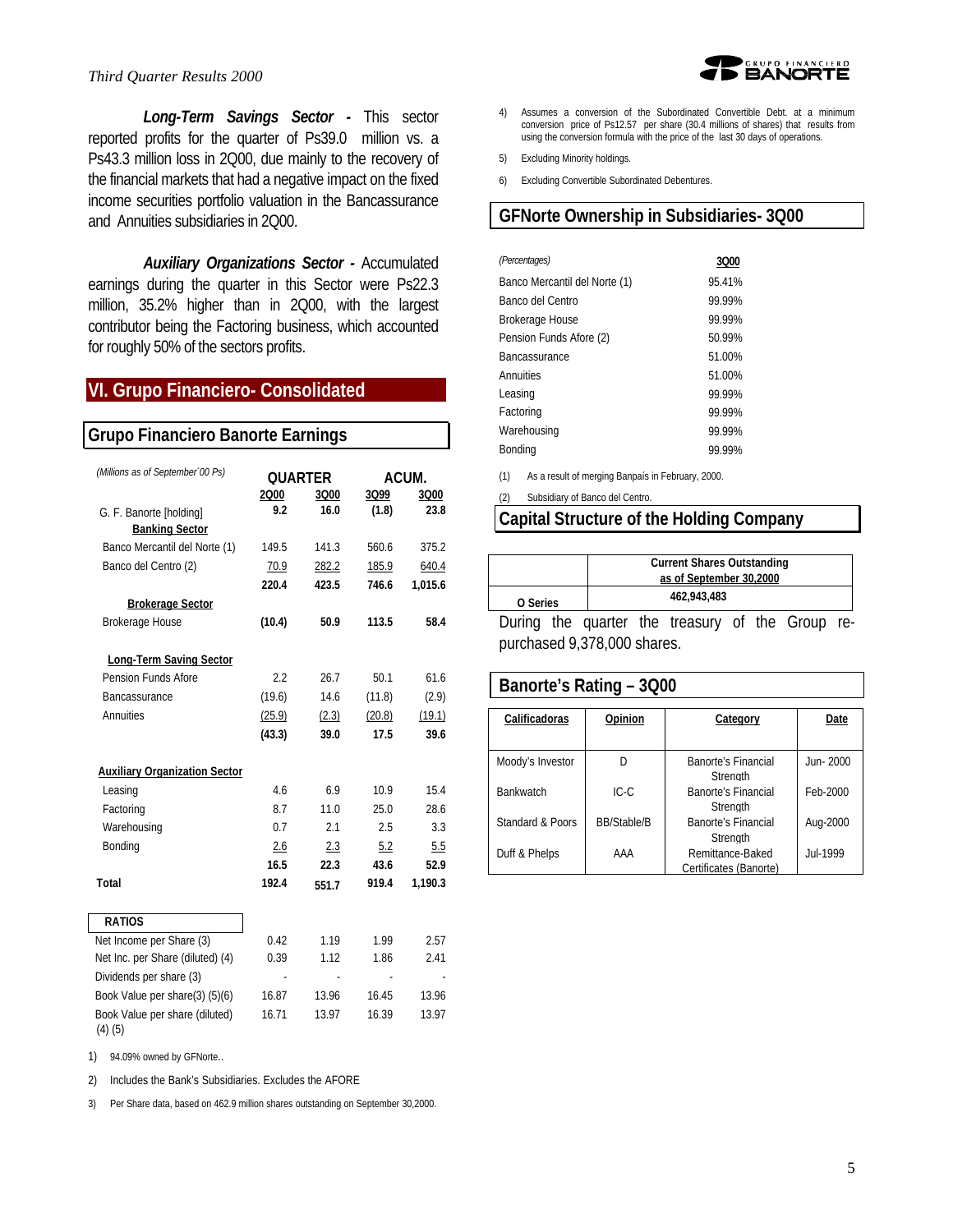#### **Relevant Numbers for Grupo Financiero**

| (Millions of September '00 Ps)    | <b>OUARTER</b> |         | ACUM.   |         |
|-----------------------------------|----------------|---------|---------|---------|
| <b>Income Statement</b>           | 2000           | 3Q00    | 3Q99    | 3Q00    |
| Net Interest Income (NII)         | 1,563.0        | 1.435.0 | 5,954.5 | 4,768.4 |
| + REPOMO-Margin                   | (13.0)         | (25.9)  | 732.2   | (34.0)  |
| = NII after Repomo                | 1,550.0        | 1,409.1 | 6,686.8 | 4,734.3 |
| - Loan Loss Provisions            | 173.8          | 6.6     | 470.7   | 405.1   |
| - Loss Sharing Provisions         | 35.8           | 79.0    | 285.3   | 155.5   |
| =NII after Provisions             | 1,340.5        | 1.323.6 | 5,930.7 | 4,173.7 |
| + Non Interest Income             | 479.8          | 769.1   | 1,612.8 | 1,910.4 |
| = Total Operating Income          | 1,820.3        | 2,092.7 | 7,543.5 | 6,084.1 |
| - Non Interest Expense            | 1,632.1        | 1,689.7 | 5,642.2 | 4,885.1 |
| = Net Operating Income            | 188.2          | 403.0   | 1,901.3 | 1,199.0 |
| Other Expense (Income)            | 68.3           | 198.7   | (740.1) | 208.5   |
| $=$ Pre-tax Income                | 256.5          | 601.7   | 1,161.2 | 1,407.6 |
| - Income Tax & profit sharing     | 28.8           | (50.1)  | (115.2) | (57.5)  |
| - Tax on asset                    | (4.5)          | (5.6)   | (26.1)  | (15.5)  |
| - Deff. Inc. Tax & profit sharing | (43.6)         | 13.7    | 13.8    | (63.4)  |
| = Net Income b/Subsidiaries       | 237.3          | 559.8   | 1,033.7 | 1,271.2 |
| + Undistrib. Earnings of Subs.    | (33.1)         | 21.4    | (31.0)  | 4.3     |
| =Net Income-contin. Operation     | 204.2          | 581.2   | 1,002.7 | 1,275.5 |
| + Extraordinary Items, net        |                |         |         |         |
| - Minoritary Income               | (11.8)         | (29.5)  | (83.3)  | (85.2)  |
| =Total Net Income                 | 192.4          | 551.7   | 919.4   | 1.190.3 |

| <b>Balance Sheet</b>        | 3Q99    | 2000    | 3Q00    |
|-----------------------------|---------|---------|---------|
|                             |         |         |         |
| <b>Total Assets</b>         | 106.750 | 122,805 | 114.167 |
| Loan Portfolio              | 83.249  | 85.222  | 82.746  |
| Deposits                    | 72.661  | 89.938  | 84.692  |
| Equity                      | 8.852   | 8.999   | 7.593   |
| PDL                         | 5.065   | 4.205   | 4.062   |
| LLR                         | 5.045   | 4.429   | 4.171   |
|                             |         |         |         |
| <b>Asset Quality Ratios</b> |         |         |         |
|                             |         |         |         |
| PDL to Total Loans          | 6.1%    | 4.9%    | 4.9%    |
| LLR to PDL                  | 99.6%   | 105.3%  | 102.7%  |
| <b>Profability Ratios</b>   |         |         |         |
| ROA (1)                     |         |         |         |
|                             | 1.2%    | 1.0%    | 1.3%    |
| ROE (2)                     | 15.5%   | 15.4%   | 19.4%   |
|                             |         |         |         |

1) Annualized earnings as a percentage of the average of end of the month assets over the period.

2) Annualized earnings as a percentage of the average of end of the month equity over the period.

*LLR= Loan Loss Reserves, PDL= Past Due Loans, NPDL= Net Past Due Loans*

*Grupo Financiero Banorte (GFNorte)*  generated Ps551.7 million in earnings for the quarter, 186.8% higher than 2Q00. Accumulated profits for the 3Q00 amounted Ps1,190.3 million, 29.5% higher than those accumulated in 1999. The Net Interest Income before Repomo was 8.2% lower when compared to the previous quarter principally due to Ps96 million added in 2Q00 derived from an adjustment in the Debtors Programs from



1997 to 1Q00, from which Ps31 million were reversed in 3Q00 thus decreasing the NII by this amount. Accumulated for the year, the Net Interest Income showed a 19.9% decrease vs. 1999 mainly due to lower interest rate levels and also to a decrease in the Fobaproa notes yield departing from December,1999. During the quarter, Ps6.6 million in Loan Provisions were created as well as Ps79.0 million in Fobaproa loss sharing provisions through the Income Statement. Non Interest Income increased by 60.3% due mainly to the fee income related to Serfín loans collections for Ps204 million and, in a yearly basis there was a 18.5% increase mainly due to higher fee income from Serfin loans collections and also to higher fees from banking services. Non Interest Expense increased by 3.5% compared to the previous quarter and decreased by 13.4% accumulated for the year vs. 1999, due primarily to the cost efficiency and rationalization program started in second half of 1999.

The Group's stockholders' Equity decreased by Ps1,406 million vs 2Q00 mainly because of a Ps1,937.7 million in provisions charged to capital to fully provision for Fobaproa contingencies.

| No of Employees & Distribution Network |                                                                    |        |        |  |  |  |  |
|----------------------------------------|--------------------------------------------------------------------|--------|--------|--|--|--|--|
| <b>FMPI OYFFS</b>                      | 3099                                                               | 2000   | 3Q00   |  |  |  |  |
| <b>Banking Sector</b>                  | 9.177                                                              | 8,935  | 8,938  |  |  |  |  |
| Other Sectors                          | 2,052                                                              | 2,192  | 2,203  |  |  |  |  |
| <b>Total Group</b>                     | 11,229                                                             | 11,127 | 11.141 |  |  |  |  |
| <b>DISTRIBUTION</b><br><b>NETWORK</b>  |                                                                    |        |        |  |  |  |  |
| Branches (*)                           | 472                                                                | 453    | 452    |  |  |  |  |
| ATM                                    | 1.301                                                              | 1.345  | 1.365  |  |  |  |  |
|                                        | Includes banking modules and excludes 3 branches located in Cayman |        |        |  |  |  |  |

Island.

The quarter ended with an annual personnel reduction of 239 employees from the Banking Sector of the Group, equivalent to 2.6% when compared to September, 1999, as a result of the program of cost reduction and rationalization of spending initiated in the second half of 1999.

With regard to other sectors of the Group, the number increased by 151 compared to September, 1999, due mainly to the hiring of sales representatives for the Afore and the Annuities business, to support the sales efforts and to look for increasing our market share in these businesses.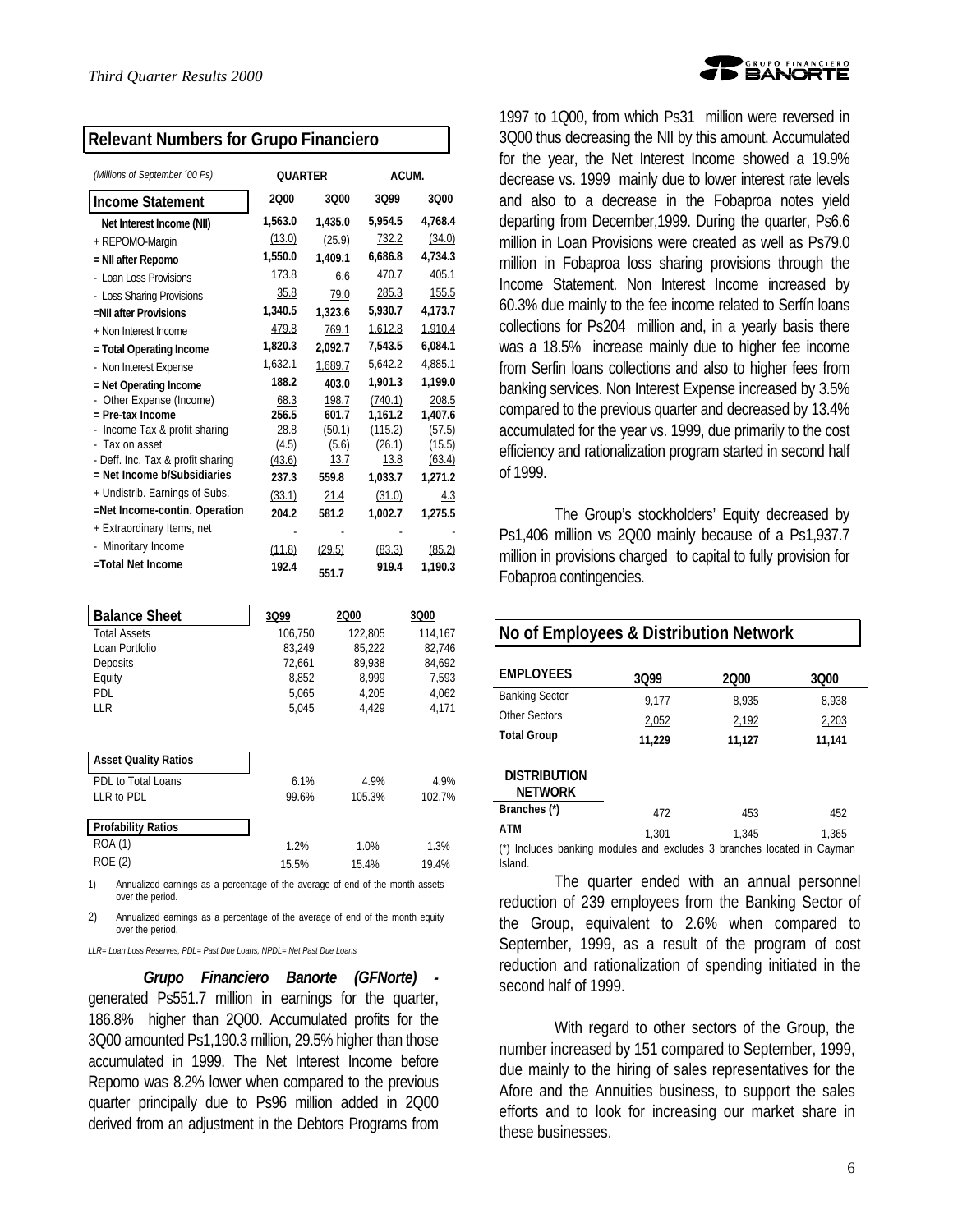D<sup>GRUPO FINANCIERO</sup><br>D**EANORTE** 

We ended the quarter with 452 branches and 1,365 ATMS.

# **VI. Information by Sectors (See Annex I) 1. Banking Sector**

| (Millions of September 00 Ps)        |         | <b>OUARTER</b> |         | ACUM.   |  |
|--------------------------------------|---------|----------------|---------|---------|--|
| <b>Income Statement</b>              | 2Q00    | 3Q00           | 3Q99    | 3Q00    |  |
| Net Interest Income                  | 1,484.8 | 1,329.2        | 5,544.7 | 4,477.2 |  |
| + REPOMO-Margin                      | (3.0)   | (16.2)         | 787.2   | 5.6     |  |
| = NII after Repomo                   | 1,481.9 | 1,312.7        | 6,331.9 | 4,482.8 |  |
| - Loan Loss Provisions               | 173.1   | 6.3            | 462.1   | 401.5   |  |
| - Loss Sharing Provisions            | 35.8    | 79.0           | 285.3   | 155.5   |  |
| =NII after Provisions                | 1,273.0 | 1.227.4        | 5,584.5 | 3,925.7 |  |
| + Non Interest Income                | 358.3   | 502.0          | 1,090.7 | 1,305.7 |  |
| = Total Operating Income             | 1,631.3 | 1,729.4        | 6,675.2 | 5,231.5 |  |
| - Non Interest Expense               | 1,429.1 | 1,448.9        | 5,111.0 | 4,255.9 |  |
| $=$ Net Operating Income             | 202.2   | 280.5          | 1,564.2 | 975.6   |  |
| + Other Expense (Income)             | 66.7    | 180.9          | (734.6) | 193.0   |  |
| = Pre-tax Income                     | 269.0   | 461.4          | 829.6   | 1,168.6 |  |
| - Income Tax & profit sharing        |         | (6.2)          | (8.7)   | (6.2)   |  |
| - Tax on asset                       | (4.5)   | (5.6)          | (25.4)  | (15.5)  |  |
| - Deferred Inc. Tax & profit sharing | (38.5)  | (23.7)         | (14.6)  | (113.6) |  |
| = Net Income b/Subsidiaries          | 226.0   | 426.1          | 780.9   | 1,033.4 |  |
| + Undistrib. Earnings of Subs.       | 6.1     | 27.8           | 51.1    | 67.5    |  |
| = Net Income-continu. Operation      | 232.1   | 453.8          | 832.0   | 1,100.9 |  |
| + Extraordinary Items, net           |         |                |         |         |  |
| Minoritary Income                    |         |                | (35.2)  | (3.1)   |  |
| =Total Net Income                    | 232.1   | 453.8          | 796.8   | 1,097.7 |  |

| <b>Balance Sheet</b>                                                              | 3Q99    | 2000    | 3Q00    |
|-----------------------------------------------------------------------------------|---------|---------|---------|
| <b>Total Assets</b>                                                               | 103,629 | 118,408 | 111,837 |
| Loan Portfolio                                                                    | 83,120  | 85,408  | 82,529  |
| Deposits                                                                          | 72,949  | 90.229  | 84,867  |
| Equity                                                                            | 6,988   | 7,300   | 6,214   |
| <b>PDL</b>                                                                        | 5,019   | 4,176   | 4,034   |
| LLR                                                                               | 5,029   | 4,410   | 4,153   |
| <b>Asset Quality Ratios</b>                                                       |         |         |         |
| PDL to Total Loans                                                                | 6.0%    | 4.9%    | 4.9%    |
| LLR to PDL                                                                        | 100.2%  | 105.6%  | 102.9%  |
| NPDL to Equity                                                                    | $-0.1%$ | $-3.2%$ | $-1.9%$ |
| <b>Profability Ratios</b>                                                         |         |         |         |
| <b>ROA (1)</b>                                                                    | 1.0%    | 1.0%    | 1.1%    |
| ROE (2)                                                                           | 15.4%   | 17.9%   | 20.6%   |
| 1)<br>Annualized earnings as a percentage of the average of month-end assets over |         |         |         |

the period.

2) Annualized earnings as a percentage of the average of month-end equity over the period.

*NII= Net Interest Income, LLP\_ Loan Loss Provisions, PDL= Past Due Loans, LLR= Loan Loss Reserves, NPDL=Net Pat Due Loans*

Profits from the Banking Sector totaled Ps453.8 million during the quarter, 95.5% higher than the previous quarter. Accumulated profits for the 3Q00 amounted Ps1,097.7 million, 37.8% higher than those accumulated in 1999. During the quarter, loan loss provisions for Ps6.3 million, and Ps79.0 million for Fobaproa loss sharing provisions were charged through the Income Statement. Net Interest Income before Repomo decreased by 10.5% with respect to 2Q00. Non Interest Income for the quarter was Ps502.0 million, vs. Ps358.3 million of the previous quarter, an increase of 40.1%, with the main factor being a higher fee income received from the Serfin loans collections. Non Interest Expense was Ps1,448.9 for the quarter, 1.4% higher than in 2Q00 due primarily to the increase in Promotion and Administrative Expenses.

#### **Net Interest Income**

| (Millions as of September .00 Ps) | 2000      |          | 3Q00      |          |  |
|-----------------------------------|-----------|----------|-----------|----------|--|
|                                   | ΒN        | ВC       | ΒN        | ВC       |  |
| Int. Inc.- Ioans & securit.       | 3,744.7   | 981.9    | 3,514.3   | 1,000.0  |  |
| Int. Inc.- repo agreement.        | 608.6     | 5.9      | 1,033.2   | 994.2    |  |
| Foreign exch. Valuation           | 3.5       |          | (4.3)     |          |  |
| <b>UDI</b> valuation              |           |          |           |          |  |
| Valoriz, Inst. Indizados          |           |          |           |          |  |
| Interest Income                   | 4,356.7   | 987.8    | 4,543.2   | 1,994.3  |  |
| Loan Fees                         | 134.2     | 9.5      | 132.8     | 5.8      |  |
| Int. Exp.-dep.& funding           | 2,763.7   | 629.7    | 2,714.7   | 526.8    |  |
| Int. exp.- repo agreement         | 587.5     | 10.3     | 1.026.7   | 1.066.6  |  |
| Foreign exch. Valuation           |           | (0.1)    |           | (0.1)    |  |
| <b>UDI</b> valuation              |           |          |           |          |  |
| Valoriz. Inst. Indizados          | 7.0       | 1.5      | 8.4       |          |  |
| - Interest Expense                | 3,358.2   | 641.4    | 3,749.8   | 1,593.3  |  |
| Fees paid                         | 3.3       | 0.5      | 3.4       | 0.4      |  |
| $=$ NII                           | 1,129.4   | 355.5    | 922.9     | 406.3    |  |
| Ave. earn. Assets                 | 104,340.9 | 23,650.0 | 100,676.4 | 22,072.8 |  |
| % NIM<br>(1)                      | 4.3%      | 6.0%     | 3.7%      | 7.4%     |  |

(1) Anualized Net Interest Income (NII) to averge total earnings assets for the period.  *NII= Net Interest Income*

*BN=Banorte & BC=Bancen*

During the quarter part of the adjustment for Debtor Programs made in 2Q00 was reversed. Two accounting movements were made that decreased the Interest Income from loans and securities and also the Loan Loss Provisions by Ps 31 million stemming from a calculation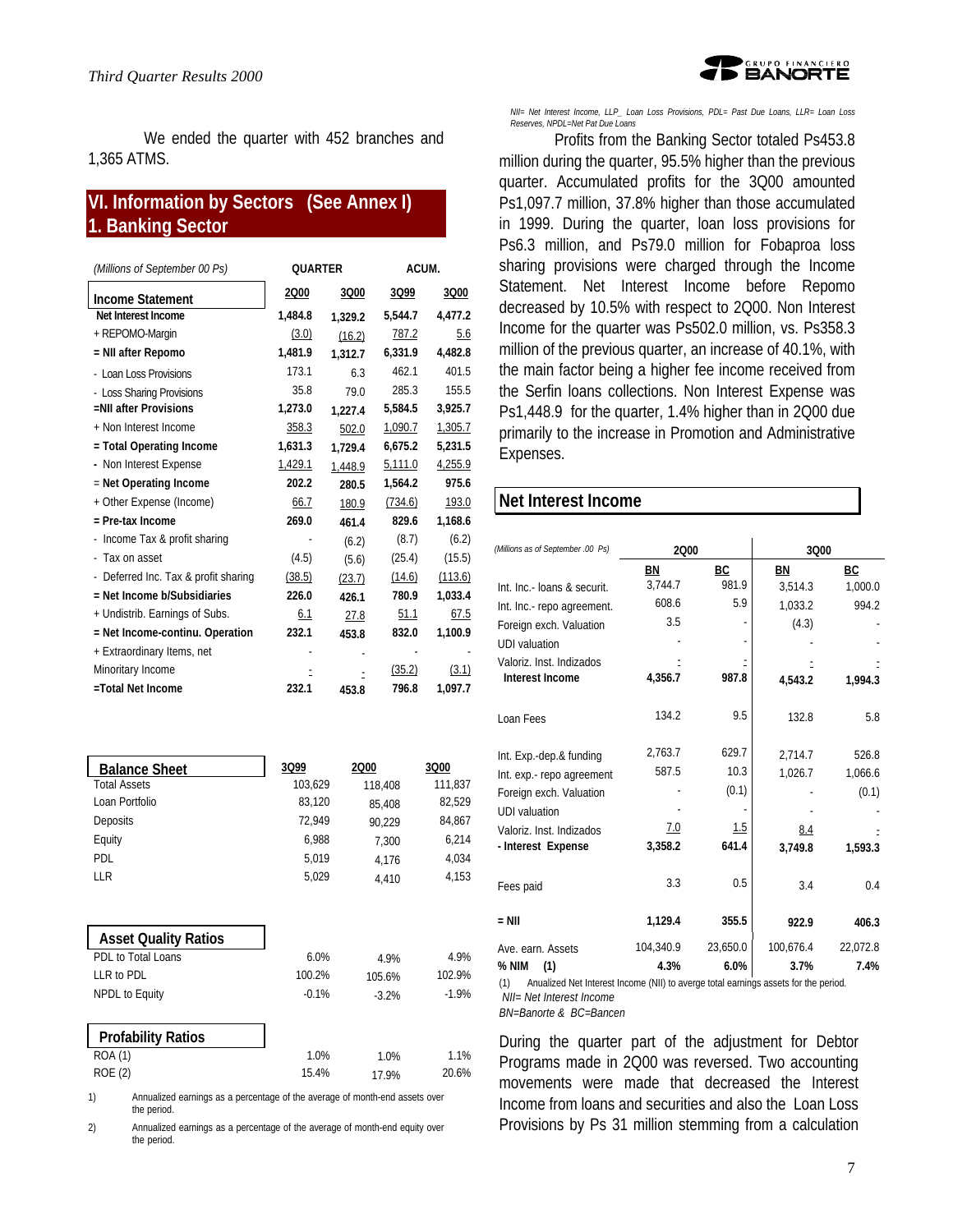

adjustment in the accounting of the debtors programs from 1997 trough 1Q00 in favor of Banorte and Bancen.

Net Interest Income before Repomo for the Banking Sector was Ps1,329.2 million, 10.5% lower than for the second quarter of 2000. This decrease was due primarily to the accounting effect for Ps96.0 million from an adjustment in the Debtors Programs in the 2Q00 that increase the NII of that period and the reversal of Ps 31 million for the same concept in 3Q00. This explains 82% of the variation. Without this effect there was a 2.1% decrease vs. 2Q00. When comparing the accumulated net interest income before Repomo for the year, it was down 19.3% compared to 1999, due primarily to lower interest rate levels and to the reduction in the yield of the Fobaproa Notes since December 1999.

# **Non Interest Income**

| (Millions as of September '00 Ps) | QUARTER |       |         | ACUM.   |  |
|-----------------------------------|---------|-------|---------|---------|--|
|                                   | 2000    | 3Q00  | 3Q99    | 3Q00    |  |
| Fees on purchased services:       |         |       |         |         |  |
| + Fund Transfers                  | 8.1     | 7.6   | 23.2    | 23.8    |  |
| + Account Manag. Fees             | 56.3    | 66.8  | 134.0   | 177.6   |  |
| + Fiduciary                       | 39.0    | 222.7 | 43.8    | 469.7   |  |
| + Credit Card                     | 5.2     | 7.6   | 13.0    | 18.5    |  |
| + From Fobaproa                   | 219.9   | 133.3 | 710.2   | 438.1   |  |
| + Other Fees                      | 39.3    | 51.4  | 130.7   | 173.8   |  |
|                                   | 367.8   | 489.3 | 1,055.0 | 1,301.5 |  |
|                                   |         |       |         |         |  |
| Fees on payed services:           |         |       |         |         |  |
| + Fund Transfers                  |         |       | 0.3     |         |  |
| + Other Fees                      | 86.7    | 82.3  | 220.1   | 254.5   |  |
|                                   | 86.7    | 82.3  | 220.4   | 254.5   |  |
| =Net Fees                         | 281.1   | 407.0 | 834.6   | 1,047.0 |  |
| = Trading Income                  |         |       |         |         |  |
| + Foreign Exchange                | 46.7    | 48.1  | 171.2   | 147.1   |  |
| + Sec.- Realized gains            | 7.2     | (1.2) | 80.0    | 17.3    |  |
| + Sec.- Unrealized gains          | 23.4    | 48.2  | 4.9     | 94.4    |  |
|                                   | 77.2    | 95.1  | 256.1   | 258.8   |  |
| = Non Interest Income             | 358.3   | 502.0 | 1.090.7 | 1,305.7 |  |

Non-Interest Income for the quarter was 40.1% higher than that of the second quarter of 2000, due mainly to Ps204 million of fee income from collections of the Serfín portfolio, stemming from the fiduciary account, as a result of better recoveries in the period. On the other hand, fees from Fobaproa collections decreased by 39.4% due to the fact that in 2000 fees were charged for the management of repossesed assets awarded from the onset until 1999 for Ps116 millions in addition to normal fees from collections. Trading Income increased by 23.2% in the quarter due to a recovery in the financial market conditions after the July, 2 presidential elections which caused high volatility in the 2Q00 that impacted negatively the fix income security position. In accumulated form, Non Interest Income for the 3Q00 was 19.7% higher than during the same period in 1999, due mainly to income stemming from collections on the Serfín portfolio reported in the Fiduciary account, to fees received from Fobaproa loan collections, and to higher fees from banking services that increased by Ps 49.0 millions including Account Management Fees as well as Credit Card fees.

# **Non Interest Expense**

| (Millions as of September '00 Ps) |         | <b>QUARTER</b> |         | ACUM.   |  |
|-----------------------------------|---------|----------------|---------|---------|--|
|                                   | 2000    | 3Q00           | 3Q99    | 3Q00    |  |
| Personnel Expenses                | 610.7   | 580.1          | 1.877.8 | 1,774.1 |  |
| +Fees Paid                        | 78.9    | 60.3           | 304.8   | 212.1   |  |
| +Operation & Adminis. Expenses    | 368.8   | 435.5          | 1.764.5 | 1.177.4 |  |
| +Rent, Depreciation& Amortization | 148.5   | 165.0          | 568.1   | 491.6   |  |
| +Tax other than income tax        | 121.8   | 117.5          | 390.4   | 329.5   |  |
| +Contributions to IPAB            | 100.4   | 90.5           | 205.4   | 271.1   |  |
| - Corporate Expense Recoveries    |         |                |         |         |  |
| = Non Interest Expense            | 1.429.1 | 1.448.9        | 5.111.0 | 4.255.9 |  |
|                                   |         |                |         |         |  |

Non-interest expense for the quarter increased by 1.4% compared to the second quarter of 2000, due mainly to an increase in advertising expenses of Ps 47 million as a result of advertising campaign for the new Internet portal, advertising during the olympic games and for deposit products. All of this was reflected in Operation & Administration Expenses. Rents Depreciation & Amortizations increase by Ps16.5 million because of new software rented. Personnel Expenses decrease by Ps 30.6 million despite a 12% salary increase for unionized employees in July, due mainly to lower provisions because of an overprovisioning in previous months for Ps20.8 million, also due to Ps6.4 million in savings in the new medical services and to lower severance charges in the quarter. In accumulated form, Non Interest expense for the 3Q00 decreased by Ps 855.1 millions, equivalent to 16.7% lower than during the same period in 1999, this is due to the positive effects of the program to reduce spending, the rationalization efforts started in the second half of last year.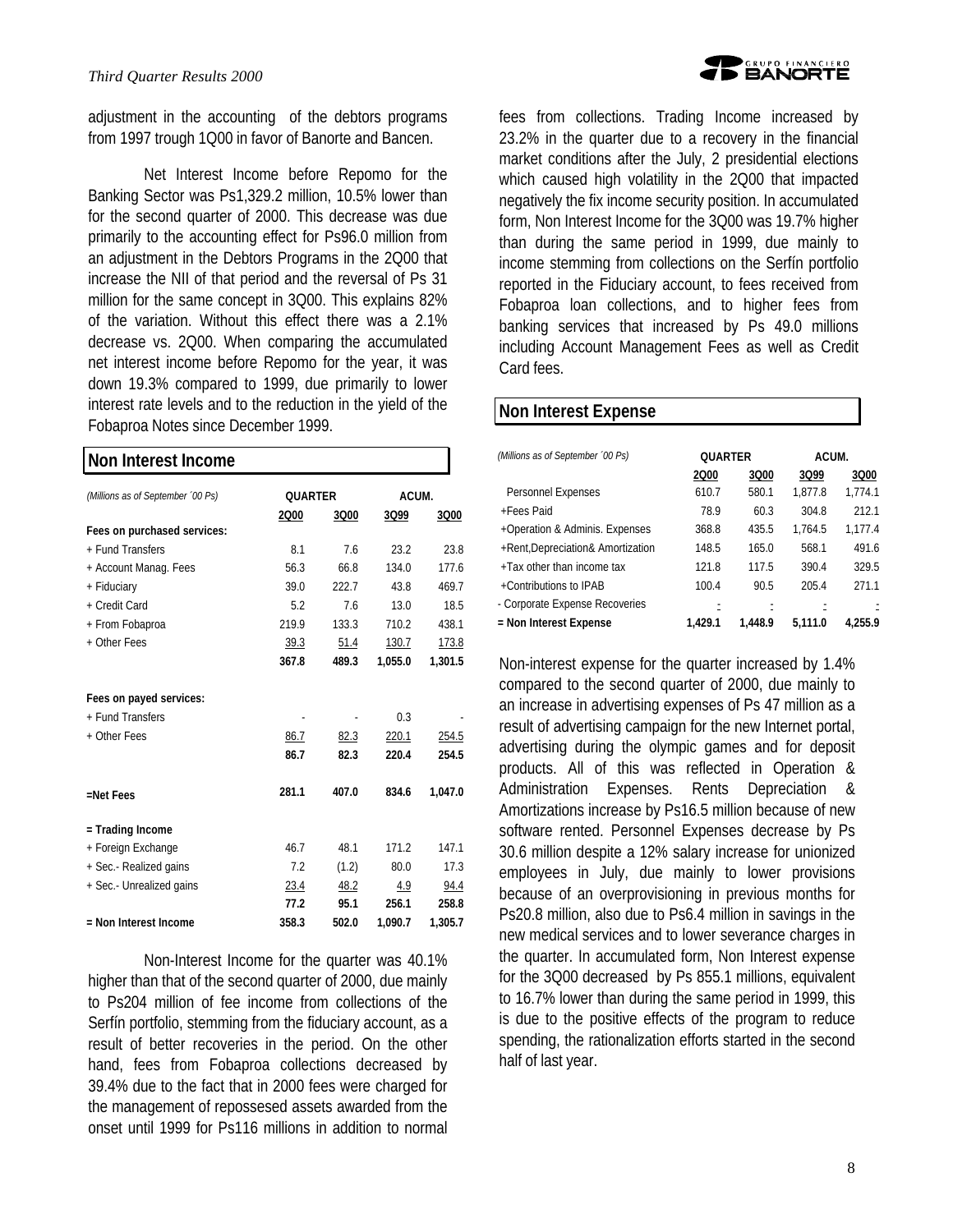| <b>Other Expenses (Revenues)</b>  |                |         |            |         |  |  |
|-----------------------------------|----------------|---------|------------|---------|--|--|
| (Millions as of September '00 Ps) | <b>QUARTER</b> |         | ACUM.      |         |  |  |
|                                   | 2000           | 3Q00    | 3Q99       | 3Q00    |  |  |
| +Other Revenues                   | 135.7          | 145.1   | 151.6      | 387.9   |  |  |
| +Foreign Exchange                 |                |         |            | 0.4     |  |  |
| +Recoveries                       | 10.4           | 198.1   | 259.5      | 226.2   |  |  |
| +Repomo-other                     |                |         |            | 16.7    |  |  |
| =Other Revenues                   | 146.1          | 343.2   | 411.1      | 631.1   |  |  |
| -Other Expenses                   | (40.0)         | (129.6) | (262.7)    | (224.0) |  |  |
| -Foreign Exchange                 |                |         |            | (21.1)  |  |  |
| -Repomo-other                     | (39.3)         | (32.7)  | (883.0)    | (193.0) |  |  |
| =Other Expenses                   | (79.3)         | (162.3) | (1, 145.7) | (438.1) |  |  |
| = Other Expenses(Revenues)        | 66.7           | 180.9   | (734.6)    | 193.0   |  |  |

The net results from other products and expenses were Ps180.9 million versus Ps66.7 million in the previous quarter, an increase of 171.2%, due to a increase of Ps197 million in other Revenues stemming from important Recoveries income from loans as well as from taxes (VAT) and other concepts. Other Expenses increased by \$83.0 million mainly due to the Ps60.0 million in diverse provisions, frauds, and sundry debtors (>90 days). Besides Ps11.0 million from credit cards were charged off. In annualized form, the net result from other expenses and revenues increased by Ps927.6 million vs. 1999, 76.3% of which is explained by the decrease in the Repomo- other and, also by the important revenues derived from the Mutual Funds administration since 3Q99 that used to be allocated in the Brokerage House.

| LOAN PORNOIIO                     |        |        |        |  |  |  |
|-----------------------------------|--------|--------|--------|--|--|--|
| (Millions as of September '00 Ps) |        |        |        |  |  |  |
|                                   | 3Q99   | 2000   | 3Q00   |  |  |  |
| Performing Loans                  |        |        |        |  |  |  |
| Commercial                        | 15,025 | 15,507 | 16,082 |  |  |  |
| <b>Financial Intermediaries</b>   | 1,785  | 4,932  | 3,665  |  |  |  |
| Consumer                          | 558    | 586    | 594    |  |  |  |
| Mortgages                         | 3,537  | 4,158  | 4,049  |  |  |  |
| <b>Goverment Entities</b>         | 3,131  | 3,170  | 2,640  |  |  |  |
| Fobaproa                          | 54,065 | 52,879 | 51,465 |  |  |  |
| Total                             | 78,101 | 81,231 | 78,495 |  |  |  |
| PDL                               |        |        |        |  |  |  |
| Commercial                        | 1,994  | 1,915  | 1,731  |  |  |  |
| <b>Financial Intermediaries</b>   |        | 6      |        |  |  |  |
| Consumer                          | 647    | 593    | 581    |  |  |  |
| Mortgages                         | 2,378  | 1,663  | 1,721  |  |  |  |
| <b>Goverment Entities</b>         |        |        |        |  |  |  |

**Loan Portfolio**



| Total                         | 5.019  | 4.176  | 4.034  |
|-------------------------------|--------|--------|--------|
| <b>Total Propietary Loans</b> | 83.120 | 85,408 | 82.529 |
|                               |        |        |        |
| % PDL                         | 6.0%   | 4.9%   | 4.9%   |

*PDL= Past Due Loans*

Don't exists Mortgages Rents Esquem

The quarter ended with a decrease in the loan portfolio of 3.4% compared to the previous quarter to end with a balance of Ps 82,529 million. This reduction was reflected mostly in Loans to Financial Intermediaries for Ps 1,267 million because of important corporate loans that were not renewed, and also to Government Entities loans for Ps 530 million due to the reclassification of the Fobaproa Repossesed Assets that were allocated as Fobaproa loans as dictated by bulletin 1455 of CNBV.

The past due portfolio decreased by 3.4% compared to the second quarter of 2000, due mainly to the collection efforts. The commercial portfolio decreased by 9.6%. The past due loan ratio at the end of the third quarter of 2000 was 4.9%, very similar to the second quarter of 2000 level.

Loan Portfolio without Fobaproa



#### **Classified Loans**

ו

(Millions of September´00 Pesos) **2000 3000 3000 3000 3000 Category Loans % Loans %** A 17,867 62.7% 20,033 66.0% B 5,105 17.9% 5,147 17.0% C 1,746 6.1% 1,507 5.0% D 3,032 10.6% 2,964 9.8% **E (\*)** 766 2.7% 699 2.3% **Total 28,516 100.0%** 30,351 100.0% **Excepted 53,047 64.9%** 53,848 63.6% **Not Classified 185 0.2%** 271 0.3% **81,748 65.1%** 84,469 64.1%

(\*) Net of Charges offs

Note : Consolidated with UDIS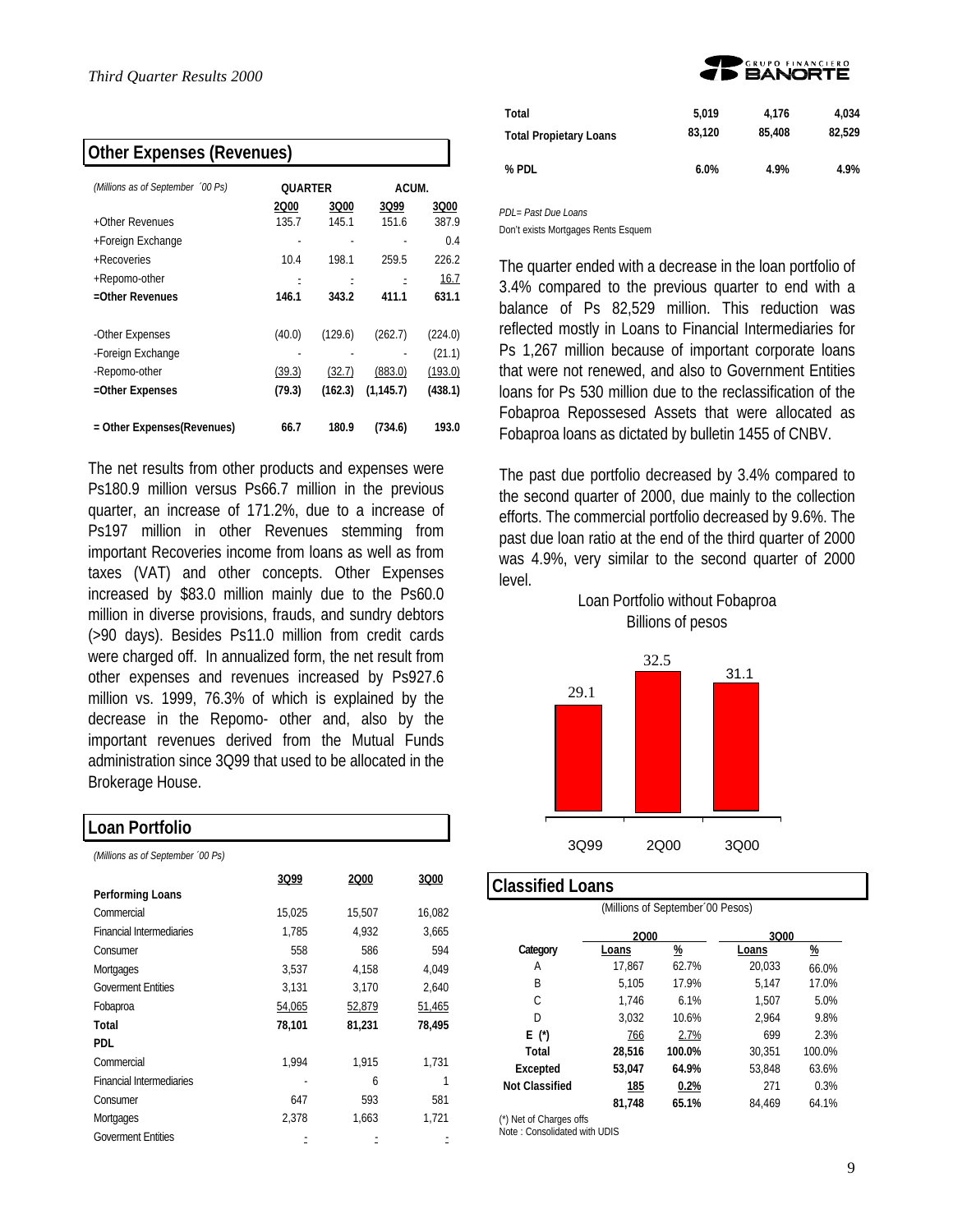

(\*\*) Assessed with March'00 peso figures, except the credit card, which uses the numbers from June 30, 2000, per application of Report 1449 of the CNByV (the National Banking and Securities Commission).

(\*\*\*) Assessed with June '00 peso figures, except the credit card and mortgage, which use the numbers from September 30, 2000, per application of Report 1449 and 1460 of the CNByV, respectively.

# **Fully Provisioning of Fobaproa-IPAB Contingencies**

Dated September 1<sup>st</sup> 2000, Banorte fully provisioned all Fobaproa-IPAB contingencies, including: loss sharing, incentives scheme, and repossed assets (Foba 70), assuming the most conservative scenarios. Besides loan loss provisions were created for other contingencies and as a preventive measure for the application of the new classification rules for the commercial loans in 2001. The total amount of these provisions was Ps 1,937.7 million. With the CNBV authorization these provisions were charged to Stockholders Equity accounts. This action was taken as a part of the corporate process to clean and strengthen the Banorte financial position.

The sumary of these provisions is presented in the following table:

(*Million as of September 1st, 200)*

| Fobaproa-Loss sharing           | 1.300.2 |
|---------------------------------|---------|
| Incentives scheme               | 325.8   |
| Repossesed assets (Foba "70")   | 1117    |
| Additional loan loss provisions | 200.0   |
| Total                           | 1.937.7 |

The accounting of these provisions was made as follows: all provisions for Fobaproa contingencies including loss sharing, incentives scheme and repossesed assets (Foba 70) were registered in the Reserves for Fobaproa Notes account which is substracted from Fobaproa notes along with the Fobaproa checking accounts balance. Regarding the Additional loan loss provisions they were registered in the Preventive loan loss reserves account.

 According to the Banking Institutions GAAP, these movements should have been accounted through the Income Statement affecting the Loss Sharing Provisions by Ps 1,737.7 million and the Loan Loss Provisions by Ps 200.0 million, respectively. However, with the special register CNBV authorization these affected directly to the Stockholders' Equity accounts, based on the bulletin 1448 of the CNBV, and being this a case of a financial cleaning up.

# **Remaining Contingencies with Fobaproa**

#### **Loss Sharing**

Beggining Spetember, 2000, Banorte fully provisioned the 100% of the Fobaproa loss sharing remaining contingencies by creating provisions for Ps1,300.2 million, under the zero additional cash collections scenario.

#### Loss Sharing

| (Millions of Pesos)                      |         |
|------------------------------------------|---------|
| Gross Balance                            | 8.459.0 |
| -Checking account balance                | 1.648.9 |
| -Balance Net of Deposits                 | 6,810.2 |
| - Collections                            |         |
| Repossesed Assets                        | 0       |
| Loans                                    |         |
| =Promissory Note Net of Checking and     | 6,810.2 |
| Collections                              |         |
| Contingency before Reserves              | 1.814.4 |
| Reserves created on August 31,2000       | 514.2   |
| = Remaining contingencie with Fobaproa   | 1,300.2 |
| -Reserves created on September 1st, 2000 | 1.300.2 |
| =Remaining Contingencie                  | 0       |
|                                          |         |

(1): The calculation was based on Ps1,600 million of loans of the first sale to Fobaproa with a 29% loss sharing, Ps2,000 of the second sale with a 25% loss sharing, and we took of Ps400 millions of the third sale with 0% loss sharing because doesn't have contingencie.

#### **Incentive Scheme**

Banorte created Ps 325.9 million in provisions in September to fully cover 100% of the banks contingencies of this program, under the zero additional cash collections scenario. The Incentive Scheme considers an additional contingency to that of the loss sharing program if the cash collections after the 10 year term represent less than 60% of the Gross Fobaproa Notes balance. This contingency goes to 100% when collection are below 20%. Using this rule and the more conservative scenario, Banorte's maximum contingency would be Ps 415.4 million, that was fully provisioned in the quarter.

#### Incentive Scheme

| (Millions of Pesos)                      |         |
|------------------------------------------|---------|
| Gross Balance                            | 5,379.9 |
| -Checking account balance                | 1,321.1 |
| =Balance Net of Deposits                 | 4.058.8 |
| - Collections                            |         |
| Repossesed Assets                        | 0       |
| Loans                                    |         |
| =Promissory Note Net of Checking and     | 4.058.8 |
| Collections                              |         |
| Contingency before Reserves (1)          | 415.4   |
| -Reserves created on August 31,2000      | 89.6    |
| = Remaining contingencie with Fobaproa   | 325.8   |
| -Reserves created on September 1st, 2000 | 325.8   |
| =Remaining Contingencie                  | 0       |
| rt)، The calculation was hased on 100%   |         |

(1): The calculation was based on 100%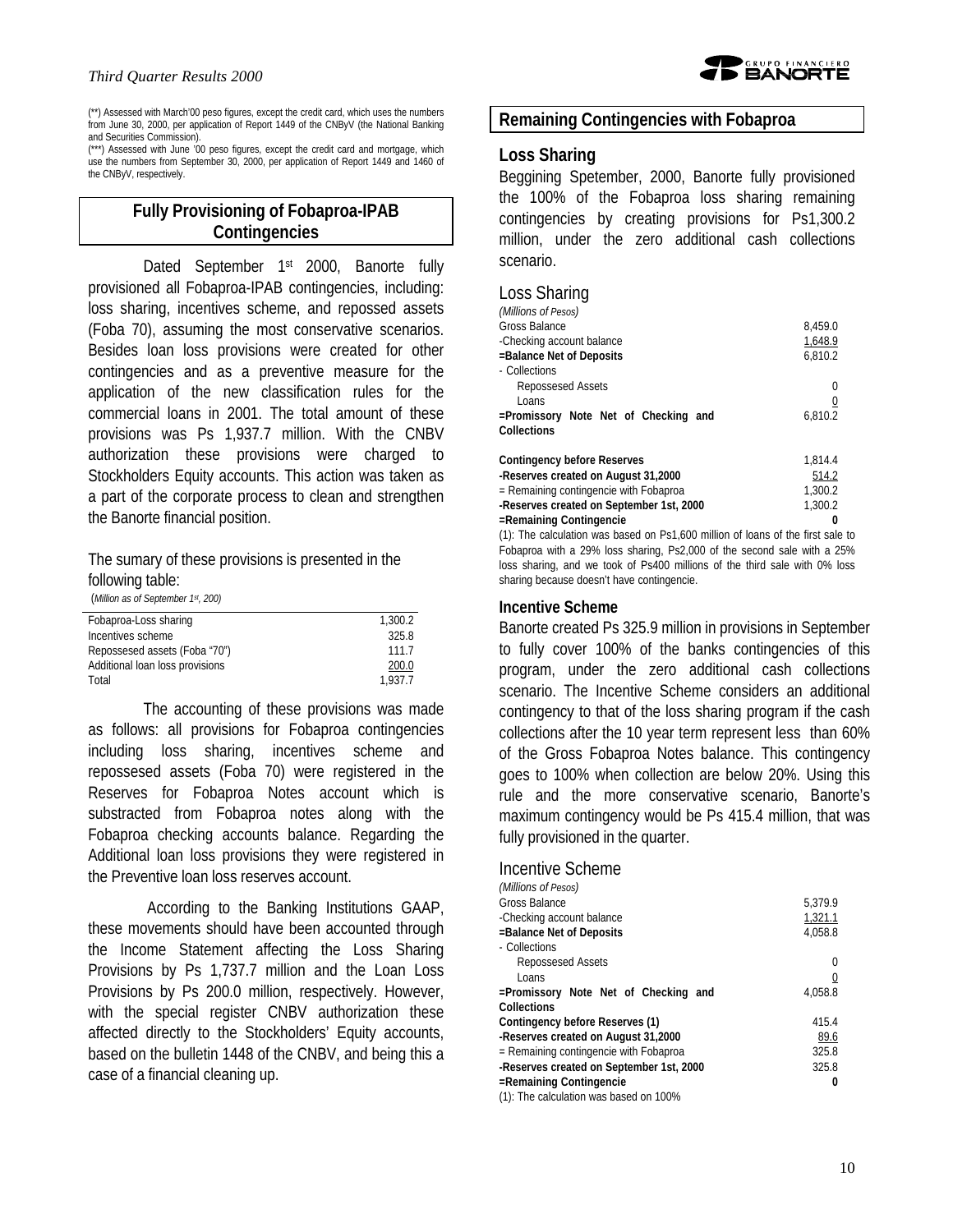

#### **Repossesed Assets (Foba-70)**

In September, 2000, Banorte created Ps 111.7 million in provisions in order to attain 100% of the maximum additional contingency fully covered, considering the original market value of those assets without any adjustment by inflation. This means that any additional collection above the original market value will bring a provision surplus.

#### Repossesed Assets (Foba-70)

| 823.3 |
|-------|
| 184.6 |
| 638.7 |
|       |
| 240.9 |
| 0     |
| 397.8 |
|       |
| 397.8 |
| 286.1 |
| 111.7 |
| 111.7 |
|       |
|       |

#### **Additional Loan Loss Provisions**

Banorte created Ps200.0 million in provisions during the quarter for other contingencies and as a preventive measure for the application of the new classification rules for commercial loans which will be effective from January 1, 2001.

#### **Accounting Registration**

The way these movements were accounted were as follows: on the asset side were included Ps 1,737.7 million in Fobaproa contingency provisions which are neted out with the Fobaproa Notes; Ps 200 million that were registered in Loan Loss Provisions, and Ps 168 million in Deffered Taxes (a conservative amount which we think will be used in the future), for a total decrease of Ps 1,770 million in assets. On the other side of the Balance Sheet, this same amount was charged against Capital Reserves in the Stockholders' Equity.

In the case we had not had the CNBV special register authorization to charge against the Stockholders´ Equity, these provisions would had had to flow through the Income Statement, increasing by Ps 1,737.7 million the Loss Sharing provisions and Ps 200.0 the Loan Loss Provisions accounts, a dictated by the Financial Institutions GAAP.

# **Loan Loss Reserves (LLR)**

| (Millions as of September '00 Ps) | 3000  |       |       |
|-----------------------------------|-------|-------|-------|
|                                   | BN    | ВC    | Total |
| Previous Period end-LLR           | 3.089 | 1.322 | 4,410 |
| + Provisions taken in the period  | 1.029 | (822) | 206   |
| - Charge offs and discounts       | 134   | 106   | 240   |
| -Special Fobaproa Notes Rsves     |       |       |       |
| + Valuation & Other               | (203) | (21)  | (223) |
| $=$ LLR at period end             | 3,781 | 372   | 4.153 |
|                                   |       |       |       |

*BN=Banorte & BC=Bancen*

During the quarter, Ps6.6 million was set aside for provisions through the Income Statement and Ps 200 million against Capital. On the other hand, Ps240 million was reported in charge offs and discounts related to the collections and restructuring of the past due portfolio.

#### **Reserve Coverage as of 3Q00**

| (Millions as of September '00 Ps) |  |  |  |
|-----------------------------------|--|--|--|
|                                   |  |  |  |

| <b>BANORTE</b>                  | <b>PDL</b> | LLR        | <b>LLR/PDL</b> |
|---------------------------------|------------|------------|----------------|
| Commercial                      | 1,606      | 1,606      | 100.0%         |
| <b>Financial Intermediaries</b> | 1          | 1          | 100.0%         |
| Consumer                        | 581        | 581        | 100.0%         |
| Mortgage                        | 1,603      | 1,593      | 99.4%          |
| <b>Goverment Entities</b>       |            |            |                |
| Total                           | 3,791      | 3,781      | 99.7%          |
| <b>BANCEN</b>                   |            |            |                |
| Commercial                      | 125        | 125        | 100.0%         |
| <b>Financial Intermediaries</b> |            |            |                |
| Consumer                        |            |            |                |
| Mortgage                        | 118        | 118        | 100.0%         |
| <b>Goverment Entities</b>       |            |            |                |
| Surplus                         |            | <u>129</u> |                |
| Total                           | 243        | 372        | 153.1%         |
| Total                           | 4,034      | 4,153      | 102.9%         |

The Reserve Coverage of the banking sector of the Group was 102.9% at the end of 3Q00. Banorte had a 99.7% reserve coverage, with a 100.0% coverage in Commercial and Consumer loans and 99.4% in Mortgage; and Bancen showed a 153.1% reserve coverage with 100.0% coverage in all three types of loans with Ps129 million as a surplus to cover future contingencies.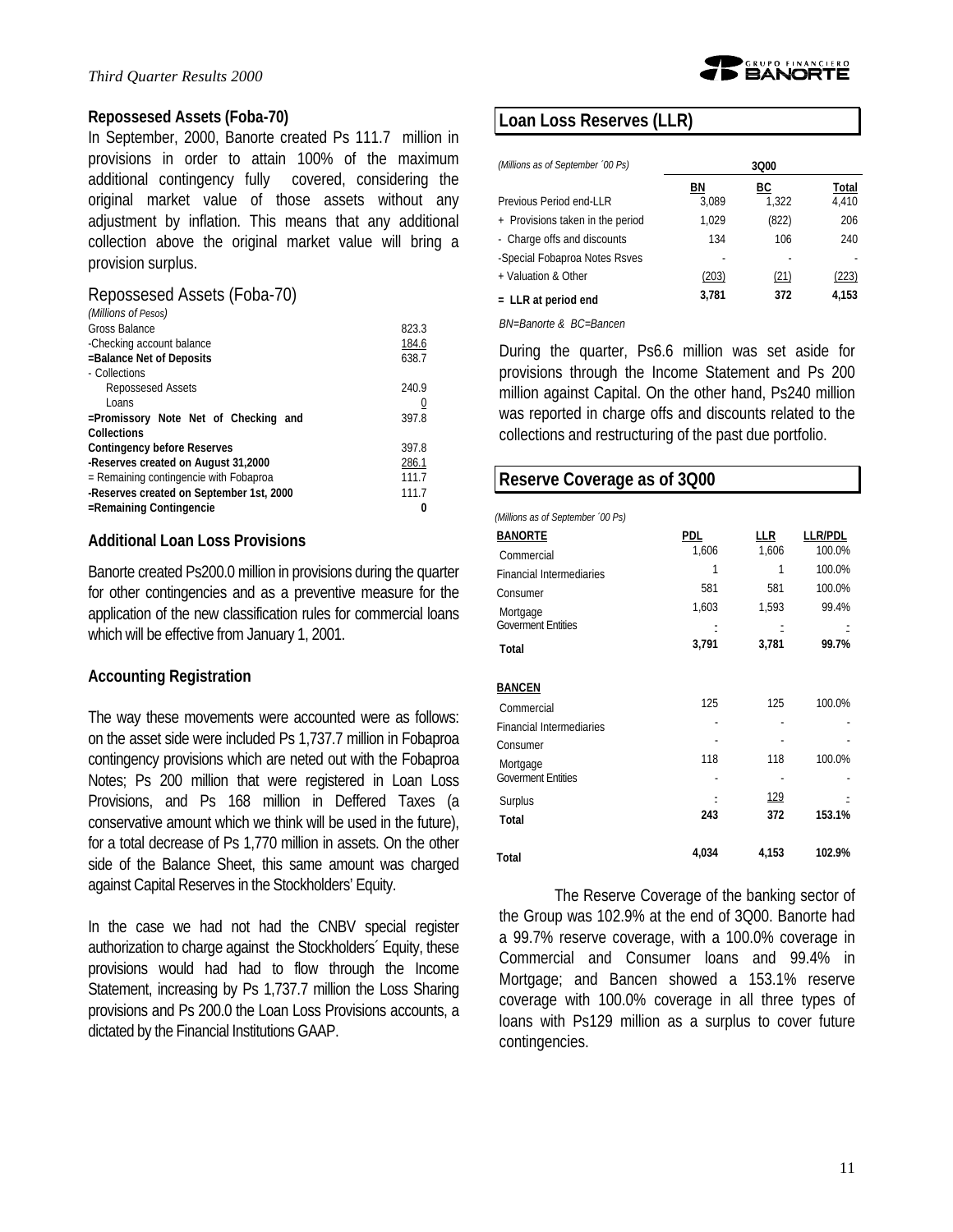

#### **Deposits**

*(Millions as of September ´00 Ps)*

| 3Q99   | 2000   | 3Q00   |
|--------|--------|--------|
| 23,018 | 22,872 | 23,307 |
| 46.642 | 66.296 | 60,302 |
| 3,289  | 1,061  | 1,259  |
| 72.949 | 90.229 | 84.867 |
|        |        |        |
| 47.670 | 28.026 | 45,527 |
|        |        |        |

During the quarter, there was a decrease of 5.9% in deposits, which was primarily reflected in time deposits. This decrease owes itself, mainly to lower need for funding because of lower levels of loans, and also to the maturity of treasury operations. Deposits on behalf of third parties had an important increase due to the fact that Banorte received the money desk operations from the Brokerage House as a result of the corporate re-structuring of the Group.

# Traditional and Behalf of third Parties Deposits Billions of pesos



# **Capitalization**

| (Millions as of September '00 Ps) |                   |       |                   |       |  |
|-----------------------------------|-------------------|-------|-------------------|-------|--|
|                                   | <b>2000 RULES</b> |       | <b>2003 RULES</b> |       |  |
|                                   | ΒN                | ВC    | BN                | BC    |  |
| <b>Basic Capital</b>              | 4,670             | 635   | 3,680             | 635   |  |
| Supplemental Capital              | 469               |       | 464               |       |  |
| Net Capital (NC)                  | 5,139             | 635   | 4,144             | 635   |  |
| Riskcredit assets (RCA)           | 39,676            | 2.727 | 38,321            | 1.461 |  |
| NC / RCA                          | 13.0%             | 23.3% | 10.8%             | 43.5% |  |
| Total risks assets (1)            | 43.556            | 4,256 | 41.601            | 2.990 |  |
| <b>Capitalization Ratio</b>       |                   |       |                   |       |  |
| Tier 1                            | 10.7%             | 14.9% | 8.9%              | 21.2% |  |
| Tier 2                            | 1.1%              | 0.0%  | 1.1%              | 0.0%  |  |
| <b>Total Capitaliz. Ratio</b>     | 11.8%             | 14.9% | 10.0%             | 21.2% |  |

(1) Includes Market Risks. Without inter-company eliminations *BN=Banorte & BC=Bancen*

Capitalization ratios of 3Q00 were affected by the corporate financial re-structuring of the Group and also by the provisions charged to Banorte's Capital.

In Banorte, Ps1,217 million were received from Bancen, through Centroban (the vehicle), and Ps290 million from the brokerage House through Transnorte, and it's capital decreased by Ps12 million for the sale of the Afore to Bancen and for Ps 1,770 million of the creation of provisions for Fobaproa contingencies charged to capital.

In Bancen, Ps 1,217 million were transfered to Banorte, therefore decreasing it's capital.

The Capitalization ratios, using 2003 rules, for each bank at the close of the the quarter were as follows: Banorte 10.0% and Bancen 21.2%.

# **US Dollar Assets and Liabilities**

| (Millions of Dollars)       | 2000    |       | 3Q00    |       |
|-----------------------------|---------|-------|---------|-------|
| Liabilities                 | ΒN      | ВC    | ΒN      | ВC    |
| <b>Retail Deposits</b>      | 691.6   | 102.1 | 1.046.9 |       |
| <b>Market Deposits</b>      | 400.8   |       | 402.1   |       |
| Loans                       | 433.5   | 0.3   | 424.2   |       |
| Intergroup Funding          |         | 110.0 |         | 195.3 |
| Development Banks           | 198.3   | 40.5  | 190.2   | 35.6  |
| <b>Cross Currency Swaps</b> | 150.0   |       | 150.0   |       |
| Deferred payments           | 10.6    |       | 10.9    |       |
| Loan Loss Reserves          | 31.7    | 18.3  | 53.6    |       |
| Foreign Exchange Der        | 102.3   |       | 107.5   |       |
| Other liabilities           |         | 4.9   |         | 2.9   |
| Total                       | 2,018.9 | 276.1 | 2,385.2 | 233.8 |
| Assets                      |         |       |         |       |
| Cash                        | 8.8     | 1.1   | 11.9    |       |
| Deposits on Foreign B       | 349.9   | 33.3  | 373.4   |       |
| Intergroup Deposits         | 110.0   |       | 195.3   |       |
| <b>USCP</b>                 | 45.0    |       | 59.7    |       |
| Investment portfolio        | 216.9   |       | 209.1   |       |
| Loan portfolio              | 516.7   | 76    | 590.1   |       |
| Fobaproa or IPAB Note(1)    | 632.9   | 234.1 | 824.0   | 233.8 |
| Foreign Exchange Der        | 107.5   |       | 107.4   |       |
| Other assets                | 31.3    |       | 14.2    |       |
| Total                       | 2.218.9 | 276.1 | 2.385.2 | 233.8 |
| BN=Banorte & BC=Bancen      |         |       |         |       |

(1) Net of cash collections.

During the quarter the dollar asset-liability position maintained a similar level to that of 2000. However, the re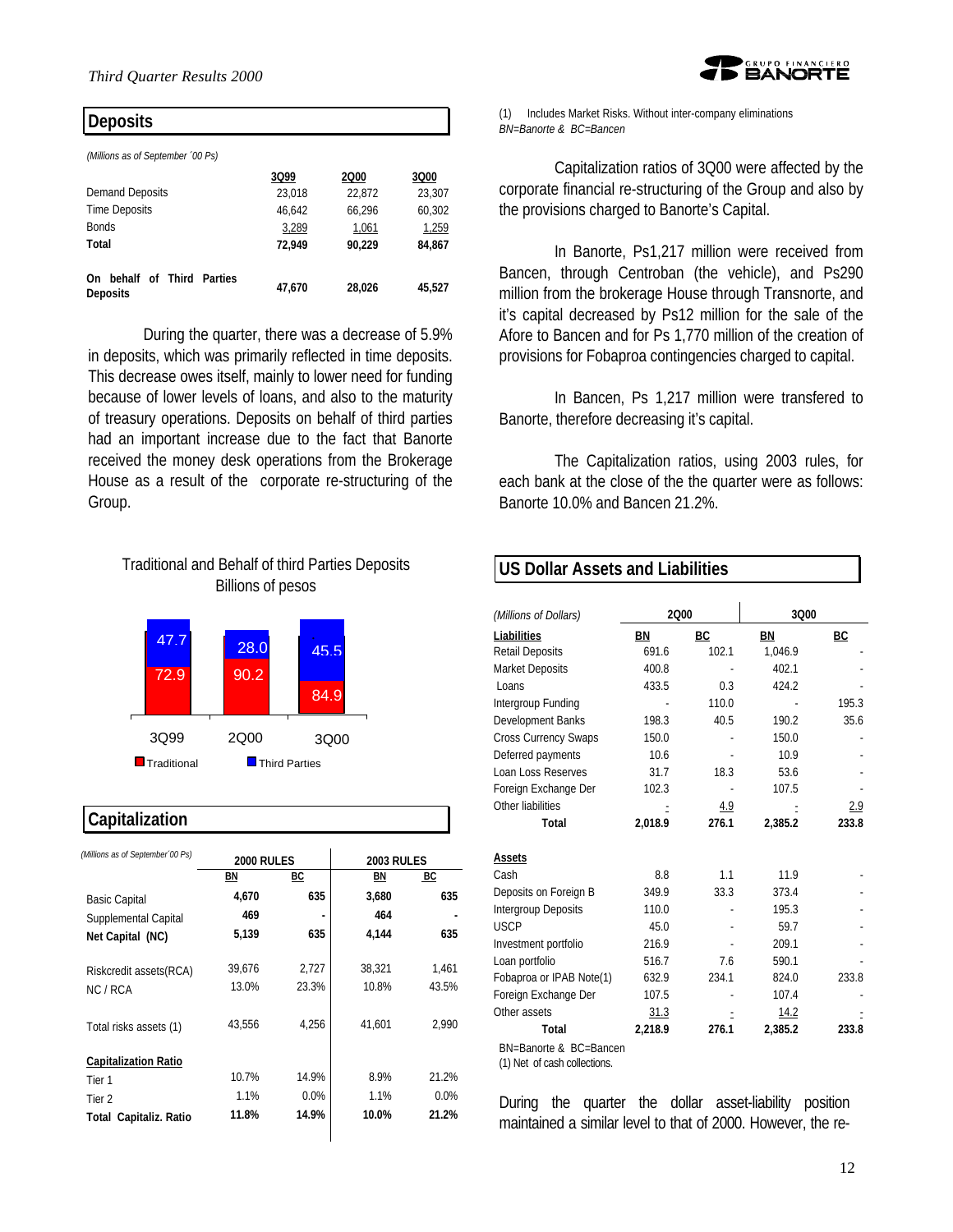allocation of the traditional banking operations from Bancen to Banorte increased the inter-companies operations by USD 85.3 million in Bancen. Besides, there was 6.2% increase in Retail Deposits vs. 2Q00.

#### **2.-Brokerage Sector**

| (Millions as of September 00 Ps) | <b>OUARTER</b> |        | ACUM.  |        |
|----------------------------------|----------------|--------|--------|--------|
| <b>Brokerage House</b>           | 2000           | 3Q00   | 3Q99   | 3Q00   |
| Net Income                       | (10.4)         | 50.9   | 113.5  | 58.4   |
| Equity                           | 525.1          | 181.1  | 486.1  | 181.1  |
| <b>Total Assets</b>              | 3.149          | 559    | 2.026  | 559    |
| Clients Assets U/ Management     | 57,783         | 65.464 | 70.549 | 65.464 |

The *Brokerage House* posted a Ps50.9 million profit during the third quarter of 2000, compared with the last quarter when it showed a loss of Ps10.4 million. This improvement was due to the financial markets recovery this quarter and also to higher income from treasury operations. Accumulated for the year, there was an important decrease in the net income mainly explained by the reallocation of the administration of the mutual funds to Bancen from 4Q99. Therefore, the brokerage house stop receiving this income. In September 26, 2000 the Stockholders Extraordinary General Assembly authorized Transnorte, S.A. de C.V. (the split off part of the brokerage house) to be merged to Banorte. This new vehicle had Ps290 million in Stockholders' Equity. On the other hand, the Brokerage House paid a cash dividen of Ps100 million to the holding company in September.

# **3.-Long Term Savings Sector**

| (Millions as of September '00 Ps) | <b>OUARTER</b> |         | ACUM.   |         |
|-----------------------------------|----------------|---------|---------|---------|
|                                   | 2000           | 3Q00    | 3Q99    | 3Q00    |
| Afore                             |                |         |         |         |
| Net Income                        | 4.6            | 52.8    | 98.3    | 125.7   |
| Equity                            | 911.4          | 958.5   | 887.5   | 958.5   |
| <b>Total Assets</b>               | 1,006.9        | 1.091.8 | 924.6   | 1,091.8 |
| Assets under Management           | 6,914.4        | 7.760.7 | 4.999.6 | 7.760.7 |
| <b>Bancassurance</b>              |                |         |         |         |
| Net Income                        | (38.4)         | 28.6    | (23.1)  | (5.7)   |
| Equity                            | 113.6          | 102.4   | 92.7    | 102.4   |
| <b>Total Assets</b>               | 1.276.3        | 1.248.9 | 707.8   | 1.248.9 |
| <b>Annuities</b>                  |                |         |         |         |
| Net Income                        | (50.8)         | (4.4)   | (40.9)  | (37.5)  |
| Equity                            | 92.2           | 87.8    | 102.4   | 87.8    |
| <b>Total Assets</b>               | 1,600.8        | 1,847.1 | 871.8   | 1,847.1 |

The *Afore* had profits for Ps52.8 million in 3Q00 (51% for Banorte), vs. Ps. 4.6 million in 2Q00, an important increase was due mainly to the results emerged from the business cycle because bimonthly contributions from the companies that are received by the AFORE unevenly distributed througout the year receiving two contributions in 1st. and 3rd. quarters an just one contribution in 2nd and 4th quarters and also to a higher number of affiliates that reached 1,525,267 at the end of September. Accumulated for the year, earnings were 27.9% higher than in 1999 as a consequence of the 55% increase in assets under management. The market share in number of affialiates was 8.9% at the end of the quarter.

The *Bancassurance* business had a profit of Ps28.6 million vs. a Ps38.4 million loss in the previous quarter (51% for GFNorte). This major improvement was due to the recovery of the financial markets that had a negative impact of the valuation of marketable securities from the investment portfolio's position in the 2Q00. In total for 2000, the accumulated losses for the year were lower than those of the year before due to an increase in the volume of operations.

The *Annuities Company* showed a loss of Ps4.4 million, vs. a Ps50.8 million loss in the previous quarter (51% of which GFNorte). This significant improvement was due to the financial markets recovery that had a negative impact of the valuation of marketable securities from the investment portfolio's position in the 2Q00. In total for 2000, the accumulated losses for the year were lower than the year before due to an important increase in the volume of operations.

#### **4.-Auxiliary Organizations Sector**

| (Millions as of September '00 Ps) | <b>OUARTER</b> |         | ACUM. |         |
|-----------------------------------|----------------|---------|-------|---------|
|                                   | 2Q00           | 3Q00    | 3Q99  | 3Q00    |
| <b>Leasing</b>                    |                |         |       |         |
| Net Income                        | 4.6            | 6.9     | 10.9  | 15.4    |
| Equity                            | 97.7           | 104.8   | 90.4  | 104.8   |
| Loan Portfolio(*)                 | 519.1          | 499.3   | 485.5 | 499.3   |
| Past Due Loans                    | 19.0           | 179     | 27.9  | 17.9    |
| Loan Loss Reserves                | 8.7            | 8.3     | 4.2   | 8.3     |
| <b>Total Assets</b>               | 521.3          | 502.5   | 497.0 | 502.5   |
| <b>Factoring</b>                  |                |         |       |         |
| Net Income                        | 8.7            | 11.0    | 25.0  | 28.6    |
| Equity                            | 133.9          | 144.9   | 112.8 | 144.9   |
| Loan Portfolio                    | 1,423.1        | 1,471.4 | 832.6 | 1.471.4 |
| Past Due Loans                    | 9.9            | 9.7     | 18.0  | 9.7     |
| Loan Loss Reserves                | 9.8            | 9.7     | 110   | 9.7     |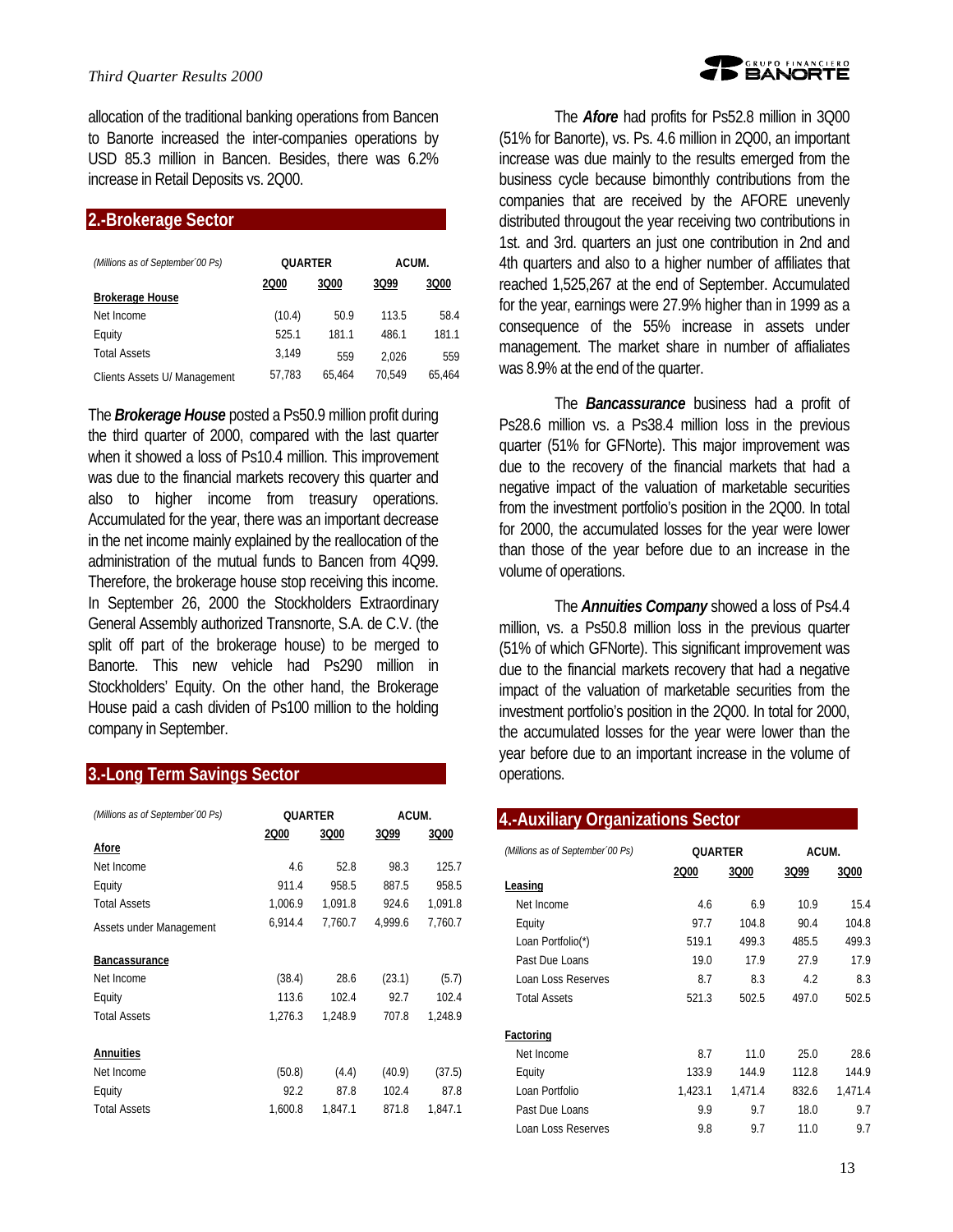| <b>Total Assets</b>         | 1.430.0 | 1.472.4 | 830.2 | 1.472.4 |
|-----------------------------|---------|---------|-------|---------|
| Warehousing                 |         |         |       |         |
| Net Income                  | 0.7     | 2.1     | 2.5   | 3.3     |
| Equity                      | 55.9    | 53.0    | 55.4  | 53.0    |
| Inventories <sup>(**)</sup> | 320.3   | 545.6   | ٠     | 545.6   |
| <b>Total Assets</b>         | 381.5   | 633.1   | 59.2  | 633.1   |
| <b>Bonding</b>              |         |         |       |         |
| Net Income                  | 2.6     | 2.3     | 5.2   | 5.5     |
| Equity                      | 57.4    | 59.6    | 54.5  | 59.6    |
| <b>Total Assets</b>         | 117.4   | 124.0   | 114.1 | 124.0   |

#### **New Accounting Principles : Warehousing, Leasing & Factoring= Circular 1458**

(\*) Departing 2Q00 it includes operating lease.

(\*\*) Accounted in Other Assets, Deferred charges and Intangibles account.

The *Leasing Company* earned Ps6.9 million for the quarter, up from the Ps4.6 million earned in the second quarter of 2000, since the portfolio decreased by 3.8% with respect to the previous quarter due to prepayments of important clients. The accumulated earnings as of the third quarter of 2000 were 41.3% higher than the year before due to an important decrease in the past due portfolio, which went down by 35.8% and also to new operations with higher margins. Currently we are number 10 out of 33 leasing companies in the sector.

The *Factoring Company* generated Ps11.0 million in profits in the third quarter of 2000, 26.4% higher than in the second quarter of 2000 due to an increase in the average loan portfolio. Accumulated earnings for the 3Q00 were Ps 28.6 million, 14.4% greater than accumulated earnings for 1999 due to a strategy of working with larger companies that offer greater security. This was reflected in the 77% annual growth of the portfolio without increasing the past due portfolio. Currently, we are in first place among 12 factoring businesses.

The *Warehousing* posted third quarter 2000 earnings of Ps2.1 million, 200% higher than the previous quarter. In annual terms, this translates to a profit of Ps3.3 million as of 3Q00. At the close of the first half of 2000, we are starting a new service for marketing inventories for the industry, thereby achieving outstanding financial advantages for those companies who contract this service. In this way, the warehousing unit is not only generating more business, but also positioning itself as a new channel of placement for low risk loans for GFNorte and continues to stand out on a national level as an innovator in the warehousing environment. During the quarter, the first inventory



commercialization operations were agreed. As a consequence warehousing facilities were adapted and some material inventories were purchased to be sold later. New operations for Ps600 million using this mechanism were closed.

The *Bonding Company* generated Ps2.3 million in net profits for the quarter, 11.5% less than in the second quarter of 2000. In accumulated terms, earnings as of 3Q00 was \$5.5 millions, 5.8% higher than those in 1999.

#### **VII. Accounting Changes and Regulations**

*Bank sector (Banorte and Bancen) –* The Comisión Nacional Bancaria y de Valores (CNByV) published on December 14 of 1999, its bulletin 1455 effective from July 1, 2000. The memo mainly presents changes in the formats for the classification of accounts for the presentation of the financial information of banking institutions. These changes are mainly reflected in the Interest Income from Loans and Securities in the Income Statement that now is grouped in the Securities Unrealized Gains in the Trading Income. On the Balance Sheet the Repossesed Assets Fobaproa Trust was moved from Loans to Government Entities to Loans to Fobaproa.

*Brokerage House.***-** Bulletin 10240 of the CNBV, dated May 4,2000, provided new accounting rules for brokerage houses. The main changes are related to Repo operations that now reallocates part of its interest income from the Interest Income from Repo agreements to the Non Interest Income, therefore decreasing the first and increasing the latter.

*Registration of Eurobonds. -* Dated October 6th of 2000, Banorte received the special authorization of the CNBV, to continue to report Eurobonds in the Securities held to maturity account instead of it's original accounting, in accordance with bulletin 601-II-DGT-13807 of CNBV.

93% of the Eurobond portfolio is protected with interest rates swaps that until today has allowed Banorte to maintain a stable income in spite of the interest rate increases experienced in recent years.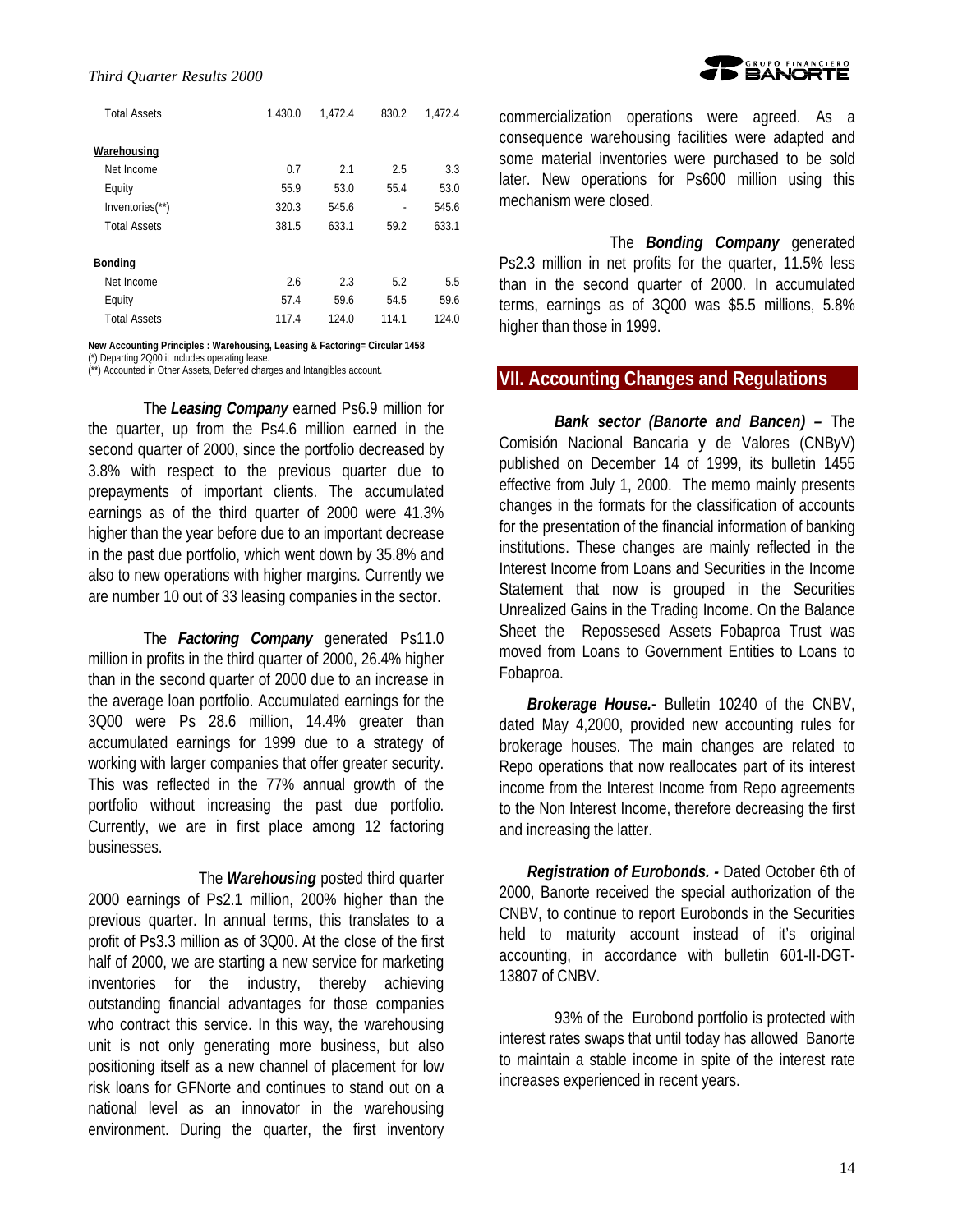#### *Third Quarter Results 2000*

**TO GRUPO FINANCIERO** 

Without the special authorization of CNByV, the amounts reported for the first 9 months of 2000, would have been the following:

#### *Income Statement*

Repomo.- The Repomo-Margin would have been positively affected for USD 17.0 million as a result of registering through the income statement, when considered as Securities Held for Sale

#### *Balance Sheet*

Assets.- Eurobonds would have been registered as Securities Held for Sale for USD 223.5 million along with USD 4.7 million in the Valuation of Securities Held for Sale account.

Stockholders Equity.- Both effects of Valuation for USD 4.7 million as will as the Repomo-Margin effect for USD 17.0 million would have negatively affected the Deficit from Securities Valuation for a total of USD 21.7 million .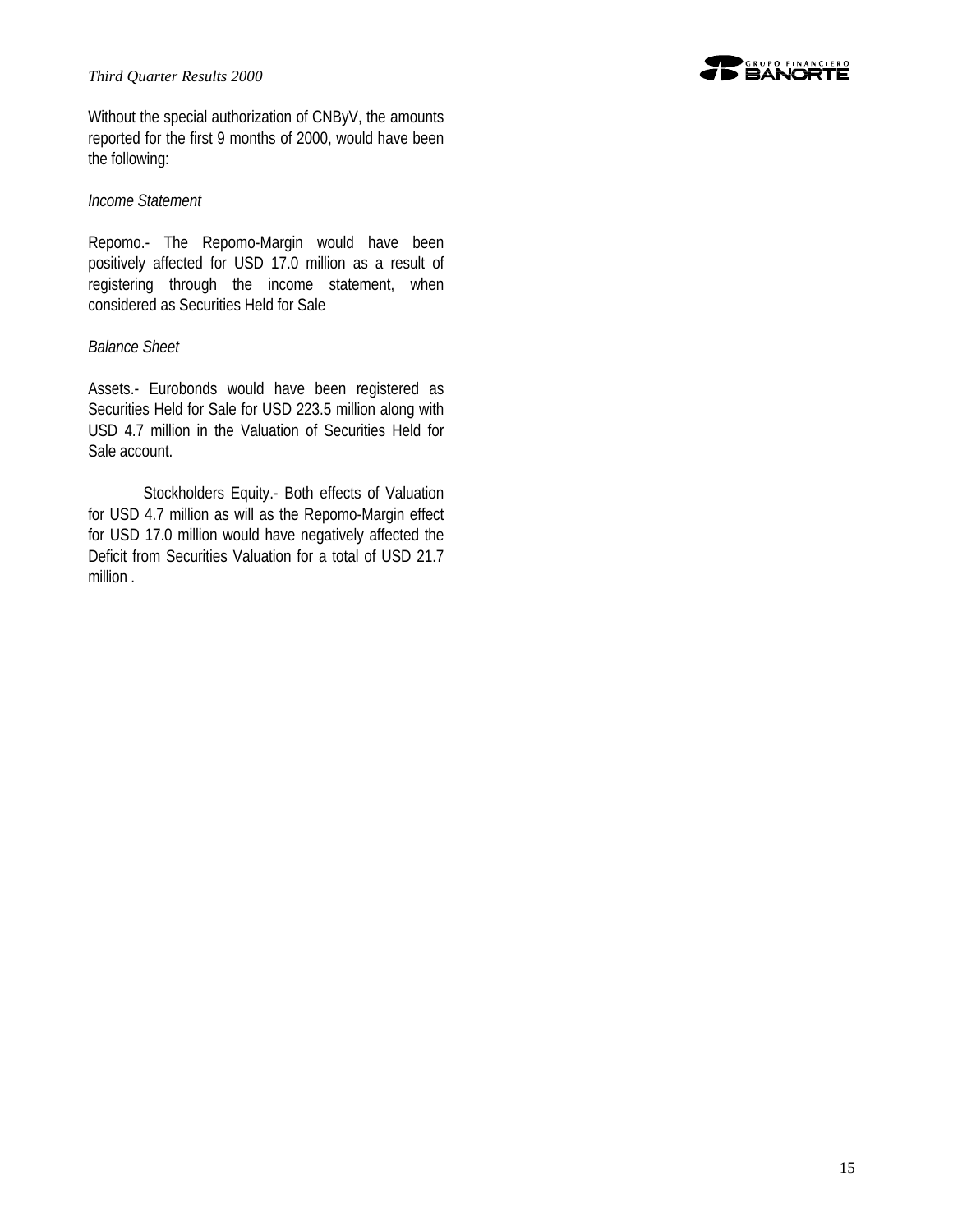| ANNEX 1.- Grupo Financiero-Information by Segments |  |
|----------------------------------------------------|--|
|                                                    |  |

# **Proforma consolidated data as of 3Q00**

| (Millions as of September '00 Ps) | (1)<br><b>BANORTE</b> | (3)<br><b>BANCEN</b> | <b>TOTAL</b><br><b>SECTOR</b> |
|-----------------------------------|-----------------------|----------------------|-------------------------------|
| <b>Income Statement</b>           |                       |                      |                               |
| NII                               | 922.9                 | 406.3                | 1,329.2                       |
| Non Interest Income               | 302.9                 | 199.1                | 502.0                         |
| Non Interest Expense              | 1,274.2               | 174.7                | 1,448.9                       |
| Other income (expense)            | 133.4                 | 47.6                 | 180.9                         |
| Extraordinary items, net          |                       |                      |                               |
| Net Income                        | (19.6)                | 473.4                | 453.8                         |
| <b>Balance Sheet</b>              |                       |                      |                               |
| Assets                            | 91,808                | 23.923               | 111,837                       |
| Loans                             | 64,130                | 18.399               | 82,529                        |
| Deposits                          | 76,729                | 8,138                | 84,867                        |
| Equity                            | 5,091                 | 1,124                | 6,214                         |
| <b>PDL</b>                        | 3,791                 | 243                  | 4,034                         |
| LLR                               | 3,781                 | 372                  | 4,153                         |
| <b>Ratios</b>                     |                       |                      |                               |
| $%$ NII                           | 3.7%                  | 7.4%                 | N.A.                          |
| <b>Expense/ Total Assets</b>      | 5.6%                  | 3.5%                 | 5.2%                          |
| $%$ PDL                           | 5.9%                  | 1.3%                 | 4.9%                          |
| Reserves / PDL                    | 99.7%                 | 153.3%               | 102.9%                        |
| % Capitalization (2)              | 10.0%                 | 21.2%                | N.A.                          |

1) Includes a 95.41% participation of the Group.

2) Includes Market Risks.Using 2003 rules. 3) Excludes the AFORE.

*NII= Net Interest Income, PDL= Past Due Loans, LLR= Loan Loss Reserves*

With the ultimate goal of improving the understanding of information of the Group and given the importance of the 3 banks (Banorte and Bancen) within the Financial Group, (together representing more than 90% each of the Shares, Deposits, and Profits of the Group), we have included their financial statements and combined indicators pro-forma together under the "Banking Sector" heading. The Banking Sector is defined as the 2 banks with their respective subsidiaries, except the Afore unit (a subsidiary of Bancen), which is not considered part of this Sector for management reasons (as of the end of 1998). We have also grouped companies corresponding to other Sectors, which are defined in accordance with the orientation of the companies. These Sectors are as follows: The Brokerage Sector which is made up of the Brokerage House; the Long-Term Savings Sector, made up of the Annuities, Bancassurance and Afore companies, and the Auxiliary Organizations Sector which includes the Leasing, the Brokerage, the Warehousing, and the Bonding companies. For purposes of the Reconciliation Table by Sector, these sectors are all put under the heading "Other Sectors" given that they each represent only a very small participation in the group. This segmentation was done on the basis of the International Accounting Normative (NIC 14) and the Statement of Financial and Accounting Standards N° 131 that refers to the rules for presenting financial information by segment.



#### **Inter-bank Eliminations Summary**

| (Millions as of Sep '00 Ps) | <b>BANORTE</b> | <b>BANCEN</b> | INTERBANK<br><b>ELIMINATIONS</b> |
|-----------------------------|----------------|---------------|----------------------------------|
| <b>Income Statement</b>     |                |               |                                  |
| ΝIΙ                         | (180.3)        | 180.3         |                                  |
| Non Interest Income         |                |               |                                  |
| Non Interest Expense        | (52.4)         |               | (52.4)                           |
| Other Income (expense)      | (1.9)          |               | (1.9)                            |
| Extraordinary items, net    |                |               |                                  |
| <b>Balance Sheet</b>        |                |               |                                  |
| Assets                      | (10, 361)      |               | (10, 361)                        |
| Loans                       |                |               |                                  |
| Deposits                    |                | (8, 517)      | (8, 517)                         |
| Equity                      |                |               |                                  |
| PDL.                        |                |               |                                  |
| LLR                         |                |               |                                  |

*NII= Net Interest Income, PDL= Past Due Loans, LLR= Loan Loss Reserves*

The afore mentioned table shows the eliminations between the three banks, considered as the "Banking Sector," showing the balance of the same under each heading in the Income Statement and the Balance Sheet. Note, however, that the individual numbers from the pro-forma table of combined indicators cannot be compared directly with those of the individual Financial Statements of each Bank, as one must consider the eliminations contained in this section, and also take into account that the Afore unit is not included under Bancen but *i*s, nevertheless, included in the individual Financial Statements of Bancen.

# **Reconciliation of Segments Summary-3Q00**

| (Millions as of September '00 Ps) | <b>BANKING</b><br><b>SECTOR</b> | OTHER<br><b>SECTORS</b> | <b>WITHOUT</b><br>OT. SECT. | TOTAL<br>Group |
|-----------------------------------|---------------------------------|-------------------------|-----------------------------|----------------|
| <b>Income Statement</b>           |                                 |                         |                             |                |
| ΝIΙ                               | 1.329.2                         | 97.9                    | 7.9                         | 1.435.0        |
| Non Interest Income               | 502.0                           | 189.3                   | 77.7                        | 769.1          |
| Non Interest Expense              | 1.448.9                         | 180.1                   | 60.7                        | 1,689.7        |
| Other Income (expense)            | 180.9                           | (5.8)                   | 23.6                        | 198.7          |
| Extraordinary items, net          |                                 |                         |                             |                |
|                                   |                                 |                         |                             |                |
| <b>Balance Sheet</b>              |                                 |                         |                             |                |
| Assets                            | 111,837                         | 11,149                  | (8, 819)                    | 114,167        |
| Loans                             | 82,529                          | 1,901                   | (1,684)                     | 82,746         |
| Deposits                          | 84.867                          |                         | (175)                       | 84,692         |
| Equity                            | 6,214                           | 8,332                   | (6,953)                     | 7,593          |
| PDL                               | 4,034                           | 28                      |                             | 4,062          |
| LLR                               | 4.153                           | 18                      |                             | 4,171          |

*NII= Net Interest Income, PDL= Past Due Loans, LLR= Loan Loss Reserves*

The criteria for distributing income and expenditures between the Subsidiaries of the Group is done on the basis of the relative size and operational volume of each company, depending on the type of primary service it provides. These criteria are applied to the expenses related to the operation of primary areas, these being Accounting, Systems, and Operations, and also to the expenses for maintaining the corporate structure.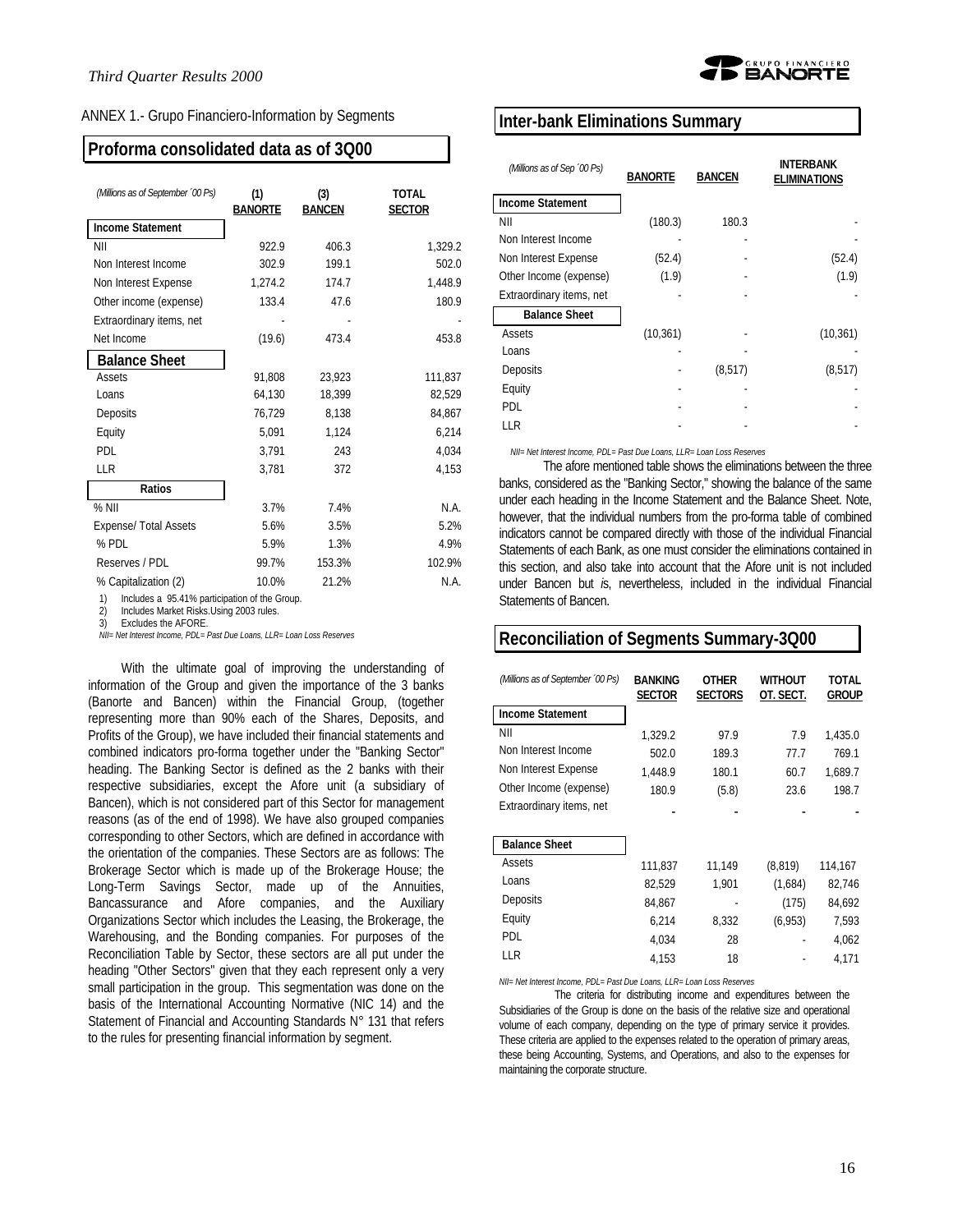

# **ANNEX 2.- FINANCIAL CLEAN UP**

**BANCO MERCANTIL DEL NORTE** *(Millions as of August 31´00 Pesos)*

| <b>ASSETS</b>                                                | <b>BANORTE</b> | <b>BANCEN 'S</b> | <b>BROKERAGE</b>   | <b>AFORE</b> | <b>FOBAPROA</b>     | <b>BANORTE</b>   |
|--------------------------------------------------------------|----------------|------------------|--------------------|--------------|---------------------|------------------|
|                                                              | CONSOLIDATED   | SPLIT OFF        | <b>HOUSE SPLIT</b> |              | <b>CONTINGENCIE</b> | <b>AFTER</b>     |
|                                                              |                | (ENTRO BAN)      | <b>OFF</b>         |              | <b>S PROVISIONS</b> | <b>MOVEMENTS</b> |
|                                                              |                |                  | (TRANSNORTE)       |              |                     |                  |
| Cash and due from Banks                                      | 12.124         | 3.333            | 224                | 400          | $\mathbf{L}$        | 16.080           |
| Negotiable Instruments                                       | 22.916<br>46   | 9,484            |                    |              |                     | 32,400<br>46     |
| Securities held for sale                                     | 4,069          |                  |                    |              |                     | 4,069            |
| Securities held to maturity<br><b>Financial Instruments:</b> | 27,031         | 9,484            |                    |              |                     | 36,516           |
| Repurchase agreements, net                                   | 20             |                  |                    |              |                     | 20               |
| Operations with collateral                                   |                |                  |                    |              |                     |                  |
| Futures receivable, net                                      |                |                  |                    |              |                     |                  |
| Options and derivatives, net                                 | 35             |                  |                    |              |                     | 35               |
| Repos & Derivatives:                                         | 56             |                  |                    |              |                     | 56               |
| Commercial                                                   | 14,887         | 468              |                    |              |                     | 15,355           |
| <b>Financial Intermediaries</b>                              | 3,121<br>592   | 242<br>16        |                    |              |                     | 3,364<br>609     |
| Consumer                                                     | 2,840          | 925              |                    |              |                     | 3,765            |
| Mortgage<br><b>Goverment Entities</b>                        | 2,257          | 368              |                    |              |                     | 2,625            |
| Fobaproa                                                     | 34,931         |                  |                    |              | (1,738)             | 33,194           |
| Fiduciary collection rights                                  |                |                  |                    |              |                     |                  |
| Performing Loans                                             | 58,628         | 2,020            |                    |              | (1,738)             | 58,911           |
| Past Due Loans                                               | 3,302          | 220              |                    |              |                     | 3,522            |
| <b>Total Loans</b>                                           | 61,930         | 2,240            |                    |              | (1,738)             | 62,433           |
| Preventive Ioan loss reserves                                | 2,919          | 830              |                    |              | 200                 | 3,949            |
| Net Loan Portfolio                                           | 59,011         | 1,411            |                    |              | (1,938)             | 58,484           |
| Sundry debtors and other assets.net                          | 850            | 122              |                    | (4)          |                     | 968              |
| Foreclosed assets, net                                       | 620<br>2,595   | 720<br>412       | 48                 | (25)         |                     | 1,341<br>3,031   |
| Real Estate, Furniture & Equipment, net                      | 604            | 15               | 18                 | (358)        |                     | 278              |
| Investments in subsidiaries<br>Deferred taxes                |                |                  |                    |              | 168                 | 168              |
| Goodwill                                                     |                |                  |                    |              |                     |                  |
| Other Assets deffered charges & Intangibles                  | 864            | 14               |                    | (585)        |                     | 293              |
| <b>TOTAL ASSETS</b>                                          | 103.754        | 15,511           | 290                | (572)        | (1,770)             | 117.213          |
| <b>LIABILITIES</b>                                           |                |                  |                    |              |                     |                  |
| <b>Demand Deposits</b>                                       | 20,964         | 2,338            |                    |              |                     | 23,302           |
| <b>Time Deposits</b>                                         | 52,189         | 7,970            |                    |              |                     | 60,158           |
| <b>Bonds</b>                                                 | 1,324          |                  |                    |              |                     | 1,324            |
| <b>Deposits</b>                                              | 74,477         | 10,307           |                    |              |                     | 84,784           |
| Due to banks and correspondents                              | 21.756         | 3.728            |                    |              |                     | 25,485           |
| Repurchase agreements, net<br>Operations with collateral     |                |                  |                    |              |                     |                  |
| Futures receivable, net                                      |                |                  |                    |              |                     |                  |
| Options and derivatives, net                                 |                |                  |                    |              |                     |                  |
| <b>Repos &amp; Derivatives:</b>                              |                |                  |                    |              |                     |                  |
| Income Tax & Profit Sharing                                  |                |                  |                    |              |                     |                  |
| Other Payable accounts                                       | 1,690          | 246              |                    | (103)        |                     | 1,833            |
| Other pavable accounts                                       | 1,690          | 246              |                    | (103)        |                     | 1,833            |
| Subordinated non Convertible Debenture                       |                |                  |                    |              |                     |                  |
| Deferred Taxes                                               | 24<br>92       | 12               |                    |              |                     | 24<br>103        |
| Deferred credits                                             | 98,039         | 14,293           |                    | (103)        |                     | 112,230          |
| <b>TOTAL LIABILITIES</b>                                     |                |                  |                    |              |                     |                  |
| <b>STOCKHOLDER'S EQUITY</b><br>Paid-in Capital               | 3,095          | 347              | 83                 |              |                     | 3,525            |
| Share subscription premiums                                  | 282            |                  |                    |              |                     | 282              |
| Subordinated Convertible Debentures                          | 428            |                  |                    |              |                     | 428              |
| <b>Subscribed Capital</b>                                    | 3,806          | 347              | 83                 |              |                     | 4,235            |
| <b>Capital Reserves</b>                                      | 2,253          | 871              | 207                |              | (1,770)             | 1,562            |
| <b>Retained Earnings</b>                                     | 1,601          |                  |                    |              |                     | 1,601            |
| Surplus (Deficit) from securities                            | (444)          |                  |                    |              |                     | (444)            |
| Results of foreign operations exchange                       |                |                  |                    |              |                     |                  |
| Excess (Insuf.) in capital restatement                       | (1,997)        |                  |                    |              |                     | (1,997)          |
| Non Mon assets results                                       | (38)           |                  |                    |              |                     | (38)             |
| Adjustment in the employees pension funds                    | (261)          |                  |                    |              |                     | (261)            |
| Accumulated deffered tax effect<br>Net Income                | 337            |                  |                    | (12)         |                     | 325              |
| <b>Minority Holdings</b>                                     | 457            |                  |                    | (457)        |                     |                  |
| Total Stockholder's Equity Consolidated                      | 5,715          | 1,217            | 290                | (469)        | (1,770)             | 4,983            |
| TOTAL LIABILITIES & STOCKHOLDER'S                            | 103,754        | 15,511           | 290                | (572)        | (1,770)             | 117,213          |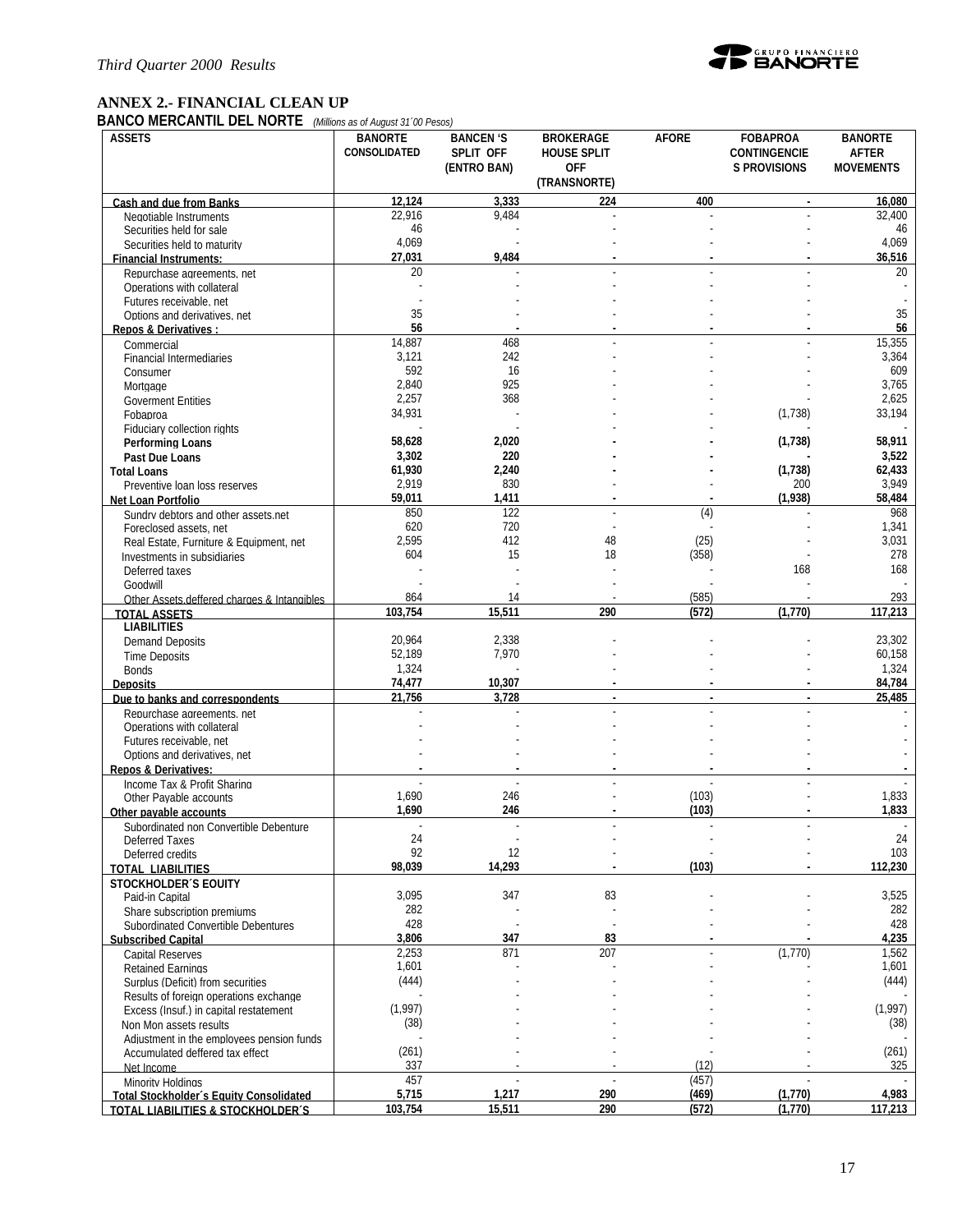

# **ANNEX 2.-** *FINANCIAL CLEAN UP*

BANCO DEL CENTRO *(Millions as of August 31´00 Pesos)*

| CONSOLIDATED<br><b>OFF</b><br><b>AFTER</b><br>(CENTRO BAN)<br><b>MOVEMENTS</b><br>(400)<br>4,256<br>(3,333)<br>524<br>Cash and due from Banks<br>9,484<br>(9, 484)<br>Negotiable Instruments<br>Securities held for sale<br>467<br>467<br>Securities held to maturity<br>9,952<br>(9, 484)<br>467<br><b>Financial Instruments:</b><br>2<br>Repurchase agreements, net<br>Operations with collateral<br>Futures receivable, net<br>Options and derivatives, net<br>2<br>$\overline{2}$<br>Repos & Derivatives :<br>498<br>29<br>(468)<br>Commercial<br>242<br>(242)<br><b>Financial Intermediaries</b><br>16<br>(16)<br>Consumer<br>(925)<br>1,269<br>344<br>Mortgage<br>368<br>(368)<br><b>Goverment Entities</b><br>17,503<br>17,503<br>Fobaproa<br>Fiduciary collection rights<br>19,897<br>17,877<br>(2,020)<br>Performing Loans<br>891<br>(220)<br>671<br>Past Due Loans<br>20,788<br>(2, 240)<br>18,547<br><b>Total Loans</b><br>1274<br>(830)<br>444<br>Preventive Ioan loss reserves<br>19,513<br>(1, 411)<br>18,103<br>Net Loan Portfolio<br>401<br>(122)<br>4<br>283<br>Sundry debtors and other assets net<br>720<br>(720)<br>Foreclosed assets, net<br>412<br>(412)<br>25<br>25<br>Real Estate, Furniture & Equipment, net<br>15<br>(15)<br>346<br>346<br>Investments in subsidiaries<br>Deferred taxes<br>Goodwill<br>585<br>585<br>14<br>(14)<br>Other Assets deffered charges & Intangibles<br>35,286<br>(15.511)<br>560<br>20,336<br><b>TOTAL ASSETS</b><br><b>LIABILITIES</b><br>2,338<br>(2, 338)<br><b>Demand Deposits</b><br>(7,970)<br>16,570<br>24,540<br><b>Time Deposits</b><br><b>Bonds</b><br>26,877<br>16,570<br>(10, 307)<br><b>Deposits</b><br>5,977<br>(3, 728)<br>2,249<br>Due to banks and correspondents<br>3<br>3<br>Repurchase agreements, net<br>Operations with collateral<br>Futures receivable, net<br>Options and derivatives, net<br>3<br>3<br><b>Repos &amp; Derivatives:</b><br>Income Tax & Profit Sharing<br>246<br>(246)<br>103<br>103<br>Other Payable accounts<br>246<br>(246)<br>103<br>103<br>Other pavable accounts<br>Subordinated non Convertible Debenture<br>Deferred Taxes<br>12<br>(12)<br>Deferred credits<br>18,924<br>(14, 293)<br>103<br>33,115<br>TOTAL LIABILITIES<br><b>STOCKHOLDER'S EQUITY</b><br>1,087<br>(621)<br>466<br>Paid-in Capital<br>Share subscription premiums<br>Subordinated Convertible Debentures<br>1,087<br>(621)<br>466<br><b>Subscribed Capital</b><br>497<br>(497)<br><b>Capital Reserves</b><br>86<br>(86)<br><b>Retained Earnings</b><br>Surplus (Deficit) from securities<br>Results of foreign operations exchange<br>13<br>(13)<br>Excess (Insuf.) in capital restatement<br>(1)<br>1<br>Non Mon assets results<br>Adjustment in the employees pension funds<br>Accumulated deffered tax effect<br>488<br>488<br>Net Income<br>457<br>457<br>Minority Holdinas<br>2,171<br>(1, 217)<br>457<br>1,411<br>Total Stockholder's Equity Consolidated<br>(15, 511)<br>560<br>20,336<br>35,286<br>TOTAL LIABILITIES & STOCKHOLDER'S | <b>ASSETS</b> | <b>BANCEN</b> | <b>BANCEN'S SPLIT</b> | <b>AFORE</b> | <b>BANCEN</b> |
|-----------------------------------------------------------------------------------------------------------------------------------------------------------------------------------------------------------------------------------------------------------------------------------------------------------------------------------------------------------------------------------------------------------------------------------------------------------------------------------------------------------------------------------------------------------------------------------------------------------------------------------------------------------------------------------------------------------------------------------------------------------------------------------------------------------------------------------------------------------------------------------------------------------------------------------------------------------------------------------------------------------------------------------------------------------------------------------------------------------------------------------------------------------------------------------------------------------------------------------------------------------------------------------------------------------------------------------------------------------------------------------------------------------------------------------------------------------------------------------------------------------------------------------------------------------------------------------------------------------------------------------------------------------------------------------------------------------------------------------------------------------------------------------------------------------------------------------------------------------------------------------------------------------------------------------------------------------------------------------------------------------------------------------------------------------------------------------------------------------------------------------------------------------------------------------------------------------------------------------------------------------------------------------------------------------------------------------------------------------------------------------------------------------------------------------------------------------------------------------------------------------------------------------------------------------------------------------------------------------------------------------------------------------------------------------------------------------------------------------------------------------------------------------------------------------------------------------------------------------------------------------------------------------------------------------------------------------------------------------------------------------------------|---------------|---------------|-----------------------|--------------|---------------|
|                                                                                                                                                                                                                                                                                                                                                                                                                                                                                                                                                                                                                                                                                                                                                                                                                                                                                                                                                                                                                                                                                                                                                                                                                                                                                                                                                                                                                                                                                                                                                                                                                                                                                                                                                                                                                                                                                                                                                                                                                                                                                                                                                                                                                                                                                                                                                                                                                                                                                                                                                                                                                                                                                                                                                                                                                                                                                                                                                                                                                       |               |               |                       |              |               |
|                                                                                                                                                                                                                                                                                                                                                                                                                                                                                                                                                                                                                                                                                                                                                                                                                                                                                                                                                                                                                                                                                                                                                                                                                                                                                                                                                                                                                                                                                                                                                                                                                                                                                                                                                                                                                                                                                                                                                                                                                                                                                                                                                                                                                                                                                                                                                                                                                                                                                                                                                                                                                                                                                                                                                                                                                                                                                                                                                                                                                       |               |               |                       |              |               |
|                                                                                                                                                                                                                                                                                                                                                                                                                                                                                                                                                                                                                                                                                                                                                                                                                                                                                                                                                                                                                                                                                                                                                                                                                                                                                                                                                                                                                                                                                                                                                                                                                                                                                                                                                                                                                                                                                                                                                                                                                                                                                                                                                                                                                                                                                                                                                                                                                                                                                                                                                                                                                                                                                                                                                                                                                                                                                                                                                                                                                       |               |               |                       |              |               |
|                                                                                                                                                                                                                                                                                                                                                                                                                                                                                                                                                                                                                                                                                                                                                                                                                                                                                                                                                                                                                                                                                                                                                                                                                                                                                                                                                                                                                                                                                                                                                                                                                                                                                                                                                                                                                                                                                                                                                                                                                                                                                                                                                                                                                                                                                                                                                                                                                                                                                                                                                                                                                                                                                                                                                                                                                                                                                                                                                                                                                       |               |               |                       |              |               |
|                                                                                                                                                                                                                                                                                                                                                                                                                                                                                                                                                                                                                                                                                                                                                                                                                                                                                                                                                                                                                                                                                                                                                                                                                                                                                                                                                                                                                                                                                                                                                                                                                                                                                                                                                                                                                                                                                                                                                                                                                                                                                                                                                                                                                                                                                                                                                                                                                                                                                                                                                                                                                                                                                                                                                                                                                                                                                                                                                                                                                       |               |               |                       |              |               |
|                                                                                                                                                                                                                                                                                                                                                                                                                                                                                                                                                                                                                                                                                                                                                                                                                                                                                                                                                                                                                                                                                                                                                                                                                                                                                                                                                                                                                                                                                                                                                                                                                                                                                                                                                                                                                                                                                                                                                                                                                                                                                                                                                                                                                                                                                                                                                                                                                                                                                                                                                                                                                                                                                                                                                                                                                                                                                                                                                                                                                       |               |               |                       |              |               |
|                                                                                                                                                                                                                                                                                                                                                                                                                                                                                                                                                                                                                                                                                                                                                                                                                                                                                                                                                                                                                                                                                                                                                                                                                                                                                                                                                                                                                                                                                                                                                                                                                                                                                                                                                                                                                                                                                                                                                                                                                                                                                                                                                                                                                                                                                                                                                                                                                                                                                                                                                                                                                                                                                                                                                                                                                                                                                                                                                                                                                       |               |               |                       |              |               |
|                                                                                                                                                                                                                                                                                                                                                                                                                                                                                                                                                                                                                                                                                                                                                                                                                                                                                                                                                                                                                                                                                                                                                                                                                                                                                                                                                                                                                                                                                                                                                                                                                                                                                                                                                                                                                                                                                                                                                                                                                                                                                                                                                                                                                                                                                                                                                                                                                                                                                                                                                                                                                                                                                                                                                                                                                                                                                                                                                                                                                       |               |               |                       |              |               |
|                                                                                                                                                                                                                                                                                                                                                                                                                                                                                                                                                                                                                                                                                                                                                                                                                                                                                                                                                                                                                                                                                                                                                                                                                                                                                                                                                                                                                                                                                                                                                                                                                                                                                                                                                                                                                                                                                                                                                                                                                                                                                                                                                                                                                                                                                                                                                                                                                                                                                                                                                                                                                                                                                                                                                                                                                                                                                                                                                                                                                       |               |               |                       |              |               |
|                                                                                                                                                                                                                                                                                                                                                                                                                                                                                                                                                                                                                                                                                                                                                                                                                                                                                                                                                                                                                                                                                                                                                                                                                                                                                                                                                                                                                                                                                                                                                                                                                                                                                                                                                                                                                                                                                                                                                                                                                                                                                                                                                                                                                                                                                                                                                                                                                                                                                                                                                                                                                                                                                                                                                                                                                                                                                                                                                                                                                       |               |               |                       |              |               |
|                                                                                                                                                                                                                                                                                                                                                                                                                                                                                                                                                                                                                                                                                                                                                                                                                                                                                                                                                                                                                                                                                                                                                                                                                                                                                                                                                                                                                                                                                                                                                                                                                                                                                                                                                                                                                                                                                                                                                                                                                                                                                                                                                                                                                                                                                                                                                                                                                                                                                                                                                                                                                                                                                                                                                                                                                                                                                                                                                                                                                       |               |               |                       |              |               |
|                                                                                                                                                                                                                                                                                                                                                                                                                                                                                                                                                                                                                                                                                                                                                                                                                                                                                                                                                                                                                                                                                                                                                                                                                                                                                                                                                                                                                                                                                                                                                                                                                                                                                                                                                                                                                                                                                                                                                                                                                                                                                                                                                                                                                                                                                                                                                                                                                                                                                                                                                                                                                                                                                                                                                                                                                                                                                                                                                                                                                       |               |               |                       |              |               |
|                                                                                                                                                                                                                                                                                                                                                                                                                                                                                                                                                                                                                                                                                                                                                                                                                                                                                                                                                                                                                                                                                                                                                                                                                                                                                                                                                                                                                                                                                                                                                                                                                                                                                                                                                                                                                                                                                                                                                                                                                                                                                                                                                                                                                                                                                                                                                                                                                                                                                                                                                                                                                                                                                                                                                                                                                                                                                                                                                                                                                       |               |               |                       |              |               |
|                                                                                                                                                                                                                                                                                                                                                                                                                                                                                                                                                                                                                                                                                                                                                                                                                                                                                                                                                                                                                                                                                                                                                                                                                                                                                                                                                                                                                                                                                                                                                                                                                                                                                                                                                                                                                                                                                                                                                                                                                                                                                                                                                                                                                                                                                                                                                                                                                                                                                                                                                                                                                                                                                                                                                                                                                                                                                                                                                                                                                       |               |               |                       |              |               |
|                                                                                                                                                                                                                                                                                                                                                                                                                                                                                                                                                                                                                                                                                                                                                                                                                                                                                                                                                                                                                                                                                                                                                                                                                                                                                                                                                                                                                                                                                                                                                                                                                                                                                                                                                                                                                                                                                                                                                                                                                                                                                                                                                                                                                                                                                                                                                                                                                                                                                                                                                                                                                                                                                                                                                                                                                                                                                                                                                                                                                       |               |               |                       |              |               |
|                                                                                                                                                                                                                                                                                                                                                                                                                                                                                                                                                                                                                                                                                                                                                                                                                                                                                                                                                                                                                                                                                                                                                                                                                                                                                                                                                                                                                                                                                                                                                                                                                                                                                                                                                                                                                                                                                                                                                                                                                                                                                                                                                                                                                                                                                                                                                                                                                                                                                                                                                                                                                                                                                                                                                                                                                                                                                                                                                                                                                       |               |               |                       |              |               |
|                                                                                                                                                                                                                                                                                                                                                                                                                                                                                                                                                                                                                                                                                                                                                                                                                                                                                                                                                                                                                                                                                                                                                                                                                                                                                                                                                                                                                                                                                                                                                                                                                                                                                                                                                                                                                                                                                                                                                                                                                                                                                                                                                                                                                                                                                                                                                                                                                                                                                                                                                                                                                                                                                                                                                                                                                                                                                                                                                                                                                       |               |               |                       |              |               |
|                                                                                                                                                                                                                                                                                                                                                                                                                                                                                                                                                                                                                                                                                                                                                                                                                                                                                                                                                                                                                                                                                                                                                                                                                                                                                                                                                                                                                                                                                                                                                                                                                                                                                                                                                                                                                                                                                                                                                                                                                                                                                                                                                                                                                                                                                                                                                                                                                                                                                                                                                                                                                                                                                                                                                                                                                                                                                                                                                                                                                       |               |               |                       |              |               |
|                                                                                                                                                                                                                                                                                                                                                                                                                                                                                                                                                                                                                                                                                                                                                                                                                                                                                                                                                                                                                                                                                                                                                                                                                                                                                                                                                                                                                                                                                                                                                                                                                                                                                                                                                                                                                                                                                                                                                                                                                                                                                                                                                                                                                                                                                                                                                                                                                                                                                                                                                                                                                                                                                                                                                                                                                                                                                                                                                                                                                       |               |               |                       |              |               |
|                                                                                                                                                                                                                                                                                                                                                                                                                                                                                                                                                                                                                                                                                                                                                                                                                                                                                                                                                                                                                                                                                                                                                                                                                                                                                                                                                                                                                                                                                                                                                                                                                                                                                                                                                                                                                                                                                                                                                                                                                                                                                                                                                                                                                                                                                                                                                                                                                                                                                                                                                                                                                                                                                                                                                                                                                                                                                                                                                                                                                       |               |               |                       |              |               |
|                                                                                                                                                                                                                                                                                                                                                                                                                                                                                                                                                                                                                                                                                                                                                                                                                                                                                                                                                                                                                                                                                                                                                                                                                                                                                                                                                                                                                                                                                                                                                                                                                                                                                                                                                                                                                                                                                                                                                                                                                                                                                                                                                                                                                                                                                                                                                                                                                                                                                                                                                                                                                                                                                                                                                                                                                                                                                                                                                                                                                       |               |               |                       |              |               |
|                                                                                                                                                                                                                                                                                                                                                                                                                                                                                                                                                                                                                                                                                                                                                                                                                                                                                                                                                                                                                                                                                                                                                                                                                                                                                                                                                                                                                                                                                                                                                                                                                                                                                                                                                                                                                                                                                                                                                                                                                                                                                                                                                                                                                                                                                                                                                                                                                                                                                                                                                                                                                                                                                                                                                                                                                                                                                                                                                                                                                       |               |               |                       |              |               |
|                                                                                                                                                                                                                                                                                                                                                                                                                                                                                                                                                                                                                                                                                                                                                                                                                                                                                                                                                                                                                                                                                                                                                                                                                                                                                                                                                                                                                                                                                                                                                                                                                                                                                                                                                                                                                                                                                                                                                                                                                                                                                                                                                                                                                                                                                                                                                                                                                                                                                                                                                                                                                                                                                                                                                                                                                                                                                                                                                                                                                       |               |               |                       |              |               |
|                                                                                                                                                                                                                                                                                                                                                                                                                                                                                                                                                                                                                                                                                                                                                                                                                                                                                                                                                                                                                                                                                                                                                                                                                                                                                                                                                                                                                                                                                                                                                                                                                                                                                                                                                                                                                                                                                                                                                                                                                                                                                                                                                                                                                                                                                                                                                                                                                                                                                                                                                                                                                                                                                                                                                                                                                                                                                                                                                                                                                       |               |               |                       |              |               |
|                                                                                                                                                                                                                                                                                                                                                                                                                                                                                                                                                                                                                                                                                                                                                                                                                                                                                                                                                                                                                                                                                                                                                                                                                                                                                                                                                                                                                                                                                                                                                                                                                                                                                                                                                                                                                                                                                                                                                                                                                                                                                                                                                                                                                                                                                                                                                                                                                                                                                                                                                                                                                                                                                                                                                                                                                                                                                                                                                                                                                       |               |               |                       |              |               |
|                                                                                                                                                                                                                                                                                                                                                                                                                                                                                                                                                                                                                                                                                                                                                                                                                                                                                                                                                                                                                                                                                                                                                                                                                                                                                                                                                                                                                                                                                                                                                                                                                                                                                                                                                                                                                                                                                                                                                                                                                                                                                                                                                                                                                                                                                                                                                                                                                                                                                                                                                                                                                                                                                                                                                                                                                                                                                                                                                                                                                       |               |               |                       |              |               |
|                                                                                                                                                                                                                                                                                                                                                                                                                                                                                                                                                                                                                                                                                                                                                                                                                                                                                                                                                                                                                                                                                                                                                                                                                                                                                                                                                                                                                                                                                                                                                                                                                                                                                                                                                                                                                                                                                                                                                                                                                                                                                                                                                                                                                                                                                                                                                                                                                                                                                                                                                                                                                                                                                                                                                                                                                                                                                                                                                                                                                       |               |               |                       |              |               |
|                                                                                                                                                                                                                                                                                                                                                                                                                                                                                                                                                                                                                                                                                                                                                                                                                                                                                                                                                                                                                                                                                                                                                                                                                                                                                                                                                                                                                                                                                                                                                                                                                                                                                                                                                                                                                                                                                                                                                                                                                                                                                                                                                                                                                                                                                                                                                                                                                                                                                                                                                                                                                                                                                                                                                                                                                                                                                                                                                                                                                       |               |               |                       |              |               |
|                                                                                                                                                                                                                                                                                                                                                                                                                                                                                                                                                                                                                                                                                                                                                                                                                                                                                                                                                                                                                                                                                                                                                                                                                                                                                                                                                                                                                                                                                                                                                                                                                                                                                                                                                                                                                                                                                                                                                                                                                                                                                                                                                                                                                                                                                                                                                                                                                                                                                                                                                                                                                                                                                                                                                                                                                                                                                                                                                                                                                       |               |               |                       |              |               |
|                                                                                                                                                                                                                                                                                                                                                                                                                                                                                                                                                                                                                                                                                                                                                                                                                                                                                                                                                                                                                                                                                                                                                                                                                                                                                                                                                                                                                                                                                                                                                                                                                                                                                                                                                                                                                                                                                                                                                                                                                                                                                                                                                                                                                                                                                                                                                                                                                                                                                                                                                                                                                                                                                                                                                                                                                                                                                                                                                                                                                       |               |               |                       |              |               |
|                                                                                                                                                                                                                                                                                                                                                                                                                                                                                                                                                                                                                                                                                                                                                                                                                                                                                                                                                                                                                                                                                                                                                                                                                                                                                                                                                                                                                                                                                                                                                                                                                                                                                                                                                                                                                                                                                                                                                                                                                                                                                                                                                                                                                                                                                                                                                                                                                                                                                                                                                                                                                                                                                                                                                                                                                                                                                                                                                                                                                       |               |               |                       |              |               |
|                                                                                                                                                                                                                                                                                                                                                                                                                                                                                                                                                                                                                                                                                                                                                                                                                                                                                                                                                                                                                                                                                                                                                                                                                                                                                                                                                                                                                                                                                                                                                                                                                                                                                                                                                                                                                                                                                                                                                                                                                                                                                                                                                                                                                                                                                                                                                                                                                                                                                                                                                                                                                                                                                                                                                                                                                                                                                                                                                                                                                       |               |               |                       |              |               |
|                                                                                                                                                                                                                                                                                                                                                                                                                                                                                                                                                                                                                                                                                                                                                                                                                                                                                                                                                                                                                                                                                                                                                                                                                                                                                                                                                                                                                                                                                                                                                                                                                                                                                                                                                                                                                                                                                                                                                                                                                                                                                                                                                                                                                                                                                                                                                                                                                                                                                                                                                                                                                                                                                                                                                                                                                                                                                                                                                                                                                       |               |               |                       |              |               |
|                                                                                                                                                                                                                                                                                                                                                                                                                                                                                                                                                                                                                                                                                                                                                                                                                                                                                                                                                                                                                                                                                                                                                                                                                                                                                                                                                                                                                                                                                                                                                                                                                                                                                                                                                                                                                                                                                                                                                                                                                                                                                                                                                                                                                                                                                                                                                                                                                                                                                                                                                                                                                                                                                                                                                                                                                                                                                                                                                                                                                       |               |               |                       |              |               |
|                                                                                                                                                                                                                                                                                                                                                                                                                                                                                                                                                                                                                                                                                                                                                                                                                                                                                                                                                                                                                                                                                                                                                                                                                                                                                                                                                                                                                                                                                                                                                                                                                                                                                                                                                                                                                                                                                                                                                                                                                                                                                                                                                                                                                                                                                                                                                                                                                                                                                                                                                                                                                                                                                                                                                                                                                                                                                                                                                                                                                       |               |               |                       |              |               |
|                                                                                                                                                                                                                                                                                                                                                                                                                                                                                                                                                                                                                                                                                                                                                                                                                                                                                                                                                                                                                                                                                                                                                                                                                                                                                                                                                                                                                                                                                                                                                                                                                                                                                                                                                                                                                                                                                                                                                                                                                                                                                                                                                                                                                                                                                                                                                                                                                                                                                                                                                                                                                                                                                                                                                                                                                                                                                                                                                                                                                       |               |               |                       |              |               |
|                                                                                                                                                                                                                                                                                                                                                                                                                                                                                                                                                                                                                                                                                                                                                                                                                                                                                                                                                                                                                                                                                                                                                                                                                                                                                                                                                                                                                                                                                                                                                                                                                                                                                                                                                                                                                                                                                                                                                                                                                                                                                                                                                                                                                                                                                                                                                                                                                                                                                                                                                                                                                                                                                                                                                                                                                                                                                                                                                                                                                       |               |               |                       |              |               |
|                                                                                                                                                                                                                                                                                                                                                                                                                                                                                                                                                                                                                                                                                                                                                                                                                                                                                                                                                                                                                                                                                                                                                                                                                                                                                                                                                                                                                                                                                                                                                                                                                                                                                                                                                                                                                                                                                                                                                                                                                                                                                                                                                                                                                                                                                                                                                                                                                                                                                                                                                                                                                                                                                                                                                                                                                                                                                                                                                                                                                       |               |               |                       |              |               |
|                                                                                                                                                                                                                                                                                                                                                                                                                                                                                                                                                                                                                                                                                                                                                                                                                                                                                                                                                                                                                                                                                                                                                                                                                                                                                                                                                                                                                                                                                                                                                                                                                                                                                                                                                                                                                                                                                                                                                                                                                                                                                                                                                                                                                                                                                                                                                                                                                                                                                                                                                                                                                                                                                                                                                                                                                                                                                                                                                                                                                       |               |               |                       |              |               |
|                                                                                                                                                                                                                                                                                                                                                                                                                                                                                                                                                                                                                                                                                                                                                                                                                                                                                                                                                                                                                                                                                                                                                                                                                                                                                                                                                                                                                                                                                                                                                                                                                                                                                                                                                                                                                                                                                                                                                                                                                                                                                                                                                                                                                                                                                                                                                                                                                                                                                                                                                                                                                                                                                                                                                                                                                                                                                                                                                                                                                       |               |               |                       |              |               |
|                                                                                                                                                                                                                                                                                                                                                                                                                                                                                                                                                                                                                                                                                                                                                                                                                                                                                                                                                                                                                                                                                                                                                                                                                                                                                                                                                                                                                                                                                                                                                                                                                                                                                                                                                                                                                                                                                                                                                                                                                                                                                                                                                                                                                                                                                                                                                                                                                                                                                                                                                                                                                                                                                                                                                                                                                                                                                                                                                                                                                       |               |               |                       |              |               |
|                                                                                                                                                                                                                                                                                                                                                                                                                                                                                                                                                                                                                                                                                                                                                                                                                                                                                                                                                                                                                                                                                                                                                                                                                                                                                                                                                                                                                                                                                                                                                                                                                                                                                                                                                                                                                                                                                                                                                                                                                                                                                                                                                                                                                                                                                                                                                                                                                                                                                                                                                                                                                                                                                                                                                                                                                                                                                                                                                                                                                       |               |               |                       |              |               |
|                                                                                                                                                                                                                                                                                                                                                                                                                                                                                                                                                                                                                                                                                                                                                                                                                                                                                                                                                                                                                                                                                                                                                                                                                                                                                                                                                                                                                                                                                                                                                                                                                                                                                                                                                                                                                                                                                                                                                                                                                                                                                                                                                                                                                                                                                                                                                                                                                                                                                                                                                                                                                                                                                                                                                                                                                                                                                                                                                                                                                       |               |               |                       |              |               |
|                                                                                                                                                                                                                                                                                                                                                                                                                                                                                                                                                                                                                                                                                                                                                                                                                                                                                                                                                                                                                                                                                                                                                                                                                                                                                                                                                                                                                                                                                                                                                                                                                                                                                                                                                                                                                                                                                                                                                                                                                                                                                                                                                                                                                                                                                                                                                                                                                                                                                                                                                                                                                                                                                                                                                                                                                                                                                                                                                                                                                       |               |               |                       |              |               |
|                                                                                                                                                                                                                                                                                                                                                                                                                                                                                                                                                                                                                                                                                                                                                                                                                                                                                                                                                                                                                                                                                                                                                                                                                                                                                                                                                                                                                                                                                                                                                                                                                                                                                                                                                                                                                                                                                                                                                                                                                                                                                                                                                                                                                                                                                                                                                                                                                                                                                                                                                                                                                                                                                                                                                                                                                                                                                                                                                                                                                       |               |               |                       |              |               |
|                                                                                                                                                                                                                                                                                                                                                                                                                                                                                                                                                                                                                                                                                                                                                                                                                                                                                                                                                                                                                                                                                                                                                                                                                                                                                                                                                                                                                                                                                                                                                                                                                                                                                                                                                                                                                                                                                                                                                                                                                                                                                                                                                                                                                                                                                                                                                                                                                                                                                                                                                                                                                                                                                                                                                                                                                                                                                                                                                                                                                       |               |               |                       |              |               |
|                                                                                                                                                                                                                                                                                                                                                                                                                                                                                                                                                                                                                                                                                                                                                                                                                                                                                                                                                                                                                                                                                                                                                                                                                                                                                                                                                                                                                                                                                                                                                                                                                                                                                                                                                                                                                                                                                                                                                                                                                                                                                                                                                                                                                                                                                                                                                                                                                                                                                                                                                                                                                                                                                                                                                                                                                                                                                                                                                                                                                       |               |               |                       |              |               |
|                                                                                                                                                                                                                                                                                                                                                                                                                                                                                                                                                                                                                                                                                                                                                                                                                                                                                                                                                                                                                                                                                                                                                                                                                                                                                                                                                                                                                                                                                                                                                                                                                                                                                                                                                                                                                                                                                                                                                                                                                                                                                                                                                                                                                                                                                                                                                                                                                                                                                                                                                                                                                                                                                                                                                                                                                                                                                                                                                                                                                       |               |               |                       |              |               |
|                                                                                                                                                                                                                                                                                                                                                                                                                                                                                                                                                                                                                                                                                                                                                                                                                                                                                                                                                                                                                                                                                                                                                                                                                                                                                                                                                                                                                                                                                                                                                                                                                                                                                                                                                                                                                                                                                                                                                                                                                                                                                                                                                                                                                                                                                                                                                                                                                                                                                                                                                                                                                                                                                                                                                                                                                                                                                                                                                                                                                       |               |               |                       |              |               |
|                                                                                                                                                                                                                                                                                                                                                                                                                                                                                                                                                                                                                                                                                                                                                                                                                                                                                                                                                                                                                                                                                                                                                                                                                                                                                                                                                                                                                                                                                                                                                                                                                                                                                                                                                                                                                                                                                                                                                                                                                                                                                                                                                                                                                                                                                                                                                                                                                                                                                                                                                                                                                                                                                                                                                                                                                                                                                                                                                                                                                       |               |               |                       |              |               |
|                                                                                                                                                                                                                                                                                                                                                                                                                                                                                                                                                                                                                                                                                                                                                                                                                                                                                                                                                                                                                                                                                                                                                                                                                                                                                                                                                                                                                                                                                                                                                                                                                                                                                                                                                                                                                                                                                                                                                                                                                                                                                                                                                                                                                                                                                                                                                                                                                                                                                                                                                                                                                                                                                                                                                                                                                                                                                                                                                                                                                       |               |               |                       |              |               |
|                                                                                                                                                                                                                                                                                                                                                                                                                                                                                                                                                                                                                                                                                                                                                                                                                                                                                                                                                                                                                                                                                                                                                                                                                                                                                                                                                                                                                                                                                                                                                                                                                                                                                                                                                                                                                                                                                                                                                                                                                                                                                                                                                                                                                                                                                                                                                                                                                                                                                                                                                                                                                                                                                                                                                                                                                                                                                                                                                                                                                       |               |               |                       |              |               |
|                                                                                                                                                                                                                                                                                                                                                                                                                                                                                                                                                                                                                                                                                                                                                                                                                                                                                                                                                                                                                                                                                                                                                                                                                                                                                                                                                                                                                                                                                                                                                                                                                                                                                                                                                                                                                                                                                                                                                                                                                                                                                                                                                                                                                                                                                                                                                                                                                                                                                                                                                                                                                                                                                                                                                                                                                                                                                                                                                                                                                       |               |               |                       |              |               |
|                                                                                                                                                                                                                                                                                                                                                                                                                                                                                                                                                                                                                                                                                                                                                                                                                                                                                                                                                                                                                                                                                                                                                                                                                                                                                                                                                                                                                                                                                                                                                                                                                                                                                                                                                                                                                                                                                                                                                                                                                                                                                                                                                                                                                                                                                                                                                                                                                                                                                                                                                                                                                                                                                                                                                                                                                                                                                                                                                                                                                       |               |               |                       |              |               |
|                                                                                                                                                                                                                                                                                                                                                                                                                                                                                                                                                                                                                                                                                                                                                                                                                                                                                                                                                                                                                                                                                                                                                                                                                                                                                                                                                                                                                                                                                                                                                                                                                                                                                                                                                                                                                                                                                                                                                                                                                                                                                                                                                                                                                                                                                                                                                                                                                                                                                                                                                                                                                                                                                                                                                                                                                                                                                                                                                                                                                       |               |               |                       |              |               |
|                                                                                                                                                                                                                                                                                                                                                                                                                                                                                                                                                                                                                                                                                                                                                                                                                                                                                                                                                                                                                                                                                                                                                                                                                                                                                                                                                                                                                                                                                                                                                                                                                                                                                                                                                                                                                                                                                                                                                                                                                                                                                                                                                                                                                                                                                                                                                                                                                                                                                                                                                                                                                                                                                                                                                                                                                                                                                                                                                                                                                       |               |               |                       |              |               |
|                                                                                                                                                                                                                                                                                                                                                                                                                                                                                                                                                                                                                                                                                                                                                                                                                                                                                                                                                                                                                                                                                                                                                                                                                                                                                                                                                                                                                                                                                                                                                                                                                                                                                                                                                                                                                                                                                                                                                                                                                                                                                                                                                                                                                                                                                                                                                                                                                                                                                                                                                                                                                                                                                                                                                                                                                                                                                                                                                                                                                       |               |               |                       |              |               |
|                                                                                                                                                                                                                                                                                                                                                                                                                                                                                                                                                                                                                                                                                                                                                                                                                                                                                                                                                                                                                                                                                                                                                                                                                                                                                                                                                                                                                                                                                                                                                                                                                                                                                                                                                                                                                                                                                                                                                                                                                                                                                                                                                                                                                                                                                                                                                                                                                                                                                                                                                                                                                                                                                                                                                                                                                                                                                                                                                                                                                       |               |               |                       |              |               |
|                                                                                                                                                                                                                                                                                                                                                                                                                                                                                                                                                                                                                                                                                                                                                                                                                                                                                                                                                                                                                                                                                                                                                                                                                                                                                                                                                                                                                                                                                                                                                                                                                                                                                                                                                                                                                                                                                                                                                                                                                                                                                                                                                                                                                                                                                                                                                                                                                                                                                                                                                                                                                                                                                                                                                                                                                                                                                                                                                                                                                       |               |               |                       |              |               |
|                                                                                                                                                                                                                                                                                                                                                                                                                                                                                                                                                                                                                                                                                                                                                                                                                                                                                                                                                                                                                                                                                                                                                                                                                                                                                                                                                                                                                                                                                                                                                                                                                                                                                                                                                                                                                                                                                                                                                                                                                                                                                                                                                                                                                                                                                                                                                                                                                                                                                                                                                                                                                                                                                                                                                                                                                                                                                                                                                                                                                       |               |               |                       |              |               |
|                                                                                                                                                                                                                                                                                                                                                                                                                                                                                                                                                                                                                                                                                                                                                                                                                                                                                                                                                                                                                                                                                                                                                                                                                                                                                                                                                                                                                                                                                                                                                                                                                                                                                                                                                                                                                                                                                                                                                                                                                                                                                                                                                                                                                                                                                                                                                                                                                                                                                                                                                                                                                                                                                                                                                                                                                                                                                                                                                                                                                       |               |               |                       |              |               |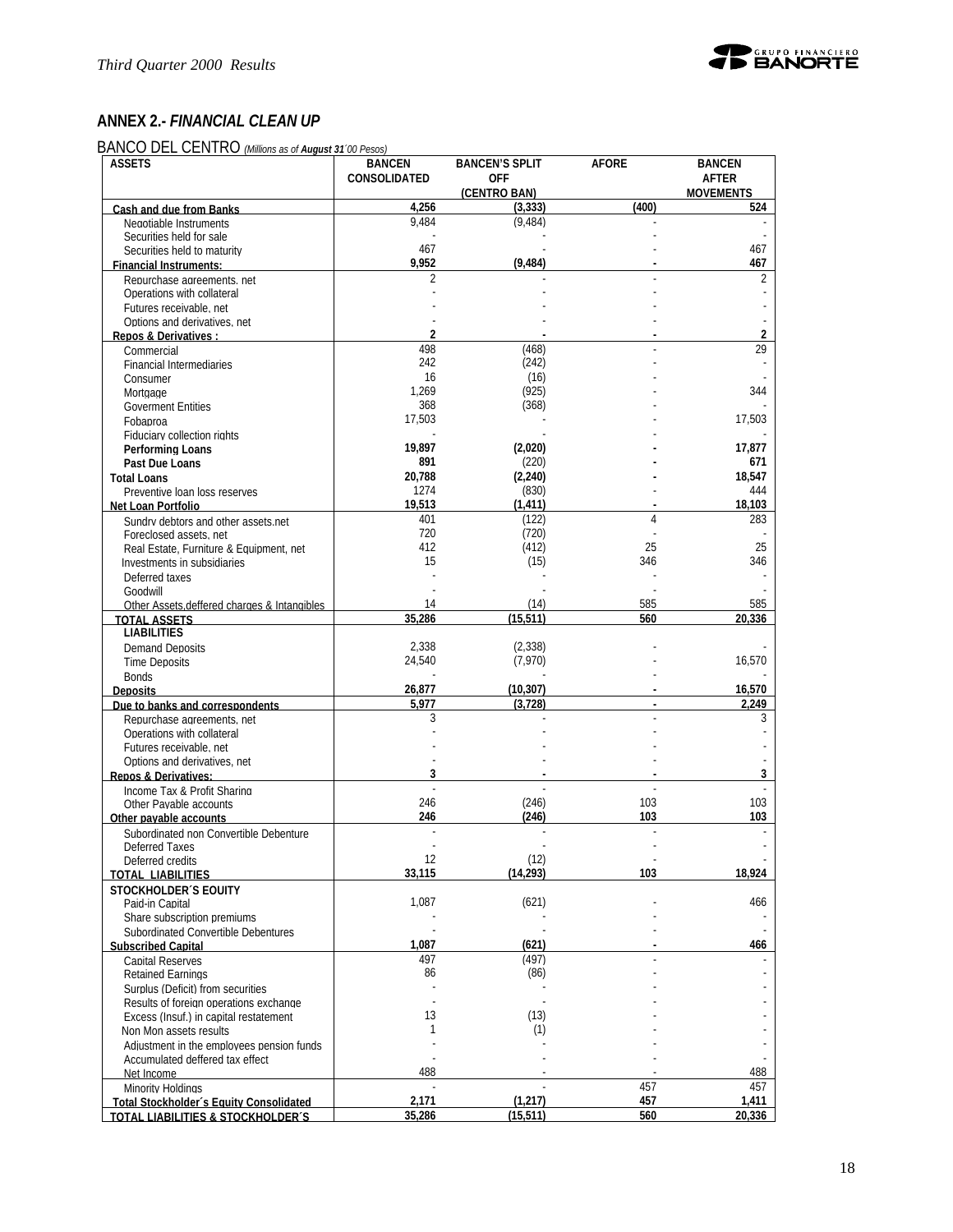#### *Third Quarter 2000 Results*



| <b>ASSETS</b><br>1099<br>3099<br>2000<br>3Q00<br>2099<br>4099<br>1000<br>4Q00<br>284<br>201<br>276<br>268<br>279<br>269<br>263<br>Cash and due from Banks<br>Negotiable Instruments<br>Securities held for sale<br>Securities held to maturity<br><b>Financial Instruments:</b><br>5<br>$\overline{7}$<br>Δ<br>Δ<br>4<br>6<br>6<br>Sundry debtors and other assets.net<br>Real Estate, Furniture & Equipment, net<br>7,360<br>7,352<br>7,554<br>7,641<br>8,050<br>7,965<br>6,621<br>Investments in subsidiaries<br>Deferred taxes<br>258<br>280<br>267<br>249<br>241<br>Goodwill<br>$\overline{\phantom{a}}$<br>$\mathfrak{D}$<br>Other Assets, Deffered charges, Intangibles<br>281<br>269<br>258<br>249<br>241<br><b>TOTAL ASSETS</b><br>7,847<br>7,902<br>8.084<br>8,173<br>8,581<br>8,242<br>6,890<br><b>LIABILITIES</b><br>Due to banks and correspondents<br>Income Tax & Profit Sharing<br>Other Pavable accounts<br>Other pavable accounts<br>Deferred taxes<br>$\sim$<br>$\overline{\phantom{a}}$<br><b>TOTAL LIABILITIES</b><br>1<br><b>STOCKHOLDER'S EQUITY</b><br>4,398<br>4,381<br>4,414<br>4,415<br>4,414<br>4,415<br>4,414<br>Paid-in Capital<br>875<br>927<br>927<br>927<br>927<br>927<br>927<br>Share subscription premiums<br>497<br>458<br>434<br>429<br>475<br>468<br>439<br>Subordinated Convertible Debentures<br>5,770<br>5,816<br>5.809<br>5,799<br>5,780<br>5,774<br>5,737<br><b>Subscribed Capital</b><br>402<br>636<br>636<br>636<br>602<br>658<br>578<br><b>Capital Reserves</b><br>5,775<br>5,245<br>5,233<br>5,233<br>6,389<br>6,091<br>6,091<br><b>Retained Earnings</b><br>Surplus (Deficit) from securities<br>Results of foreign operations exchange<br>(4,539)<br>(4,522)<br>(4, 484)<br>(4,702)<br>(4,612)<br>(4,612)<br>(4,612)<br>Excess (Insuf.) in capital restatement<br>Non Mon assets results Fixed Assets<br>(25)<br>(2,095)<br>(304)<br>Non Mon assets results Investm subsidiaries<br>Adjustment in the employees pension funds<br>Accumulated deffered tax effect<br>439<br>927<br>689<br>1,206<br>445<br>634<br>1,190<br>Net Income<br>2.077<br>2.086<br>2.275<br>2,374<br>2.800<br>2,468<br>1.153<br><b>Earned Capital</b><br>7.847<br>7.902<br>8.084<br>8.173<br>8,580<br>8.242<br>6.890<br><b>Total Stockholder's Equity</b><br>7.847<br>7.902<br>8.084<br>8.173<br>8.242<br>6.890 |                                   | <b>HOLDING</b> - Balance Sheet |  | (Millions as of September '00 Pesos) |       |  |  |
|---------------------------------------------------------------------------------------------------------------------------------------------------------------------------------------------------------------------------------------------------------------------------------------------------------------------------------------------------------------------------------------------------------------------------------------------------------------------------------------------------------------------------------------------------------------------------------------------------------------------------------------------------------------------------------------------------------------------------------------------------------------------------------------------------------------------------------------------------------------------------------------------------------------------------------------------------------------------------------------------------------------------------------------------------------------------------------------------------------------------------------------------------------------------------------------------------------------------------------------------------------------------------------------------------------------------------------------------------------------------------------------------------------------------------------------------------------------------------------------------------------------------------------------------------------------------------------------------------------------------------------------------------------------------------------------------------------------------------------------------------------------------------------------------------------------------------------------------------------------------------------------------------------------------------------------------------------------------------------------------------------------------------------------------------------------------------------------------------------------------------------------------------------------------------------------------------------------------------------------------------------------------------------------------------------------------------------------|-----------------------------------|--------------------------------|--|--------------------------------------|-------|--|--|
|                                                                                                                                                                                                                                                                                                                                                                                                                                                                                                                                                                                                                                                                                                                                                                                                                                                                                                                                                                                                                                                                                                                                                                                                                                                                                                                                                                                                                                                                                                                                                                                                                                                                                                                                                                                                                                                                                                                                                                                                                                                                                                                                                                                                                                                                                                                                       |                                   |                                |  |                                      |       |  |  |
|                                                                                                                                                                                                                                                                                                                                                                                                                                                                                                                                                                                                                                                                                                                                                                                                                                                                                                                                                                                                                                                                                                                                                                                                                                                                                                                                                                                                                                                                                                                                                                                                                                                                                                                                                                                                                                                                                                                                                                                                                                                                                                                                                                                                                                                                                                                                       |                                   |                                |  |                                      |       |  |  |
|                                                                                                                                                                                                                                                                                                                                                                                                                                                                                                                                                                                                                                                                                                                                                                                                                                                                                                                                                                                                                                                                                                                                                                                                                                                                                                                                                                                                                                                                                                                                                                                                                                                                                                                                                                                                                                                                                                                                                                                                                                                                                                                                                                                                                                                                                                                                       |                                   |                                |  |                                      |       |  |  |
|                                                                                                                                                                                                                                                                                                                                                                                                                                                                                                                                                                                                                                                                                                                                                                                                                                                                                                                                                                                                                                                                                                                                                                                                                                                                                                                                                                                                                                                                                                                                                                                                                                                                                                                                                                                                                                                                                                                                                                                                                                                                                                                                                                                                                                                                                                                                       |                                   |                                |  |                                      |       |  |  |
|                                                                                                                                                                                                                                                                                                                                                                                                                                                                                                                                                                                                                                                                                                                                                                                                                                                                                                                                                                                                                                                                                                                                                                                                                                                                                                                                                                                                                                                                                                                                                                                                                                                                                                                                                                                                                                                                                                                                                                                                                                                                                                                                                                                                                                                                                                                                       |                                   |                                |  |                                      |       |  |  |
|                                                                                                                                                                                                                                                                                                                                                                                                                                                                                                                                                                                                                                                                                                                                                                                                                                                                                                                                                                                                                                                                                                                                                                                                                                                                                                                                                                                                                                                                                                                                                                                                                                                                                                                                                                                                                                                                                                                                                                                                                                                                                                                                                                                                                                                                                                                                       |                                   |                                |  |                                      |       |  |  |
|                                                                                                                                                                                                                                                                                                                                                                                                                                                                                                                                                                                                                                                                                                                                                                                                                                                                                                                                                                                                                                                                                                                                                                                                                                                                                                                                                                                                                                                                                                                                                                                                                                                                                                                                                                                                                                                                                                                                                                                                                                                                                                                                                                                                                                                                                                                                       |                                   |                                |  |                                      |       |  |  |
|                                                                                                                                                                                                                                                                                                                                                                                                                                                                                                                                                                                                                                                                                                                                                                                                                                                                                                                                                                                                                                                                                                                                                                                                                                                                                                                                                                                                                                                                                                                                                                                                                                                                                                                                                                                                                                                                                                                                                                                                                                                                                                                                                                                                                                                                                                                                       |                                   |                                |  |                                      |       |  |  |
|                                                                                                                                                                                                                                                                                                                                                                                                                                                                                                                                                                                                                                                                                                                                                                                                                                                                                                                                                                                                                                                                                                                                                                                                                                                                                                                                                                                                                                                                                                                                                                                                                                                                                                                                                                                                                                                                                                                                                                                                                                                                                                                                                                                                                                                                                                                                       |                                   |                                |  |                                      |       |  |  |
|                                                                                                                                                                                                                                                                                                                                                                                                                                                                                                                                                                                                                                                                                                                                                                                                                                                                                                                                                                                                                                                                                                                                                                                                                                                                                                                                                                                                                                                                                                                                                                                                                                                                                                                                                                                                                                                                                                                                                                                                                                                                                                                                                                                                                                                                                                                                       |                                   |                                |  |                                      |       |  |  |
|                                                                                                                                                                                                                                                                                                                                                                                                                                                                                                                                                                                                                                                                                                                                                                                                                                                                                                                                                                                                                                                                                                                                                                                                                                                                                                                                                                                                                                                                                                                                                                                                                                                                                                                                                                                                                                                                                                                                                                                                                                                                                                                                                                                                                                                                                                                                       |                                   |                                |  |                                      |       |  |  |
|                                                                                                                                                                                                                                                                                                                                                                                                                                                                                                                                                                                                                                                                                                                                                                                                                                                                                                                                                                                                                                                                                                                                                                                                                                                                                                                                                                                                                                                                                                                                                                                                                                                                                                                                                                                                                                                                                                                                                                                                                                                                                                                                                                                                                                                                                                                                       |                                   |                                |  |                                      |       |  |  |
|                                                                                                                                                                                                                                                                                                                                                                                                                                                                                                                                                                                                                                                                                                                                                                                                                                                                                                                                                                                                                                                                                                                                                                                                                                                                                                                                                                                                                                                                                                                                                                                                                                                                                                                                                                                                                                                                                                                                                                                                                                                                                                                                                                                                                                                                                                                                       |                                   |                                |  |                                      |       |  |  |
|                                                                                                                                                                                                                                                                                                                                                                                                                                                                                                                                                                                                                                                                                                                                                                                                                                                                                                                                                                                                                                                                                                                                                                                                                                                                                                                                                                                                                                                                                                                                                                                                                                                                                                                                                                                                                                                                                                                                                                                                                                                                                                                                                                                                                                                                                                                                       |                                   |                                |  |                                      |       |  |  |
|                                                                                                                                                                                                                                                                                                                                                                                                                                                                                                                                                                                                                                                                                                                                                                                                                                                                                                                                                                                                                                                                                                                                                                                                                                                                                                                                                                                                                                                                                                                                                                                                                                                                                                                                                                                                                                                                                                                                                                                                                                                                                                                                                                                                                                                                                                                                       |                                   |                                |  |                                      |       |  |  |
|                                                                                                                                                                                                                                                                                                                                                                                                                                                                                                                                                                                                                                                                                                                                                                                                                                                                                                                                                                                                                                                                                                                                                                                                                                                                                                                                                                                                                                                                                                                                                                                                                                                                                                                                                                                                                                                                                                                                                                                                                                                                                                                                                                                                                                                                                                                                       |                                   |                                |  |                                      |       |  |  |
|                                                                                                                                                                                                                                                                                                                                                                                                                                                                                                                                                                                                                                                                                                                                                                                                                                                                                                                                                                                                                                                                                                                                                                                                                                                                                                                                                                                                                                                                                                                                                                                                                                                                                                                                                                                                                                                                                                                                                                                                                                                                                                                                                                                                                                                                                                                                       |                                   |                                |  |                                      |       |  |  |
|                                                                                                                                                                                                                                                                                                                                                                                                                                                                                                                                                                                                                                                                                                                                                                                                                                                                                                                                                                                                                                                                                                                                                                                                                                                                                                                                                                                                                                                                                                                                                                                                                                                                                                                                                                                                                                                                                                                                                                                                                                                                                                                                                                                                                                                                                                                                       |                                   |                                |  |                                      |       |  |  |
|                                                                                                                                                                                                                                                                                                                                                                                                                                                                                                                                                                                                                                                                                                                                                                                                                                                                                                                                                                                                                                                                                                                                                                                                                                                                                                                                                                                                                                                                                                                                                                                                                                                                                                                                                                                                                                                                                                                                                                                                                                                                                                                                                                                                                                                                                                                                       |                                   |                                |  |                                      |       |  |  |
|                                                                                                                                                                                                                                                                                                                                                                                                                                                                                                                                                                                                                                                                                                                                                                                                                                                                                                                                                                                                                                                                                                                                                                                                                                                                                                                                                                                                                                                                                                                                                                                                                                                                                                                                                                                                                                                                                                                                                                                                                                                                                                                                                                                                                                                                                                                                       |                                   |                                |  |                                      |       |  |  |
|                                                                                                                                                                                                                                                                                                                                                                                                                                                                                                                                                                                                                                                                                                                                                                                                                                                                                                                                                                                                                                                                                                                                                                                                                                                                                                                                                                                                                                                                                                                                                                                                                                                                                                                                                                                                                                                                                                                                                                                                                                                                                                                                                                                                                                                                                                                                       |                                   |                                |  |                                      |       |  |  |
|                                                                                                                                                                                                                                                                                                                                                                                                                                                                                                                                                                                                                                                                                                                                                                                                                                                                                                                                                                                                                                                                                                                                                                                                                                                                                                                                                                                                                                                                                                                                                                                                                                                                                                                                                                                                                                                                                                                                                                                                                                                                                                                                                                                                                                                                                                                                       |                                   |                                |  |                                      |       |  |  |
|                                                                                                                                                                                                                                                                                                                                                                                                                                                                                                                                                                                                                                                                                                                                                                                                                                                                                                                                                                                                                                                                                                                                                                                                                                                                                                                                                                                                                                                                                                                                                                                                                                                                                                                                                                                                                                                                                                                                                                                                                                                                                                                                                                                                                                                                                                                                       |                                   |                                |  |                                      |       |  |  |
|                                                                                                                                                                                                                                                                                                                                                                                                                                                                                                                                                                                                                                                                                                                                                                                                                                                                                                                                                                                                                                                                                                                                                                                                                                                                                                                                                                                                                                                                                                                                                                                                                                                                                                                                                                                                                                                                                                                                                                                                                                                                                                                                                                                                                                                                                                                                       |                                   |                                |  |                                      |       |  |  |
|                                                                                                                                                                                                                                                                                                                                                                                                                                                                                                                                                                                                                                                                                                                                                                                                                                                                                                                                                                                                                                                                                                                                                                                                                                                                                                                                                                                                                                                                                                                                                                                                                                                                                                                                                                                                                                                                                                                                                                                                                                                                                                                                                                                                                                                                                                                                       |                                   |                                |  |                                      |       |  |  |
|                                                                                                                                                                                                                                                                                                                                                                                                                                                                                                                                                                                                                                                                                                                                                                                                                                                                                                                                                                                                                                                                                                                                                                                                                                                                                                                                                                                                                                                                                                                                                                                                                                                                                                                                                                                                                                                                                                                                                                                                                                                                                                                                                                                                                                                                                                                                       |                                   |                                |  |                                      |       |  |  |
|                                                                                                                                                                                                                                                                                                                                                                                                                                                                                                                                                                                                                                                                                                                                                                                                                                                                                                                                                                                                                                                                                                                                                                                                                                                                                                                                                                                                                                                                                                                                                                                                                                                                                                                                                                                                                                                                                                                                                                                                                                                                                                                                                                                                                                                                                                                                       |                                   |                                |  |                                      |       |  |  |
|                                                                                                                                                                                                                                                                                                                                                                                                                                                                                                                                                                                                                                                                                                                                                                                                                                                                                                                                                                                                                                                                                                                                                                                                                                                                                                                                                                                                                                                                                                                                                                                                                                                                                                                                                                                                                                                                                                                                                                                                                                                                                                                                                                                                                                                                                                                                       |                                   |                                |  |                                      |       |  |  |
|                                                                                                                                                                                                                                                                                                                                                                                                                                                                                                                                                                                                                                                                                                                                                                                                                                                                                                                                                                                                                                                                                                                                                                                                                                                                                                                                                                                                                                                                                                                                                                                                                                                                                                                                                                                                                                                                                                                                                                                                                                                                                                                                                                                                                                                                                                                                       |                                   |                                |  |                                      |       |  |  |
|                                                                                                                                                                                                                                                                                                                                                                                                                                                                                                                                                                                                                                                                                                                                                                                                                                                                                                                                                                                                                                                                                                                                                                                                                                                                                                                                                                                                                                                                                                                                                                                                                                                                                                                                                                                                                                                                                                                                                                                                                                                                                                                                                                                                                                                                                                                                       |                                   |                                |  |                                      |       |  |  |
|                                                                                                                                                                                                                                                                                                                                                                                                                                                                                                                                                                                                                                                                                                                                                                                                                                                                                                                                                                                                                                                                                                                                                                                                                                                                                                                                                                                                                                                                                                                                                                                                                                                                                                                                                                                                                                                                                                                                                                                                                                                                                                                                                                                                                                                                                                                                       |                                   |                                |  |                                      |       |  |  |
|                                                                                                                                                                                                                                                                                                                                                                                                                                                                                                                                                                                                                                                                                                                                                                                                                                                                                                                                                                                                                                                                                                                                                                                                                                                                                                                                                                                                                                                                                                                                                                                                                                                                                                                                                                                                                                                                                                                                                                                                                                                                                                                                                                                                                                                                                                                                       |                                   |                                |  |                                      |       |  |  |
|                                                                                                                                                                                                                                                                                                                                                                                                                                                                                                                                                                                                                                                                                                                                                                                                                                                                                                                                                                                                                                                                                                                                                                                                                                                                                                                                                                                                                                                                                                                                                                                                                                                                                                                                                                                                                                                                                                                                                                                                                                                                                                                                                                                                                                                                                                                                       |                                   |                                |  |                                      |       |  |  |
|                                                                                                                                                                                                                                                                                                                                                                                                                                                                                                                                                                                                                                                                                                                                                                                                                                                                                                                                                                                                                                                                                                                                                                                                                                                                                                                                                                                                                                                                                                                                                                                                                                                                                                                                                                                                                                                                                                                                                                                                                                                                                                                                                                                                                                                                                                                                       |                                   |                                |  |                                      |       |  |  |
|                                                                                                                                                                                                                                                                                                                                                                                                                                                                                                                                                                                                                                                                                                                                                                                                                                                                                                                                                                                                                                                                                                                                                                                                                                                                                                                                                                                                                                                                                                                                                                                                                                                                                                                                                                                                                                                                                                                                                                                                                                                                                                                                                                                                                                                                                                                                       |                                   |                                |  |                                      |       |  |  |
|                                                                                                                                                                                                                                                                                                                                                                                                                                                                                                                                                                                                                                                                                                                                                                                                                                                                                                                                                                                                                                                                                                                                                                                                                                                                                                                                                                                                                                                                                                                                                                                                                                                                                                                                                                                                                                                                                                                                                                                                                                                                                                                                                                                                                                                                                                                                       |                                   |                                |  |                                      |       |  |  |
|                                                                                                                                                                                                                                                                                                                                                                                                                                                                                                                                                                                                                                                                                                                                                                                                                                                                                                                                                                                                                                                                                                                                                                                                                                                                                                                                                                                                                                                                                                                                                                                                                                                                                                                                                                                                                                                                                                                                                                                                                                                                                                                                                                                                                                                                                                                                       |                                   |                                |  |                                      |       |  |  |
|                                                                                                                                                                                                                                                                                                                                                                                                                                                                                                                                                                                                                                                                                                                                                                                                                                                                                                                                                                                                                                                                                                                                                                                                                                                                                                                                                                                                                                                                                                                                                                                                                                                                                                                                                                                                                                                                                                                                                                                                                                                                                                                                                                                                                                                                                                                                       |                                   |                                |  |                                      |       |  |  |
|                                                                                                                                                                                                                                                                                                                                                                                                                                                                                                                                                                                                                                                                                                                                                                                                                                                                                                                                                                                                                                                                                                                                                                                                                                                                                                                                                                                                                                                                                                                                                                                                                                                                                                                                                                                                                                                                                                                                                                                                                                                                                                                                                                                                                                                                                                                                       | TOTAL LIABILITIES & STOCKHOLDER'S |                                |  |                                      | 8,581 |  |  |

# **MEMORANDUM ACCOUNTS OF HOLDING***(Millions as of September´00 Pesos)*

|                                   | 1099   | 2Q99   | 3Q99   | 4Q99   | 1Q00   | 2000   | 3Q00            | 4Q00 |
|-----------------------------------|--------|--------|--------|--------|--------|--------|-----------------|------|
| Client securities held in custody | 1,599  | 1,358  | 11,727 | 13,222 | 12,819 | 2,516  | 2,474           |      |
| Other trust account items         | 11.041 | 3.118  | 12.865 | 12.548 | 12.165 | 13.978 | 10 705<br>3.IZ5 |      |
|                                   | 22.640 | 24.476 | 24.592 | 25.771 | 24.984 | 16.494 | 16.199          |      |
|                                   |        |        |        |        |        |        |                 |      |

**HOLDING-Consolidated Income Statement** *(Millions as of September´00 Pesos)*

| <b>MARGEN FINANCIERO NETO</b>         | 1099  | 2099           | 3Q99  | 4Q99   | 1000   | 2000           | 3Q00           | 4Q00 |
|---------------------------------------|-------|----------------|-------|--------|--------|----------------|----------------|------|
| Income from Subsidiaries and Interest | 460.4 | 286.1          | 284.6 | 341.5  | 1466.2 | 213.1          | 580.5          |      |
| Interest Expense                      | 44.2  | 30.9           | 29.1  | 25.6   | 22.7   | 19.5           | 20.6           |      |
| Fees & Tarifs                         |       |                |       |        |        |                |                |      |
| Trading Income                        |       |                |       |        |        |                |                |      |
| <b>REPOMO</b>                         | (4.0) | (5.7)          | (5.3) | (12.4) | (8.5)  | (4.1)          | (4.2)          |      |
| <b>Total Operating Income</b>         | 412.2 | 249.5          | 250.1 | 303.4  | 435.0  | 189.4          | 555.7          |      |
| Operation & Administrative expenses   | 19    | 0 <sub>6</sub> | 32    | 07     | 07     | 0 <sub>6</sub> | 0 <sub>6</sub> |      |
| Operating Income                      | 410.3 | 248.9          | 246.9 | 302.8  | 434.3  | 188.8          | 555.1          |      |
| Other Income                          |       |                |       | ٠      | (2.5)  | 4.7            | 11.8           |      |
| Other Expense                         | (0.3) | (0.1)          | (0.1) | (0.1)  |        |                |                |      |
| <b>Otros Expenses (Revenues), Net</b> | (0.3) | (0.1)          | (0.1) | (0.1)  | (2.5)  | 4.7            | 11.8           |      |
| Pre-tax Income                        | 410.1 | 248.8          | 246.8 | 302.7  | 431.8  | 193.5          | 566.9          |      |
| Income Tax & Profit Sharing           |       |                |       | ٠      | (0.6)  | (0.6)          | (0.6)          |      |
| Tax on Assets                         |       |                | (0.7) | (1.4)  |        |                |                |      |
| Deferred Inc. Tax and Profit sharing  |       |                |       |        |        |                |                |      |
|                                       |       |                | (0.7) | (1.4)  | (0.6)  | (0.6)          | (0.6)          |      |
| Net income from Continuos Operations  | 410.1 | 248.8          | 246.0 | 301.3  | 431.2  | 192.9          | 566.2          |      |
| Extraordinary Items, net              |       |                |       |        |        |                |                |      |
| <b>Total Net Income</b>               | 410.1 | 248.8          | 246.0 | 301.3  | 431.2  | 192.9          | 566.2          |      |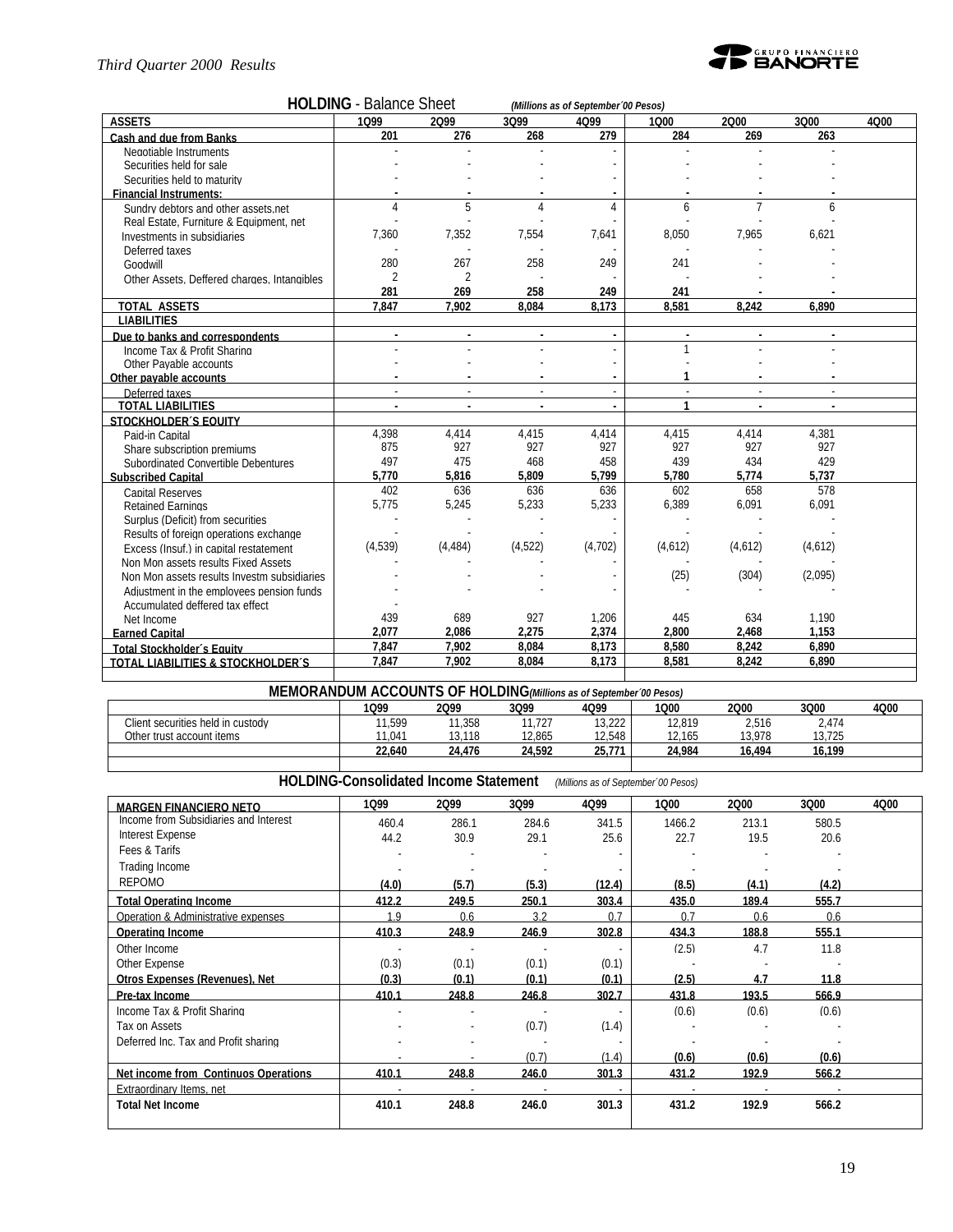

# **GRUPO FINANCIERO BANORTE – Consolidated Balance Sheet** *(Millions as of September´00 Pesos)*

| <b>ASSETS</b>                           | 1099    | 2099    | 3Q99    | 4Q99                     | 1000    | 2000    | 3Q00           | 4Q00 |
|-----------------------------------------|---------|---------|---------|--------------------------|---------|---------|----------------|------|
| Cash and due from Banks                 | 10.761  | 11,200  | 12.158  | 13.887                   | 11.181  | 10,606  | 8.933          |      |
| Negotiable Instruments                  | 1,551   | 2,685   | 2,615   | 16,507                   | 24,582  | 17.771  | 14,454         |      |
| Securities held for sale                | 357     | 349     | 341     | 305                      | 49      | 47      | 161            |      |
| Securities held to maturity             | 5,348   | 4,367   | 4,573   | 4,532                    | 4,829   | 4,712   | 3,133          |      |
| <b>Financial Instruments:</b>           | 7,257   | 7,402   | 7,530   | 21,344                   | 29,460  | 22,530  | 17,747         |      |
| Repurchase agreements, net              | 86      | 57      | 20      | 82                       | 61      | 213     | 163            |      |
| Operations with collateral              |         |         |         |                          |         |         |                |      |
| Futures receivable, net                 |         |         | 2       |                          |         |         |                |      |
| Options and derivatives, net            | 6       | 4       |         | 80                       | 186     | 71      | $\overline{2}$ |      |
| <b>Repos &amp; Derivatives:</b>         | 92      | 61      | 28      | 162                      | 247     | 283     | 165            |      |
| Commercial                              | 16,324  | 17,471  | 16,215  | 16,329                   | 17,361  | 17,321  | 17,925         |      |
| <b>Financial Intermediaries</b>         | 606     | 209     | 677     | 1,766                    | 1,328   | 3,186   | 1,995          |      |
| Consumer                                | 628     | 532     | 558     | 552                      | 575     | 586     | 594            |      |
| Mortgage                                | 3,768   | 3,555   | 3,537   | 3,718                    | 4,170   | 4,158   | 4,049          |      |
| <b>Goverment Entities</b>               | 2,943   | 3,024   | 3,131   | 3,139                    | 3,172   | 3,187   | 2,656          |      |
| Fobaproa                                | 54,178  | 54,275  | 54,065  | 52,693                   | 52,907  | 52,879  | 51,465         |      |
| Fiduciary collection rights             |         |         |         | $\overline{\phantom{a}}$ |         |         |                |      |
| <b>Performing Loans</b>                 | 78,447  | 79,066  | 78,184  | 78,198                   | 79,514  | 81,316  | 78,684         |      |
| Commercial                              | 2,514   | 2,490   | 2,040   | 2,187                    | 2,119   | 1,943   | 1,758          |      |
| <b>Financial Intermediaries</b>         |         |         |         |                          |         | 6       | $\mathbf{1}$   |      |
| Consumer                                | 525     | 671     | 647     | 707                      | 598     | 593     | 581            |      |
| Mortgage                                | 2,924   | 2,785   | 2,378   | 1,968                    | 1,733   | 1.663   | 1.721          |      |
| <b>Goverment Entities</b>               |         |         |         | $\sim$                   |         |         |                |      |
| Past Due Loans                          | 5,963   | 5,946   | 5,065   | 4,862                    | 4,449   | 4,205   | 4,062          |      |
| <b>Total Loans</b>                      | 84,410  | 85,012  | 83,249  | 83,060                   | 83,963  | 85,522  | 82,746         |      |
| Preventive loan loss reserves           | 5,903   | 5,878   | 5,045   | 4,871                    | 4,540   | 4,429   | 4,171          |      |
| Net Loan Portfolio                      | 78,507  | 79,134  | 78,204  | 78,189                   | 79,423  | 81,093  | 78,574         |      |
| Sundry debtors and other assets.net     | 1,881   | 1,738   | 1,757   | 1,530                    | 1,775   | 1,427   | 1,683          |      |
| Foreclosed assets, net                  | 621     | 640     | 819     | 1,445                    | 1,391   | 1,384   | 1,351          |      |
| Real Estate, Furniture & Equipment, net | 3,382   | 3,351   | 3,366   | 3,428                    | 3,271   | 3,234   | 3,194          |      |
| Investments in subsidiaries             | 472     | 506     | 577     | 724                      | 828     | 845     | 815            |      |
| Deferred taxes                          | 623     | 609     | 592     | 558                      | 394     | 16      | 142            |      |
| Goodwill                                | 281     | 267     | 258     | 249                      | 241     |         |                |      |
| Deffered charges & Intangibles          | 1,509   | 1,475   | 1,460   | 1,364                    | 1,278   | 1,386   | 1,563          |      |
| UDIS Mortgage loans reserve coverage    |         |         |         | $\sim$                   | 33      |         |                |      |
| <b>Other Assets</b>                     | 8,770   | 8,586   | 8,829   | 9,297                    | 9,211   | 8,293   | 8,748          |      |
| <b>TOTAL ASSETS</b>                     | 105,387 | 106,382 | 106,750 | 122,878                  | 129,522 | 122,805 | 114,167        |      |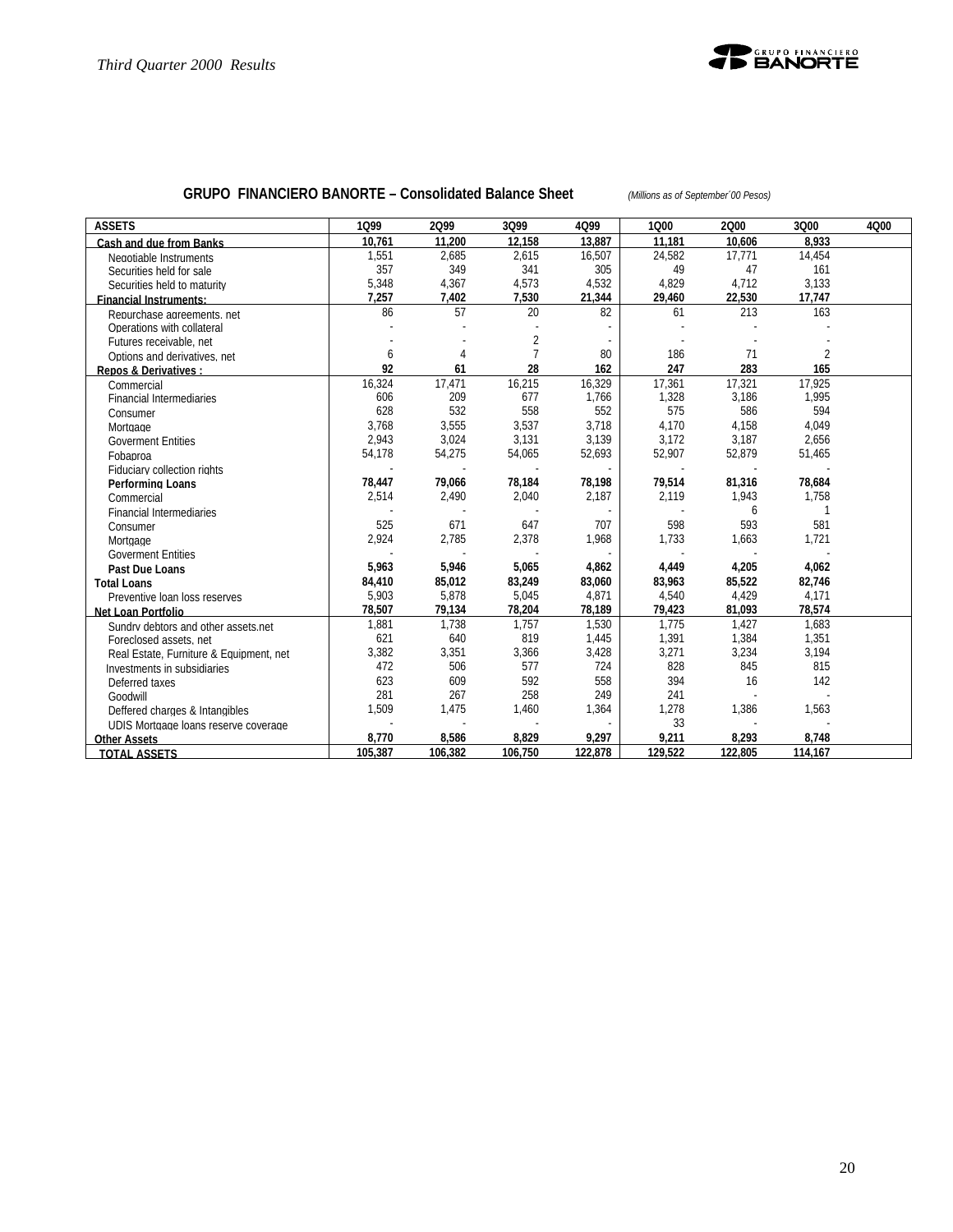

# **GRUPO FINANCIERO BANORTE – Consolidated Balance Sheet** *(Millions as of September´00 Pesos)*

| <b>LIABILITIES</b>                           | 1099    | 2099     | 3Q99     | 4Q99    | 1000           | 2000    | 3Q00    | 4000 |
|----------------------------------------------|---------|----------|----------|---------|----------------|---------|---------|------|
| <b>Demand Deposits</b>                       | 18.785  | 20.534   | 23.003   | 24.426  | 22.001         | 22.856  | 23.298  |      |
| <b>Time Deposits</b>                         | 50,219  | 48,968   | 46,368   | 62,858  | 75,797         | 66,021  | 60,136  |      |
| <b>Bonds</b>                                 | 4,053   | 3,397    | 3,289    | 3,218   | 1,036          | 1,601   | 1,259   |      |
| <b>Deposits</b>                              | 73,057  | 72,899   | 72,661   | 90,502  | 98,834         | 89.938  | 84,692  |      |
| Demand                                       |         |          |          |         | 380            | 2.542   | 299     |      |
| Short term                                   |         |          |          |         | 6,948          | 7.102   | 9.591   |      |
| Long term                                    |         |          |          |         | 9,533          | 9,251   | 9,454   |      |
| Due to banks and correspondents              | 18,151  | 18,154   | 19,099   | 19,102  | 16,861         | 18,895  | 19,344  |      |
| Repurchase agreements, net                   | 14      | 22       | 2        | 42      | 16             | 232     | 74      |      |
| Operations with collateral                   |         |          |          |         |                |         |         |      |
| Futures receivable, net                      |         |          |          |         | $\overline{2}$ |         |         |      |
| Options and derivatives, net                 |         |          |          | 97      | 329            | 436     | 54      |      |
| <b>Repos &amp; Derivatives:</b>              | 14      | 22       |          | 139     | 347            | 668     | 127     |      |
| Income Tax & Profit Sharing                  | 47      | 95       | 118      | 138     | 111            | 58      | 77      |      |
| Other Pavable accounts                       | 3,790   | 4,884    | 4,334    | 2,695   | 3,659          | 4,111   | 2,234   |      |
| Other payable accounts                       | 3,837   | 4,979    | 4,452    | 2,834   | 3,770          | 4,170   | 2,311   |      |
| Subordinated non Convertible Debenture       | 1,427   | 1,406    | 1,384    | 1.051   | 195            |         |         |      |
| Deferred Taxes                               | 185     | 161      | 162      | 195     | 14             | 37      |         |      |
| Deferred credits                             | 146     | 122      | 137      | 100     | 97             | 99      | 99      |      |
| <b>TOTAL LIABILITIES</b>                     | 96,817  | 97,743   | 97,898   | 113,923 | 120,118        | 113,806 | 106,574 |      |
| <b>STOCKHOLDER'S EQUITY</b>                  |         |          |          |         |                |         |         |      |
| Paid-in Capital                              | 4,398   | 4,414    | 4,415    | 4,414   | 4,415          | 4,414   | 4,381   |      |
| Share subscription premiums                  | 875     | 927      | 927      | 927     | 927            | 927     | 927     |      |
| Subordinated Convertible Debentures          | 497     | 475      | 468      | 458     | 439            | 434     | 429     |      |
| <b>Subscribed Capital</b>                    | 5,770   | 5,816    | 5,809    | 5,799   | 5,780          | 5,774   | 5,737   |      |
| <b>Capital Reserves</b>                      | 402     | 636      | 636      | 636     | 602            | 658     | 578     |      |
| <b>Retained Earnings</b>                     | 5,775   | 5,245    | 5,233    | 5,233   | 6,389          | 6,091   | 6,091   |      |
| Surplus (Deficit) from securities            |         |          |          |         |                |         |         |      |
| Results of foreign operations exchange       |         |          |          |         |                |         |         |      |
| Excess (Insuf.) in capital restatement       | (4,532) | (4, 479) | (4, 514) | (4,702) | (4,613)        | (4,616) | (4,612) |      |
| Non Mon assets results Fixed Assets          |         |          |          |         |                |         |         |      |
| Non Mon assets results Investm subsidiaries  |         |          |          |         | (25)           | (304)   | (2,095) |      |
| Adjustment in the employees pension funds    |         |          |          |         |                |         |         |      |
| Accumulated deffered tax effect              |         |          |          |         |                |         |         |      |
| Net Income                                   | 432     | 683      | 919      | 1,206   | 446            | 639     | 1.190   |      |
| <b>Earned Capital</b>                        | 2,077   | 2,086    | 2,275    | 2,374   | 2,800          | 2,468   | 1,153   |      |
| Minority Holdings                            | 723     | 737      | 767      | 782     | 824            | 756     | 703     |      |
| Total Stockholder's Equity                   | 8.570   | 8.639    | 8,852    | 8,955   | 9.404          | 8.999   | 7.593   |      |
| <b>TOTAL LIABILITIES &amp; STOCKHOLDER'S</b> | 105,387 | 106,382  | 106,750  | 122,878 | 129,522        | 122,805 | 114,167 |      |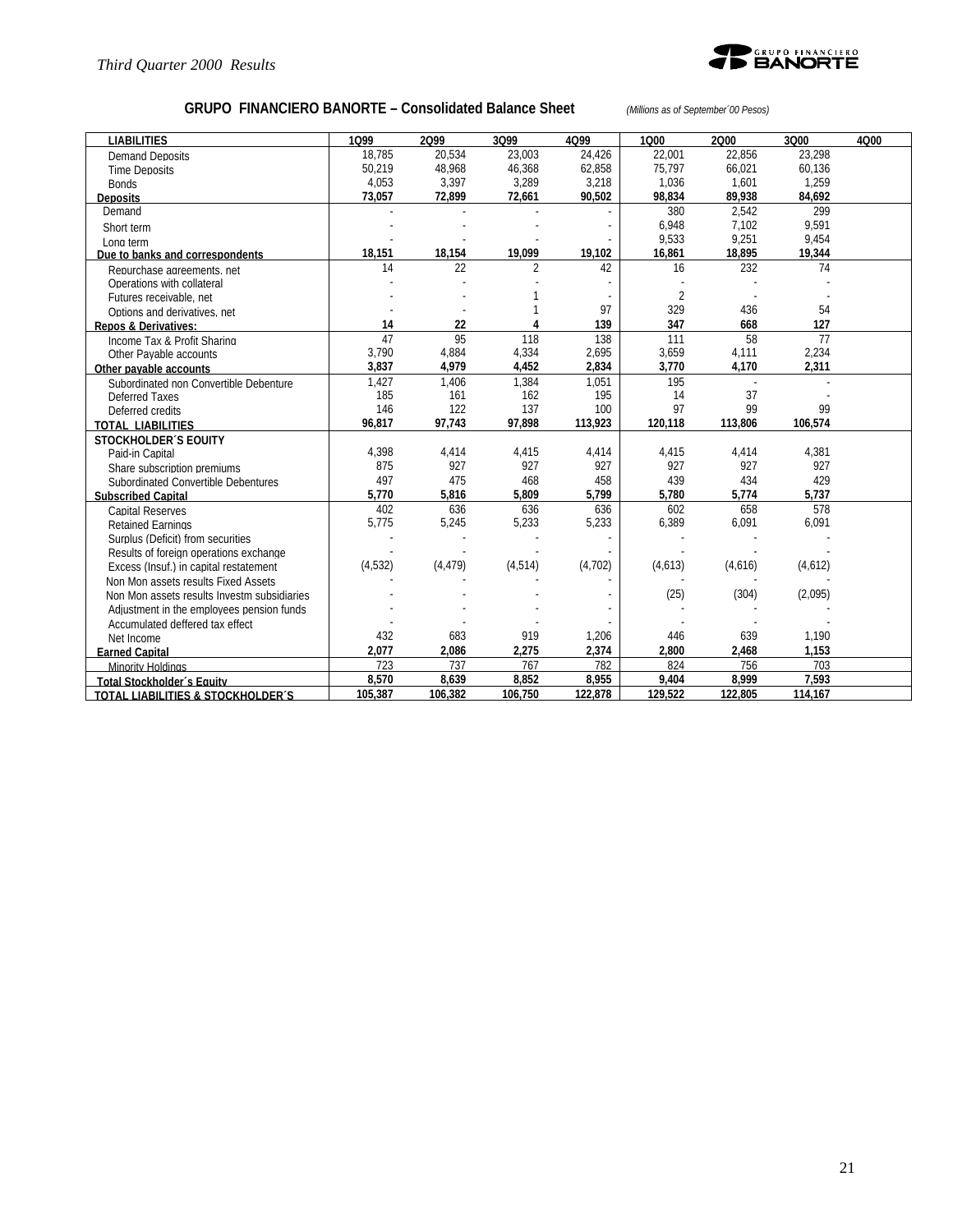

# **MEMORANDUM ACCOUNTS OF GRUPO FINANCIERO BANORTE CONSOLIDATED** *(Millions as of September´00 Pesos)*

|                                                        | 1Q99      | 2Q99      | 3Q99      | 4Q99      | 1000           | 2000           | 3Q00      | 4Q00 |
|--------------------------------------------------------|-----------|-----------|-----------|-----------|----------------|----------------|-----------|------|
| ON BEHALF OF THIRD PARTY TRANSACTIONS                  |           |           |           |           |                |                |           |      |
| Customers' banks                                       | 5         | 1         | 15        | 4         |                | $\overline{4}$ | 1         |      |
| Dividends receivable from customers                    |           |           |           |           |                |                |           |      |
| Interest receivable from customers                     |           |           |           |           |                |                |           |      |
| Liquidation of customer transactions                   | 410       | (2,081)   | (4,505)   | (901)     | (1,884)        | 161            | 3,073     |      |
| Customer loans                                         |           |           |           |           |                |                |           |      |
| Liquidation with foreign currencies of customers       |           |           |           |           |                |                |           |      |
| Margin accounts in futures operations                  |           |           |           |           |                |                |           |      |
| Other current accounts                                 |           |           |           |           |                |                |           |      |
| <b>CUSTOMERS CURRENT ACCOUNT</b>                       | 415       | (2,081)   | (4, 491)  | (898)     | (1,884)        | 166            | 3,074     |      |
| Client securities held in custody                      | 63,067    | 64,595    | 70,549    | 64,131    | 65,825         | 57.779         | 65,464    |      |
| Securities and documents received in guarantee         | 1         | 1         |           | 1         | 4              | 3              |           |      |
| Client securities abroad                               |           |           |           |           |                |                |           |      |
| <b>CLIENT SECURITIES</b>                               | 63,068    | 64,596    | 70,549    | 64,132    | 65,829         | 57,782         | 65,464    |      |
| Repurchase operations for customers                    | 15,464    | 28,448    | 31,632    | 23,122    | 21,019         | 28,567         | 14,654    |      |
| Clients securities loans                               |           |           |           |           |                |                |           |      |
| Purchase of Futures & forward contracts (nati. total)  |           |           |           |           |                |                |           |      |
| Sale of futures and forward contracts (national total) |           |           |           |           |                |                |           |      |
| Purchasing operations (option price)                   | 18        | 18        | 24        | 149       | 235            | 332            | 331       |      |
| Sales operations (option price)                        |           |           |           |           |                |                |           |      |
| Purchase of derivative packages                        |           |           |           |           |                |                |           |      |
| Sale of derivative packages                            |           |           |           |           |                |                |           |      |
| Administration trusts                                  | 449       | 1,011     | 1,071     | 1,065     | 1,032          | 948            | 872       |      |
| TRANSACTIONS ON BEHALF OF CLIENT                       | 15,932    | 29,477    | 32,728    | 24,336    | 22,286         | 29,846         | 15,857    |      |
| TOTAL ON BEHALF OF THIRD PARTY                         | 79,416    | 91,991    | 98,785    | 87,570    | 86,231         | 87,795         | 84,395    |      |
| Signature guarantees granted                           | 93        | 3         | 3         | 3         | 3              | 3              | 3         |      |
| Issuing of irrevocable letters of credit               | 924       | 664       | 466       | 558       | 545            | 434            | 638       |      |
| Property in trust and guardianship                     | 54,997    | 55,651    | 55,915    | 35,565    | 35,106         | 35,949         | 34,561    |      |
| Assets held in custody or in administration            | 67,993    | 70,077    | 67,019    | 87,809    | 112,416        | 93,349         | 86,258    |      |
| Amounts committed to operations with FOBAPROA          | 8,306     | 9,875     | 10,187    | 8,319     | 8,788          | 9,180          | 8,164     |      |
| In Transit drafts                                      |           |           |           |           |                |                |           |      |
| Certificates of Deposit in circulation                 |           | 410       | 276       | 114       | 133            | 459            | 395       |      |
| Secured Credit Cards from the company                  |           |           |           |           |                |                |           |      |
| Securities given to the company in custody             | 12,958    | 13,316    | 13,473    | 13,789    | 1,927          | 2,541          | 52        |      |
| Government securities in custody of the company        |           | 583       | 17        | 15        | 20             | 24             | 22        |      |
| Securities given to the company on guarantee           |           |           |           |           | $\overline{2}$ |                |           |      |
| Securities outside the country                         |           |           |           |           | 19             | 19             |           |      |
| Liquidations with foreign currencies abroad            |           |           |           |           |                |                |           |      |
| Debits to the contingency fund                         |           |           |           |           |                |                |           |      |
| Other contingent obligations                           |           |           |           |           | 16,758         | 17,783         | 20,256    |      |
| Banking transactions on behalf of third-parties        | 44,506    | 50,846    | 47,670    | 31,620    | 24,620         | 28,026         | 45,527    |      |
| Investments in funds for the retirem.saving system     |           |           |           | 2,415     | 2,398          | 2,422          | 2,119     |      |
| Integration of the credit portfolio                    | 83,224    | 83,213    | 83,908    | 81,673    | 80,954         | 83,499         | 84,306    |      |
| Amounts contracted in derivative instruments           | 2,655     | 2,396     | 2,296     | 2,417     | 2,307          | 2,454          | 2,499     |      |
| Other trust account items                              | 208,722   | 264,433   | 265,960   | 288,885   | 281,634        | 281,005        | 350,265   |      |
| OWN ACCOUNT OPERATIONS                                 | 484,377   | 551,468   | 547,191   | 553,183   | 567,631        | 557,148        | 635,066   |      |
| Repurchase agreements                                  |           |           |           |           |                |                |           |      |
| Securities to be received                              | 28,675    | 44,893    | 49,022    | 37,621    | 33,716         | 42,096         | 61,320    |      |
| (Less) Securities to be delivered                      | (28, 589) | (44, 837) | (49,005)  | (37,540)  | (33,655)       | (42, 219)      | (61, 423) |      |
| REPURCHASE TRANSACTIONS- RECEIVED                      | 86        | 56        | 17        | 82        | 61             | (123)          | (103)     |      |
| Securities to be received                              | 5,283     | 18,203    | 17,945    | 11,080    | 13,049         | 18,629         | 31,333    |      |
| (Less) securities to be delivered                      | (5, 297)  | (18, 207) | (17, 943) | (11, 122) | (13,064)       | (18, 526)      | (31, 192) |      |
| REPURCHASE TRANSACTIONS- SOLD                          | (14)      | (4)       | 2         | (42)      | (16)           | 104            | 141       |      |
| TOTAL ON OWN ACCOUNT OPERATIONS                        | 484,449   | 551,520   | 547,209   | 553,223   | 567,677        | 557,128        | 635,103   |      |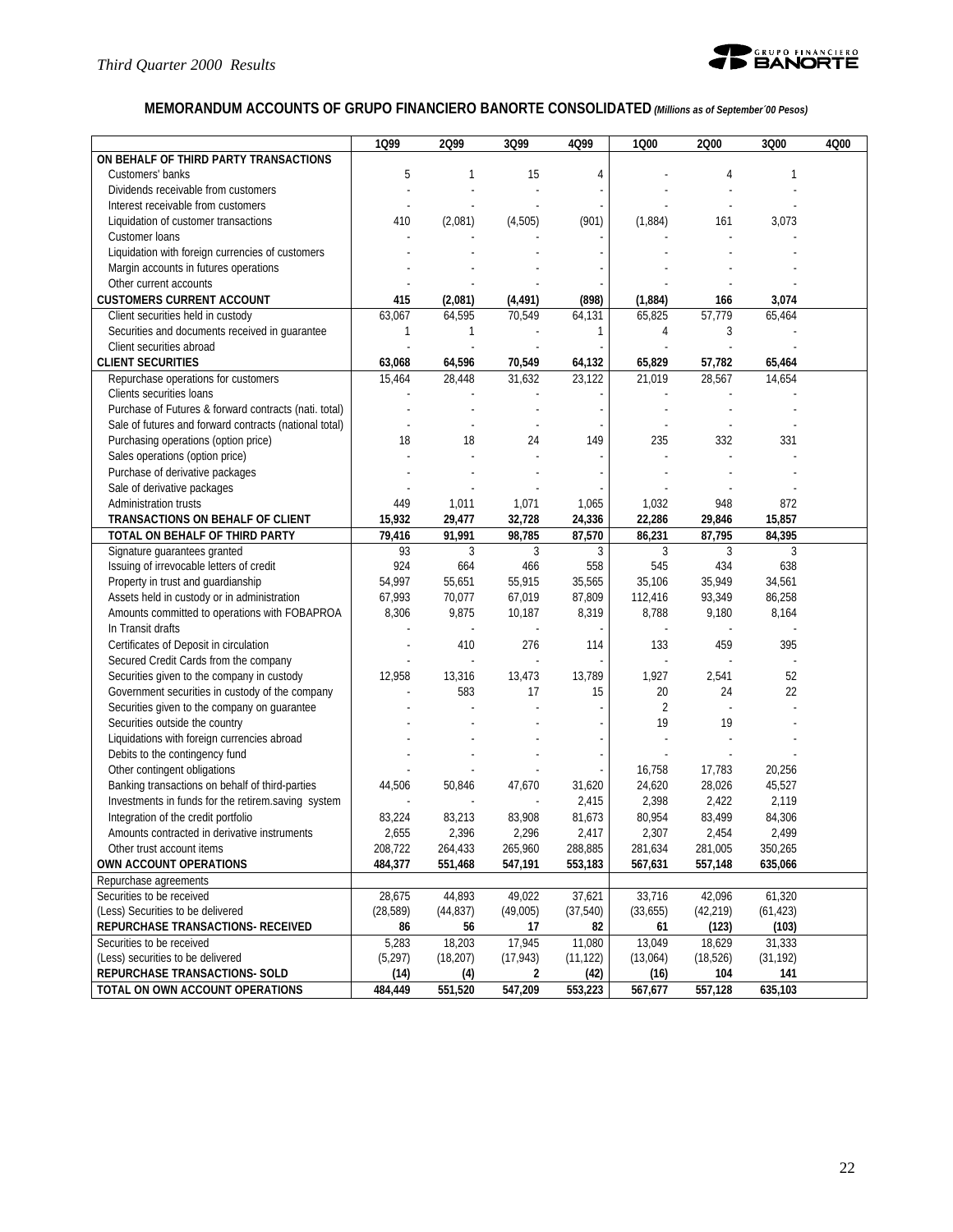

# **GRUPO FINANCIERO BANORTE-Consolidated Income Statement** *(Millions as of September´00 Pesos)*

| <b>NET INTEREST INCOME</b>           | 1099    | 2099     | 3Q99    | 4Q99    | 1000    | 2000    | 3000    | 4Q00 |
|--------------------------------------|---------|----------|---------|---------|---------|---------|---------|------|
| Interest Income                      | 9,299.6 | 7,274.8  | 7,969.2 | 7,693.3 | 7,036.5 | 6,130.6 | 7,084.5 |      |
| Interest Expense                     | 7,271.0 | 5,503.1  | 6,192.6 | 5,955.8 | 5,402.0 | 4,710.2 | 5,787.3 |      |
| Loan Fees                            | 121.2   | 130.8    | 147.3   | 151.7   | 138.9   | 146.2   | 140.7   |      |
| Fees Paid                            | 3.7     | 8.0      | 9.9     | 4.2     | 3.1     | 3.6     | 2.9     |      |
| Net Interest Income (NII)            | 2,146.0 | 1,894.5  | 1,914.0 | 1,884.8 | 1.770.3 | 1,563.0 | 1,435.0 |      |
| Repomo-Margin                        | 419.1   | 176.8    | 136.3   | 111.4   | 4.8     | (13.0)  | (25.9)  |      |
| NII after Repomo                     | 2,565.1 | 2,071.3  | 2,050.4 | 1,996.2 | 1,775.2 | 1,550.0 | 1,409.1 |      |
| Loan Loss Provisions                 | 223.7   | 170.1    | 76.9    | 178.9   | 224.8   | 173.8   | 6.6     |      |
| Loss Sharing Provisions              | 56.6    | 101.0    | 127.8   | (11.0)  | 40.8    | 35.8    | 79.0    |      |
| <b>NII after Provisions</b>          | 2,284.8 | 1,800.2  | 1,845.7 | 1,828.3 | 1,509.6 | 1,340.5 | 1,323.6 |      |
| Fund transfers                       | 7.7     | 7.5      | $8.0\,$ | 9.4     | 8.0     | 8.1     | 7.6     |      |
|                                      | 41.0    | 41.1     | 52.0    | 54.4    | 54.5    | 56.3    | 66.8    |      |
| Account management                   | 9.6     | 17.7     | 16.5    | 17.0    | 208.1   | 39.0    | 222.7   |      |
| Fiduciary<br>Credit Card             | 4.7     |          |         | 5.5     |         |         |         |      |
|                                      |         | 2.2      | 6.1     |         | 5.7     | 5.2     | 7.6     |      |
| Fees from FOBAPROA                   | 144.3   | 85.1     | 480.7   | 141.0   | 84.9    | 219.9   | 133.3   |      |
| Other fees                           | 183.9   | 151.9    | 252.1   | 154.0   | 264.5   | 162.3   | 240.8   |      |
| Fees on purchased services,          | 391.2   | 305.6    | 815.5   | 381.2   | 625.7   | 490.8   | 678.8   |      |
| Fund transfers                       | 0.2     | 0.1      |         |         |         | L.      |         |      |
| Other fees                           | 55.1    | 62.1     | 102.9   | 103.2   | 77.3    | 80.6    | 75.7    |      |
| Fees on payed services,              | 55.3    | 62.2     | 103.0   | 103.3   | 77.4    | 80.6    | 75.7    |      |
| Foreign exchange                     | 66.5    | 61.8     | 42.5    | 3.7     | 52.3    | 46.7    | 48.1    |      |
| Securities - Realized gains          | 59.3    | 50.1     | 56.2    | 35.6    | 36.2    | 31.8    | 8.3     |      |
| Securities- Unrealized gains         | 16.6    | (21.6)   | (10.6)  | 34.2    | 24.7    | (8.9)   | 109.6   |      |
| Market-related Income                | 142.5   | 90.4     | 88.1    | 73.5    | 113.2   | 69.6    | 166.0   |      |
| <b>Total Non Interest Income</b>     | 478.4   | 333.8    | 800.6   | 351.4   | 661.6   | 479.8   | 769.1   |      |
| <b>Total Operating Income</b>        | 2,763.2 | 2,134.0  | 2,646.3 | 2,179.7 | 2,171.2 | 1,820.3 | 2,092.7 |      |
| Personnel                            | 680.1   | 692.1    | 798.1   | 780.6   | 699.4   | 735.3   | 705.1   |      |
| Fees Paid                            | 106.9   | 101.4    | 102.6   | 94.0    | 75.1    | 80.6    | 63.1    |      |
| Operation & Administrative expenses  | 555.4   | 514.8    | 855.4   | 352.5   | 412.9   | 416.7   | 484.9   |      |
| Rents, depreciation and amortization | 242.7   | 194.3    | 195.4   | 209.7   | 202.5   | 173.8   | 190.1   |      |
| Taxes, other than income tax         | 86.7    | 142.0    | 168.8   | 333.8   | 93.2    | 125.2   | 156.0   |      |
| Contributions to IPAB                | 53.2    | 65.4     | 86.9    | 87.3    | 80.3    | 100.4   | 90.5    |      |
| Corporate expenses Recoveries        | ÷,      | ÷,       | ÷,      |         | ÷.      | ÷,      |         |      |
| <b>Non-Interest Expense</b>          | 1,725.1 | 1,709.9  | 2,207.2 | 1,858.0 | 1,563.3 | 1,632.1 | 1,689.7 |      |
| <b>Operating Income</b>              | 1,038.1 | 424.1    | 439.1   | 321.8   | 607.9   | 188.2   | 403.0   |      |
| Other Income                         | 23.3    | 76.4     | 39.9    | 163.0   | 106.6   | 133.1   | 257.5   |      |
| Foreign exchange                     |         |          |         |         | 0.4     |         |         |      |
| Recoveries                           | 107.4   | 75.1     | 84.0    | 27.5    | 19.2    | 10.9    | 199.0   |      |
| Repomo-other (Debtor balance)        |         |          |         |         | 14.2    | 4.7     | 11.8    |      |
| <b>Total Other Products</b>          | 130.7   | 151.6    | 123.9   | 190.5   | 140.3   | 148.7   | 468.2   |      |
| Other Expense                        | (117.6) | (76.3)   | (68.9)  | (16.6)  | (54.4)  | (40.0)  | (235.9) |      |
| Foreign exchange                     |         |          |         |         | (21.1)  |         |         |      |
| Repomo-other (Creditor balance)      | (528.7) | (184.3)  | (170.4) | (156.5) | (123.3) | (40.3)  | (33.6)  |      |
| <b>Total Other Expense</b>           | (646.4) | (260.6)  | (239.3) | (173.1) | (198.8) | (80.3)  | (269.5) |      |
| Other expenses (Revenues), net       | (515.7) | (109.0)  | (115.4) | 17.4    | (58.5)  | 68.3    | 198.7   |      |
| Pre-tax Income                       | 522.4   | 315.0    | 323.7   | 339.2   | 549.3   | 256.5   | 601.7   |      |
| Income tax                           | (30.9)  | (40.2)   | (16.9)  | 4.9     | (28.0)  | 22.5    | (40.8)  |      |
| Profit sharing                       | (9.9)   | (12.1)   | (5.1)   | (1.5)   | (8.2)   | 6.3     | (9.3)   |      |
| Tax on Assets                        | (8.2)   | (9.4)    | (8.5)   | (16.2)  | (5.4)   | (4.5)   | (5.6)   |      |
| Deferred Inc. Tax and Profit sharing | 2.8     | 20.4     | (9.3)   | (58.0)  | (33.5)  | (43.6)  | 13.7    |      |
|                                      | (46.3)  | (41.3)   | (39.9)  | (70.7)  | (75.2)  | (19.3)  | (41.9)  |      |
| Net income before subsidiaries       | 476.2   | 273.7    | 283.8   | 268.4   | 474.2   | 237.3   | 559.8   |      |
| Subsidiaries net income              | (3.9)   | (12.0)   | (15.1)  | 38.8    | 16.0    | (33.1)  | 21.4    |      |
| Net Income from continuos operations | 472.3   | 261.7    | 268.7   | 307.2   | 490.2   | 204.2   | 581.2   |      |
| Extraodinary items, net              | ä,      | $\omega$ |         | ä,      |         |         |         |      |
| Minority Interest                    | (39.9)  | (10.7)   | (32.7)  | (20.4)  | (44.0)  | (11.8)  | (29.5)  |      |
| <b>TOTAL NET INCOME</b>              | 432.4   | 251.0    | 236.0   | 286.8   | 446.2   | 192.4   | 551.7   |      |
|                                      |         |          |         |         |         |         |         |      |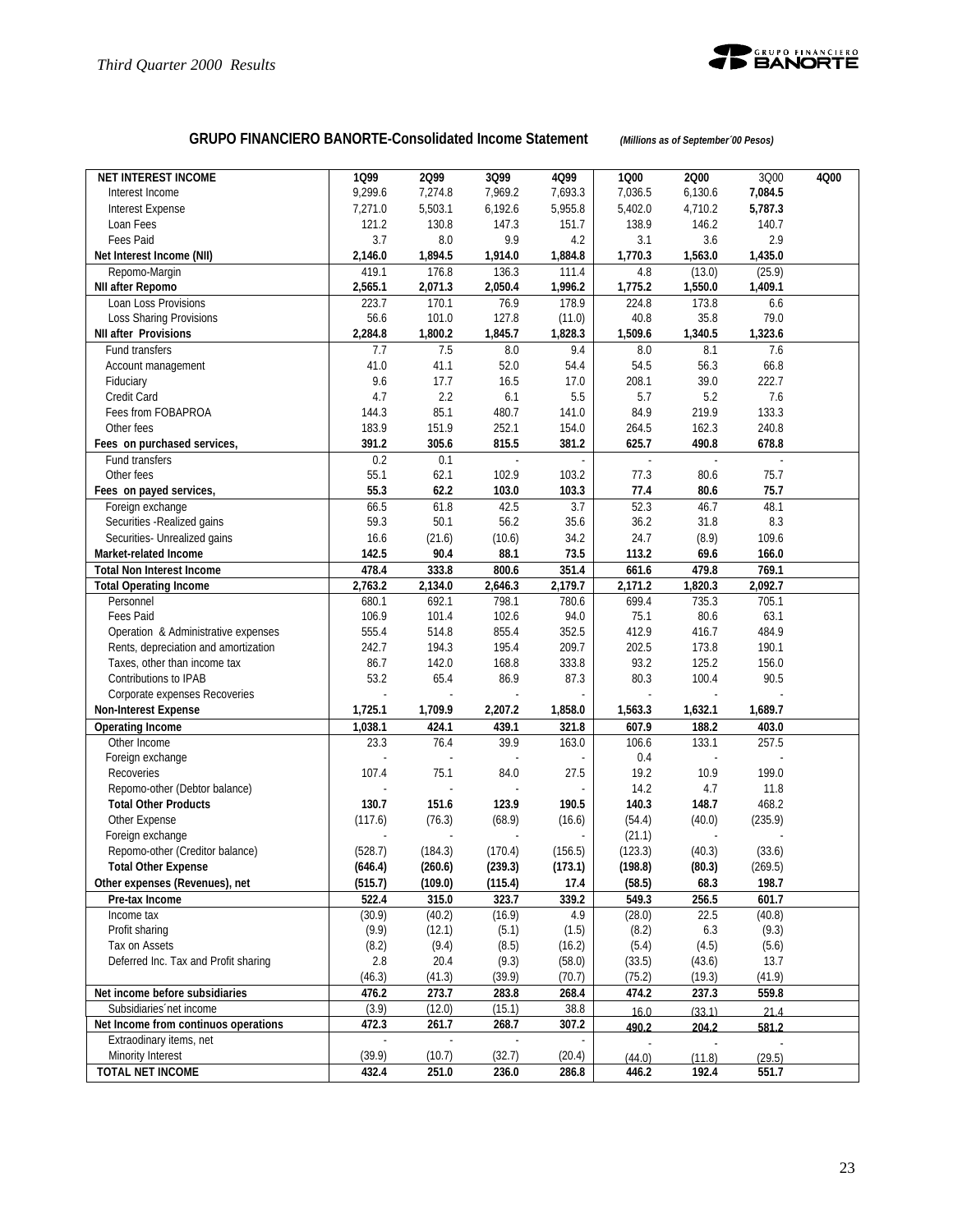

#### **GRUPO CONSOLIDATED STATEMENT OF CASH FLOW JANUARY 1, 2000 – SEPTEMBER 30,2000**

 *(Millions as of September ´00 Pesos)*

#### **CASH FLOW FROM OPERATING ACTIVITIES :**

| Net Income                                                              | 1,190.3   |
|-------------------------------------------------------------------------|-----------|
| Adjustments to Reconcile Net Income to Net Cash by Operating Activities |           |
| Mark to Market Valuation Results                                        | 34.7      |
| Provisions for loan losses                                              | 559.7     |
| Depreciation and amortization                                           | 248.0     |
| Defferred Taxes                                                         | 54.1      |
| Provisions for Obligations                                              | 88.3      |
|                                                                         | 2,175.1   |
| <b>Cash Flows From Investing Activities:</b>                            |           |
| <b>Banks Deposits</b>                                                   | (5,806.4) |
| Decrease (Increase) loan portfolio                                      | (948.3)   |
| Decrease (Increase) treasury operations                                 | 3,561.2   |
| Decrease (Increase) financial instruments                               | (14.6)    |
| Loans from banks and other entities                                     | 243.6     |
| Net Resources provided by operations                                    | (2,964.5) |
| <b>Financial Activities:</b>                                            |           |
| <b>Subordinated Debentures</b>                                          | (29.5)    |
| Subordinated Debentures amortization                                    | (1,051.3) |
| <b>Equity Variation</b>                                                 |           |
| Net Resources provided by Investing activities                          | (1,080.8) |
| <b>CASH FLOW FROM FINANCING ACTIVITIES:</b>                             |           |
| Proceeds from issuance of common stock                                  | (2,627.4) |
| Decrease (Increase) deffered charges or credits                         | 214.3     |
| Decrease (Increase) Foreclosed assets                                   | 94.2      |
| Decrease (Increase) in accounts receivable and payable                  | (764.4)   |
| Net Cash provided by financing activities                               | (3,083.4) |
| Decrease (increase) in cash and due from banks                          | (4,953.6) |
| Cash and due from banks at the beginning of the year                    | 13,886.1  |
| Cash and due from banks at the end of the year                          | 8,932.5   |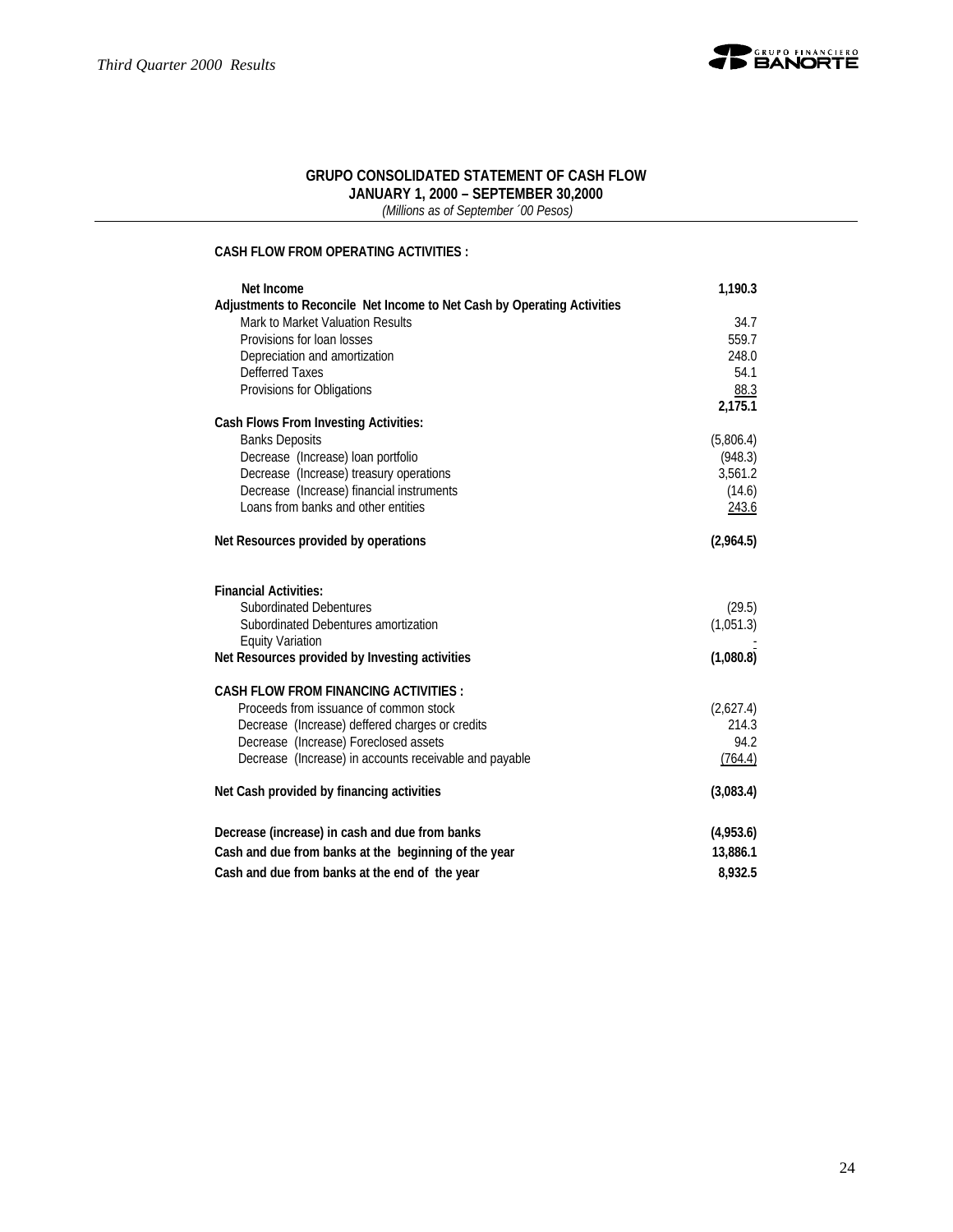

| CONSOLIDATED STATEMENTS OF CHANGES IN STOCKHOLDERS´ EQUITY |  |
|------------------------------------------------------------|--|
| / JANUARY 1, 2000- SEPTEMBER 30, 2000-.                    |  |

 $\sim$ 

|                                          | <b>CONTRIBUATED CAPITAL</b> |                   |                      |  |  |  |  |
|------------------------------------------|-----------------------------|-------------------|----------------------|--|--|--|--|
| (Millions as of September '00 Ps)        | Capital                     | Premium, Bonds    | Subordinated         |  |  |  |  |
|                                          | <b>Stock</b>                | & oth. Securities | Conv. Debt. Issuance |  |  |  |  |
| Balance as of December 31,1999           | 4,414.1                     | 926.6             | 430.5                |  |  |  |  |
| <b>Stock Changes</b>                     |                             |                   |                      |  |  |  |  |
| Issuance of stock                        | (32.7)                      |                   |                      |  |  |  |  |
| Net Income capitalization                |                             |                   |                      |  |  |  |  |
| Reserves Creations                       |                             |                   |                      |  |  |  |  |
| Dividen Payment                          |                             |                   |                      |  |  |  |  |
| Profits transfers                        |                             |                   |                      |  |  |  |  |
| Total                                    | (32.7)                      |                   |                      |  |  |  |  |
| <b>Retained Earnings</b>                 |                             |                   |                      |  |  |  |  |
| Net Income                               |                             |                   |                      |  |  |  |  |
| Interests on Convertible Sub. Debt.      |                             |                   | (1.8)                |  |  |  |  |
| Total                                    |                             |                   | (1.8)                |  |  |  |  |
| <b>Effects of Accounting Changes</b>     |                             |                   |                      |  |  |  |  |
| Securities valuation                     |                             |                   |                      |  |  |  |  |
| Results of converting foreign operations |                             |                   |                      |  |  |  |  |
| Stockholders Equity restatement          |                             |                   |                      |  |  |  |  |
| Results of assets holdings               |                             |                   |                      |  |  |  |  |
| Adjustment in the employees pension fund |                             |                   |                      |  |  |  |  |
| Minority Interest                        |                             |                   |                      |  |  |  |  |
| Total                                    |                             |                   |                      |  |  |  |  |
| Balance as of September 30,2000          | 4,381.4                     | 926.6             | 428.7                |  |  |  |  |

|                                                                                                                                                       |                     |                      |                                            | <b>EARNED CAPITAL</b>                            |                           |                        |                                         |
|-------------------------------------------------------------------------------------------------------------------------------------------------------|---------------------|----------------------|--------------------------------------------|--------------------------------------------------|---------------------------|------------------------|-----------------------------------------|
|                                                                                                                                                       | Capital<br>Reserves | Retained<br>earnings | Excess if Insuf.<br>Capital<br>Restatement | Resultado por<br>Tenencia de<br>Activos (val. de | Net Income<br>of the year | Minoritary<br>Interest | Total<br>Stockholders'<br><b>Equity</b> |
| Balance as of December 31,1999                                                                                                                        | 597.5               | 5,183.0              | (4,701.0)                                  |                                                  | 1,206.1                   | 768.9                  | 8,825.9                                 |
| <b>Stock Changes</b><br>Issuance of stock<br>Net Income capitalization<br><b>Reserves Creations</b>                                                   | (19.2)              |                      |                                            |                                                  |                           |                        | (51.9)                                  |
| Dividen Payment<br>Profits transfers<br>Total<br><b>Retained Earnings</b>                                                                             | (19.2)              | 908.1<br>908.1       |                                            |                                                  | (1,206.1)<br>(1,206.1)    |                        | (298.1)<br>(350.0)                      |
| Net Income                                                                                                                                            |                     |                      |                                            |                                                  | 1,190.3                   |                        | 1,190.3                                 |
| Interests on Convertible Sub. Debt.<br>Total<br><b>Effects of Accounting Changes</b><br>Securities valuation                                          |                     |                      |                                            |                                                  | 1,190.3                   |                        | (1.8)<br>1,188.5                        |
| Results of converting foreign operations<br>Stockholders Equity restatement<br>Results of assets holdings<br>Adjustment in the employees pension fund |                     |                      | 88.9                                       | (2,094.6)                                        |                           |                        | 88.9<br>(2,094.6)                       |
| Minority Interest<br>Total                                                                                                                            |                     |                      | 88.9                                       | (2,094.6)                                        |                           | (65.5)<br>(65.5)       | (65.5)<br>(2,071.2)                     |
| Balance as of September 30,2000                                                                                                                       | 578.3               | 6,091.1              | (4,612.1)                                  | (2,094.6)                                        | 1,190.3                   | 703.4                  | 7,593.2                                 |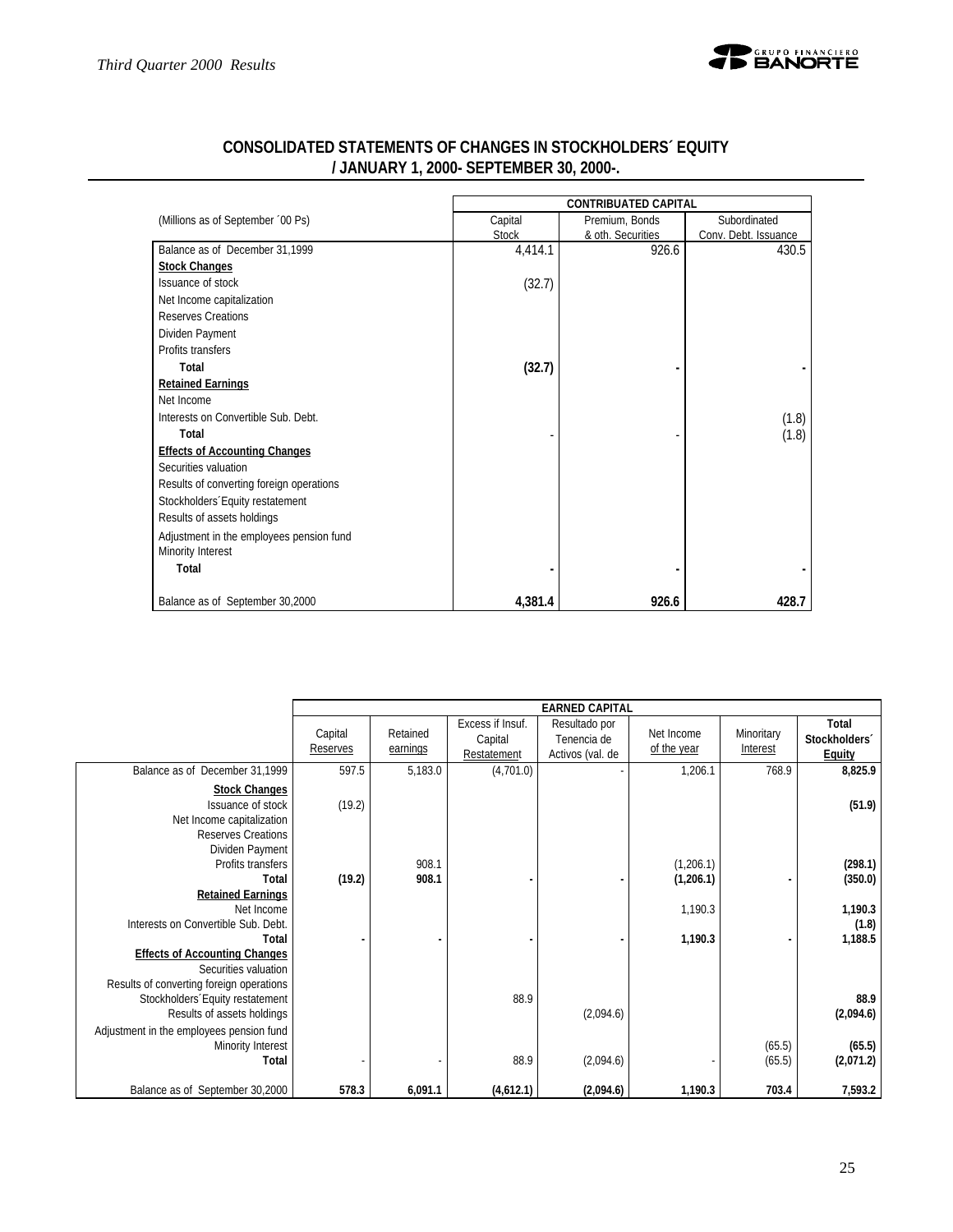

# **BANKING SECTOR- Balance Sheet (\*)** *(Millions as of September´00 Pesos)*

| <b>ASSETS</b>                           | 1099    | 2099           | 3099    | 4Q99           | 1000    | 2000    | 3Q00    | 4000 |
|-----------------------------------------|---------|----------------|---------|----------------|---------|---------|---------|------|
| Cash and due from Banks                 | 10.753  | 11.192         | 12.146  | 13,881         | 11.166  | 10.601  | 8.707   |      |
| Negotiable Instruments                  | 107     | 102            | 826     | 15,870         | 22,609  | 15.106  | 14,339  |      |
| Securities held for sale                | 357     | 349            | 341     | 305            | 49      | 47      | 161     |      |
| Securities held to maturity             | 5,348   | 4,367          | 4,573   | 4,532          | 4,829   | 4,712   | 3,133   |      |
| <b>Financial Instruments:</b>           | 5,812   | 4,818          | 5,740   | 20,707         | 27,487  | 19,865  | 17,632  |      |
| Repurchase agreements, net              | 31      | 43             | 13      | 36             | 29      | 62      | 101     |      |
| Operations with collateral              |         |                |         |                |         |         |         |      |
| Futures receivable, net                 |         |                |         |                |         |         |         |      |
| Options and derivatives, net            | 5       | $\overline{2}$ | 3       | $\overline{2}$ | 10      | 9       |         |      |
| Repos & Derivatives :                   | 36      | 45             | 16      | 38             | 39      | 71      | 101     |      |
| Commercial                              | 15,194  | 16,211         | 15,025  | 14,773         | 15,905  | 15,507  | 16,082  |      |
| <b>Financial Intermediaries</b>         | 1,498   | 1,442          | 1,785   | 3,244          | 2,682   | 4,932   | 3,665   |      |
| Credit Card & Consumer                  | 628     | 532            | 558     | 552            | 575     | 586     | 594     |      |
| Mortgage                                | 3,768   | 3,555          | 3,537   | 3,718          | 4,170   | 4,158   | 4,049   |      |
| <b>Goverment Entities</b>               | 2,943   | 3,024          | 3,131   | 3,121          | 3,156   | 3,170   | 2,640   |      |
| Fobaproa                                | 54,178  | 54,275         | 54,065  | 52,693         | 52,907  | 52,879  | 51,465  |      |
| Fiduciary collection rights             |         |                |         |                |         |         |         |      |
| Performing Loans                        | 78,209  | 79,040         | 78,101  | 78,101         | 79,395  | 81,231  | 78,495  |      |
| Commercial                              | 2,374   | 2,357          | 1,994   | 2,148          | 2,089   | 1,915   | 1,731   |      |
| <b>Financial Intermediaries</b>         |         |                |         |                |         | 6       |         |      |
| Credit Card & Consumer                  | 525     | 671            | 647     | 707            | 598     | 593     | 581     |      |
| Mortgage                                | 2,924   | 2,785          | 2,378   | 1,968          | 1,733   | 1,663   | 1,721   |      |
| <b>Goverment Entities</b>               |         |                |         |                |         |         |         |      |
| Past Due Loans                          | 5,823   | 5,813          | 5,019   | 4,823          | 4,420   | 4,176   | 4,034   |      |
| <b>Total Loans</b>                      | 84,032  | 84,852         | 83,120  | 82,924         | 83,815  | 85,408  | 82,529  |      |
| Preventive loan loss reserves           | 5,835   | 5,813          | 5,029   | 4,855          | 4,524   | 4,410   | 4,153   |      |
| Net Loan Portfolio                      | 78,197  | 79,040         | 78,091  | 78,070         | 79,291  | 80,997  | 78,376  |      |
| Sundry debtors and other assets net     | 1,828   | 1,705          | 1,655   | 1,337          | 1,527   | 1,385   | 1,411   |      |
| Foreclosed assets, net                  | 607     | 627            | 800     | 1,429          | 1,376   | 1,370   | 1,337   |      |
| Real Estate, Furniture & Equipment, net | 3,237   | 3,209          | 3,222   | 3,270          | 3,105   | 3,056   | 3,041   |      |
| Investments in subsidiaries             | 554     | 572            | 602     | 710            | 792     | 729     | 767     |      |
| Deferred taxes                          | 623     | 609            | 592     | 558            | 321     | 16      | 125     |      |
| Deffered charges & Intangibles          | 785     | 760            | 764     | 683            | 581     | 316     | 339     |      |
| UDIS Mortgage loans reserve coverage    |         |                |         |                | 33      |         |         |      |
| <b>Other Assets</b>                     | 7,634   | 7,482          | 7,636   | 7,987          | 7.735   | 6,872   | 7.020   |      |
| <b>TOTAL ASSETS</b>                     | 102.434 | 102,577        | 103.629 | 120.682        | 125.718 | 118,408 | 111.837 |      |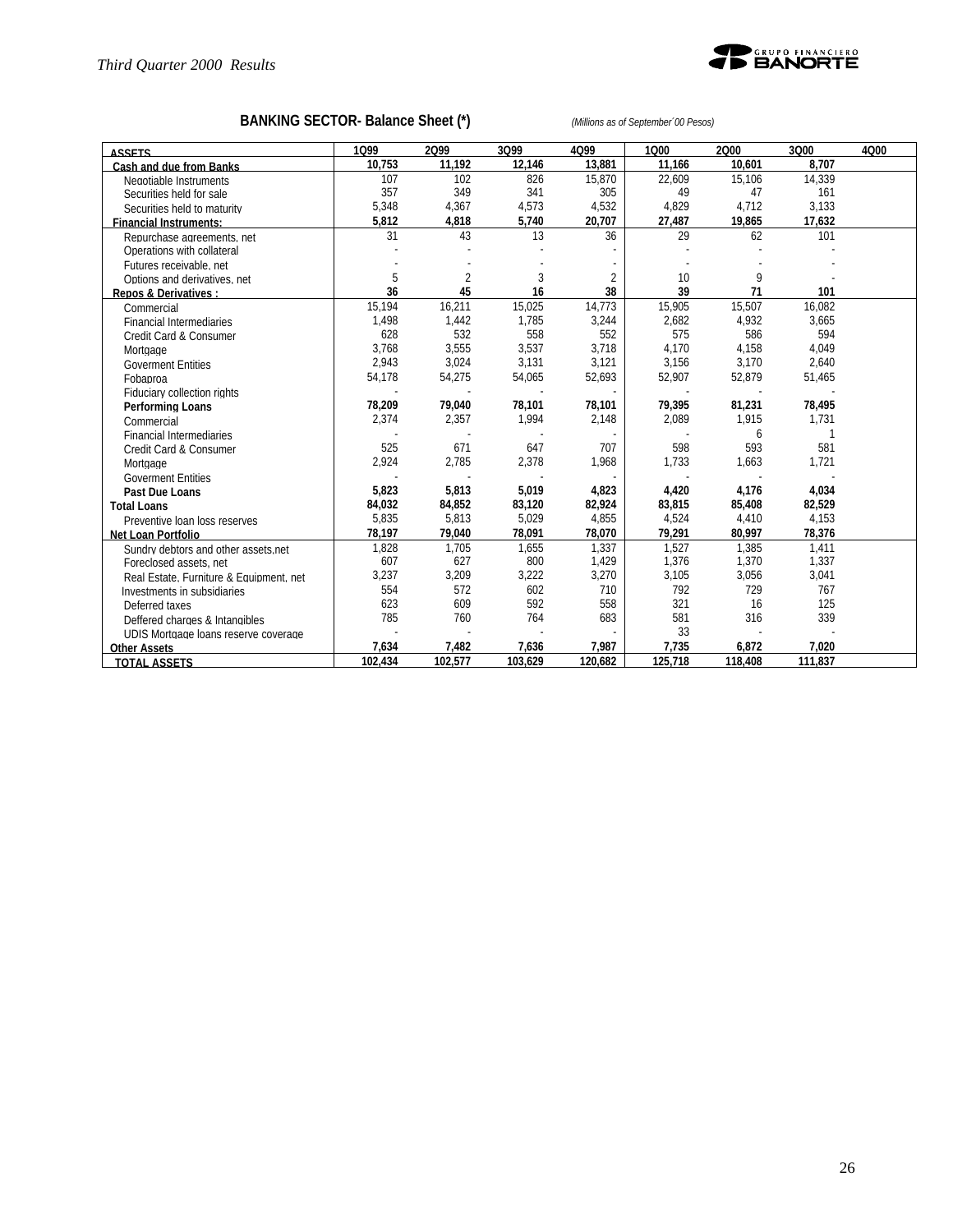

|  |  | <b>BANKING SECTOR- Balance Sheet (*)</b> (Millions as of September '00 Pesos) |
|--|--|-------------------------------------------------------------------------------|
|--|--|-------------------------------------------------------------------------------|

| <b>LIABILITIES</b>                          | 1099         | 2099         | 3Q99    | 4Q99    | 1000     | 2000           | 3Q00    | 4000 |
|---------------------------------------------|--------------|--------------|---------|---------|----------|----------------|---------|------|
| <b>Demand Deposits</b>                      | 18.796       | 20,556       | 23,018  | 24.440  | 22.014   | 22,872         | 23.307  |      |
| <b>Time Deposits</b>                        | 50,421       | 49,248       | 46,642  | 63,145  | 76,086   | 66,296         | 60,302  |      |
| <b>Bonds</b>                                | 4,053        | 3,397        | 3,289   | 3,218   | 1,036    | 1,061          | 1,259   |      |
| <b>Deposits</b>                             | 73,270       | 73,202       | 72,949  | 90,803  | 99,136   | 90,229         | 84,867  |      |
| Demand                                      | 1,204        | 9            | 8       | 1,171   | 380      | 2,542          | 299     |      |
| Short term                                  | 4,191        | 6,685        | 7,212   | 6,609   | 6,944    | 6,833          | 9,061   |      |
| Long term                                   | 12,528       | 11,461       | 11,878  | 11,321  | 9,533    | 9,251          | 9.377   |      |
| Due to banks and correspondents             | 17,923       | 18,154       | 19,099  | 19,101  | 16,858   | 18,626         | 18,737  |      |
| Repurchase agreements, net                  | 4            | 13           |         | 20      | $\Delta$ | 62             | 24      |      |
| Operations with collateral                  |              |              |         |         |          |                |         |      |
| Futures receivable, net                     |              |              |         |         |          |                |         |      |
| Options and derivatives, net                |              |              |         |         |          | 65             | 54      |      |
| <b>Repos &amp; Derivatives:</b>             | 4            | 13           | 2       | 20      | 4        | 128            | 78      |      |
| Income Tax & Profit Sharing                 | $\mathbf{1}$ | $\mathbf{1}$ | 6       | 6       | 6        | $\overline{1}$ | 14      |      |
| Other Pavable accounts                      | 2,658        | 2,716        | 2,923   | 2,399   | 2,039    | 2,002          | 1,827   |      |
| Other payable accounts                      | 2.658        | 2,717        | 2.929   | 2.405   | 2,045    | 2.003          | 1,841   |      |
| Subordinated non Convertible Debenture      | 1,427        | 1,406        | 1,384   | 1,051   | 195      |                |         |      |
| Defered Taxes                               | 137          | 134          | 141     | 157     |          | 18             |         |      |
| Deferred credits                            | 146          | 122          | 137     | 100     | 105      | 104            | 101     |      |
| <b>TOTAL LIABILITIES</b>                    | 95,566       | 95,748       | 96,641  | 113,638 | 118,344  | 111,107        | 105,623 |      |
| <b>STOCKHOLDER'S EQUITY</b>                 |              |              |         |         |          |                |         |      |
| Paid-in Capital                             | 3,896        | 3,896        | 3,896   | 4,121   | 4,214    | 4,214          | 4,021   |      |
| Share subscription premiums                 | 31           | 31           | 31      | 31      | 284      | 284            | 284     |      |
| Subordinated Convertible Debentures         | 497          | 475          | 468     | 458     | 439      | 434            | 429     |      |
| <b>Subscribed Capital</b>                   | 4.424        | 4.402        | 4,395   | 4,611   | 4.937    | 4,933          | 4.734   |      |
| <b>Capital Reserves</b>                     | 2,322        | 2,461        | 2,470   | 2,465   | 2,466    | 2,771          | 1,570   |      |
| <b>Retained Earnings</b>                    | 1,583        | 1,330        | 1,319   | 1,078   | 2,176    | 1,726          | 1,613   |      |
| Surplus (Deficit) from securities           | (191)        | (262)        | (261)   | (453)   | (449)    | (470)          | (465)   |      |
| Results of foreign operations exchange      |              |              |         |         |          |                |         |      |
| Excess (Insuf.) in capital restatement      | (1, 954)     | (2,022)      | (2,063) | (1,927) | (2,001)  | (2,003)        | (2,012) |      |
| Non Mon assets results fixed assets         |              |              |         |         | (116)    |                |         |      |
| Non Mon assets results Investm subsidiaries |              |              |         |         | 46       | (38)           | (61)    |      |
| Adjustment in the employees pension funds   |              |              |         | (99)    | (99)     |                |         |      |
| Accumulated deffered tax effect             |              |              |         |         |          | (263)          | (263)   |      |
| Net Income                                  | 364          | 590          | 797     | 1,028   | 412      | 644            | 1,098   |      |
| <b>Earned Capital</b>                       | 2,123        | 2,097        | 2,261   | 2,093   | 2,436    | 2,367          | 1,481   |      |
| Minority Holdings                           | 321          | 330          | 332     | 341     |          |                |         |      |
| Total Stockholder's Fquity                  | 6,868        | 6,829        | 6,988   | 7,045   | 7,373    | 7,300          | 6,214   |      |
| TOTAL LIABILITIES & STOCKHOLDER'S           | 102.434      | 102,577      | 103.629 | 120.682 | 125,718  | 118,408        | 111,837 |      |

(\*) Does not include Afore.

#### **MEMORANDUM ACCOUNTS OF THE BANKING SECTOR** *(Millions as of September´00 Pesos)*

|                                                    | 1099     | 2099      | 3Q99      | 4Q99      | 1000     | 2000     | 3000      | 4000 |
|----------------------------------------------------|----------|-----------|-----------|-----------|----------|----------|-----------|------|
| Signature guarantees granted                       | 93       |           |           |           |          |          |           |      |
| Other contingent obligations                       | 7,831    | 9,063     | 9,105     | 10,698    | 8,085    | 8,729    | 9,969     |      |
| Irrevocable lines of credit                        | 924      | 664       | 466       | 558       | 545      | 434      | 638       |      |
| Assets held in trust and mandate                   | 54.997   | 55,651    | 55,915    | 35,565    | 35.106   | 35.949   | 34.561    |      |
| Assets held in custody or in administration        | 67,384   | 69,241    | 66,153    | 86,563    | 98,486   | 89,403   | 82,309    |      |
| Investment banking transactions for third parties, | 44,506   | 50,846    | 47,670    | 31,620    | 24,620   | 28,026   | 45,527    |      |
| Engaged amounts in fobaproa operations             | 8,306    | 9,875     | 10,187    | 8,319     | 8,788    | 9.180    | 8,164     |      |
| Investment of retirement saving funds              | 2,868    | 2,537     | 2,434     | 2,415     | 2,398    | 2,422    | 2,119     |      |
| Integration of loan portfolio                      | 83,224   | 83,213    | 83.908    | 81,673    | 80.954   | 83.499   | 84.306    |      |
| Received amounts in derivative instruments         | 2,655    | 2,396     | 2.296     | 2,417     | 2,154    | 2,454    | 2,499     |      |
| Fobaproa trusts                                    |          |           |           |           |          |          |           |      |
| Securities to be received                          | 13.210   | 16.446    | 17.389    | 14.499    | 12.697   | 13.529   | 46.694    |      |
| (Less) payable for reversal                        | (13.179) | (16, 404) | (17, 379) | (14, 463) | (12,668) | (13,591) | (46, 471) |      |
| Receivables for reversal                           | 1.737    | 3.718     | 3.844     | 3,488     | 2.861    | 3.531    | 18,352    |      |
| (Less) securities to be delivered                  | (1.741)  | (3,730)   | (3,843)   | (3,508)   | (2,865)  | (3,469)  | (18, 188) |      |
| Other control accounts                             | 188,682  | 244,602   | 246,287   | 267,986   | 269,266  | 266,891  | 336,406   |      |
|                                                    | 461,048  | 528,122   | 524,436   | 527,833   | 530,429  | 526,990  | 606,889   |      |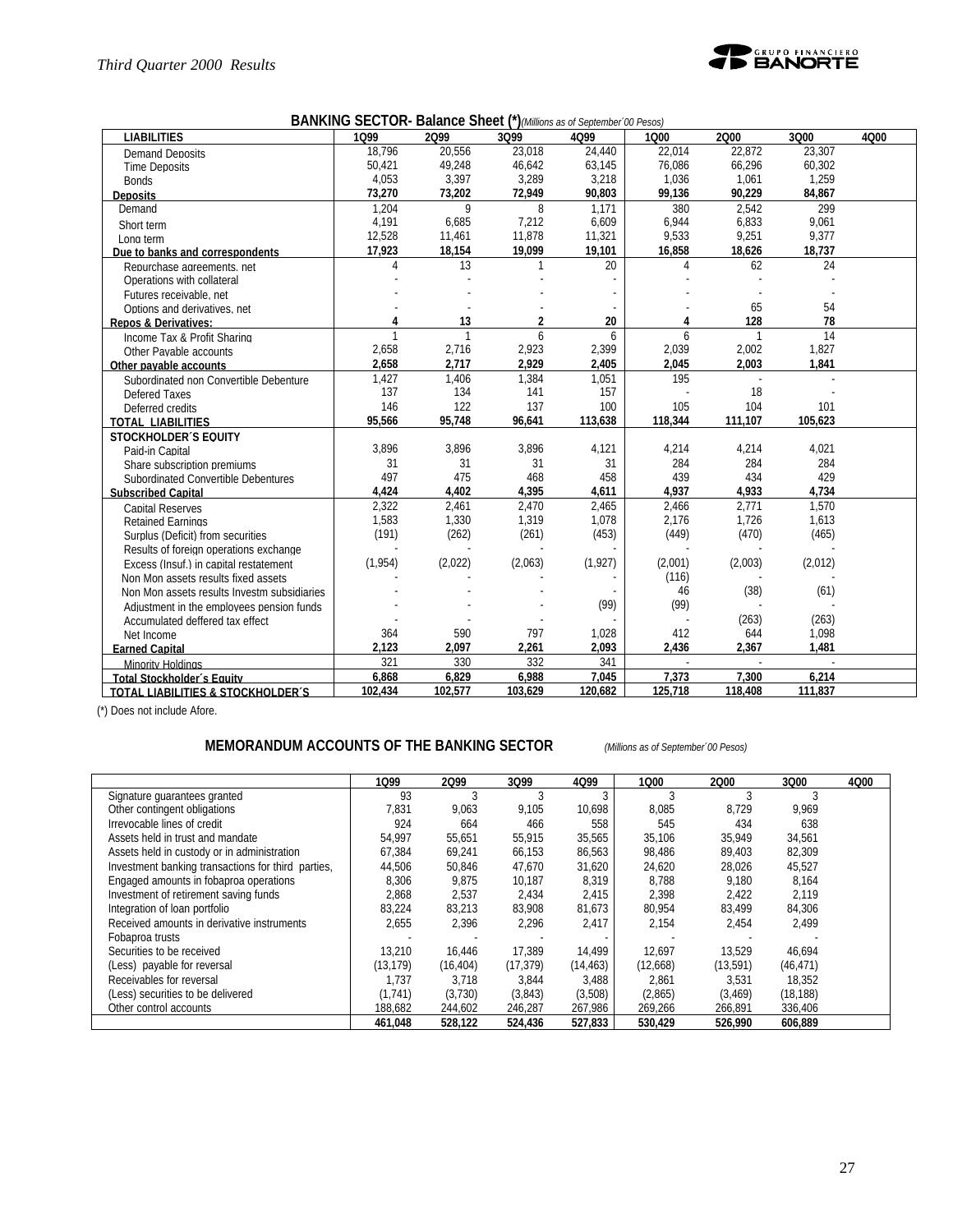

| <b>BANKING SECTOR - Income Statement (*)</b><br>(Millions as of September '00 Pesos) |                |               |                |                          |               |               |               |      |
|--------------------------------------------------------------------------------------|----------------|---------------|----------------|--------------------------|---------------|---------------|---------------|------|
| <b>NET INTEREST INCOME</b>                                                           | 1099           | 2099          | 3Q99           | 4Q99                     | 1000          | 2000          | 3Q00          | 4Q00 |
| Interest Income                                                                      | 7,919.6        | 6,072.5       | 6,426.8        | 6,281.0                  | 5,959.1       | 5,344.5       | 6,537.5       |      |
| <b>Interest Expense</b>                                                              | 6,038.7        | 4,446.9       | 4,760.0        | 4,686.0                  | 4,428.5       | 3,999.5       | 5,343.1       |      |
| Loan Fees                                                                            | 118.9          | 128.7         | 145.3          | 149.1                    | 135.6         | 143.7         | 138.6         |      |
| Fees Paid                                                                            | 3.7            | 7.9           | 9.8            | 4.2                      | 3.1           | 3.8           | 3.7           |      |
| Net Interest Income (NII)                                                            | 1,996.1        | 1,746.4       | 1,802.3        | 1,739.8                  | 1,663.1       | 1,484.8       | 1,329.2       |      |
| Repomo-Margin                                                                        | 445.3          | 190.1         | 151.8          | 134.9                    | 25.1          | (3.0)         | (16.5)        |      |
| NII after Repomo                                                                     | 2,441.4        | 1,936.4       | 1,954.1        | 1,874.7                  | 1,688.2       | 1,481.9       | 1,312.7       |      |
| Loan Loss Provisions                                                                 | 220.2          | 169.5         | 72.3           | 172.4                    | 222.1         | 173.1         | 6.3           |      |
| <b>Loss Sharing Provisions</b>                                                       | 56.6           | 101.0         | 127.8          | (11.0)                   | 40.8          | 35.8          | 79.0          |      |
| <b>NII after Provisions</b>                                                          | 2,164.6        | 1,665.9       | 1,754.0        | 1,713.3                  | 1,425.3       | 1,273.0       | 1,227.4       |      |
| Fund transfers                                                                       | 7.7            | 7.5           | 8.0            | 9.4                      | 8.0           | 8.1           | 7.6           |      |
| Account management                                                                   | 41.0           | 41.1          | 52.0           | 54.4                     | 54.5          | 56.3          | 66.8          |      |
| Fiduciary                                                                            | 9.6            | 17.7          | 16.5           | 17.0                     | 208.1         | 39.0          | 222.7         |      |
| Credit Card                                                                          | 4.7            | 2.2           | 6.1            | 5.5                      | 5.7           | 5.2           | 7.6           |      |
| Fees from FOBAPROA                                                                   | 144.3          | 85.1          | 480.7          | 141.0                    | 84.9          | 219.9         | 133.3         |      |
| Other fees                                                                           | 46.8           | 28.2          | 55.7           | 47.4                     | 83.2          | 39.3          | 51.4          |      |
| Fees on purchased services,                                                          | 254.1          | 181.9         | 619.1          | 274.6                    | 444.4         | 367.8         | 489.3         |      |
| Fund transfers                                                                       | 0.2            | 0.1           | ÷.             | ä,                       | $\sim$        | ÷.            | ÷,            |      |
| Other fees                                                                           | 55.1           | 62.1          | 102.9          | 103.2                    | 85.5          | 86.7          | 82.3          |      |
| Fees on payed services,                                                              | 55.3           | 62.1          | 103.0          | 103.3                    | 85.5          | 86.7          | 82.3          |      |
| Foreign exchange                                                                     | 66.6           | 61.9          | 42.7           | 5.6                      | 52.3          | 46.7          | 48.1          |      |
| Securities - Realized gains                                                          | 26.6           | 16.4          | 37.0           | 39.5                     | 11.3          | 7.2           | (1.2)         |      |
| Securities- Unrealized gains                                                         | 5.7            | 13.7          | (14.6)         | (1.1)                    | 22.8          | 23.4          | 48.2          |      |
| Market-related Income                                                                | 98.9           | 92.0          | 65.1           | 44.0                     | 86.5          | 77.2          | 95.1          |      |
| <b>Total Non Interest Income</b>                                                     | 297.7          | 211.8         | 581.2          | 215.4                    | 445.4         | 358.3         | 502.0         |      |
| <b>Total Operating Income</b>                                                        | 2,462.3        | 1,877.7       | 2,335.2        | 1,928.7                  | 1,870.8       | 1,631.3       | 1,729.4       |      |
| Personnel<br>Fees Paid                                                               | 589.1<br>105.1 | 595.6<br>99.4 | 693.1<br>100.4 | 657.9<br>90.4            | 583.3<br>73.0 | 610.7<br>78.9 | 580.1<br>60.3 |      |
| Operation & Administrative expenses                                                  | 505.5          | 463.6         | 795.4          | 319.7                    | 373.1         | 368.8         | 435.5         |      |
| Rents, depreciation and amortization                                                 | 223.0          | 172.9         | 172.1          | 187.5                    | 178.1         | 148.5         | 165.0         |      |
| Taxes, other than income tax                                                         | 84.6           | 139.5         | 166.3          | 331.1                    | 90.2          | 121.8         | 117.5         |      |
| Contributions to IPAB                                                                | 53.2           | 65.4          | 86.9           | 87.3                     | 80.3          | 100.4         | 90.5          |      |
| Corporate expenses Recoveries                                                        |                |               |                |                          |               |               |               |      |
| <b>Non-Interest Expense</b>                                                          | 1,560.5        | 1,536.3       | 2,014.2        | 1,674.0                  | 1,377.9       | 1,429.1       | 1,448.9       |      |
| <b>Operating Income</b>                                                              | 901.8          | 341.4         | 321.1          | 254.8                    | 492.8         | 202.2         | 280.5         |      |
| Other Income                                                                         | 28.2           | 77.3          | 46.1           | 168.1                    | 107.1         | 135.7         | 145.1         |      |
| Foreign exchange                                                                     |                |               |                |                          | 0.4           |               |               |      |
| Recoveries                                                                           | 107.0          | 74.9          | 77.6           | 26.9                     | 17.7          | 10.4          | 198.1         |      |
| Repomo-other (Debtor balance)                                                        |                |               |                |                          | 16.7          |               |               |      |
| <b>Total Other Products</b>                                                          | 135.3          | 152.1         | 123.7          | 194.9                    | 141.8         | 146.1         | 343.2         |      |
| Other Expense                                                                        | (117.3)        | (76.4)        | (69.0)         | (16.6)                   | (54.4)        | (40.0)        | (129.6)       |      |
| Foreign exchange                                                                     |                |               |                |                          | (21.1)        |               |               |      |
| Repomo-other (Creditor balance)                                                      | (528.5)        | (184.2)       | (170.3)        | (155.7)                  | (121.0)       | (39.3)        | (32.7)        |      |
| <b>Total Other Expense</b>                                                           | (645.8)        | (260.7)       | (239.3)        | (172.3)                  | (196.5)       | (79.3)        | (162.3)       |      |
| Other expenses (Revenues), net                                                       | (510.5)        | (108.5)       | (115.6)        | 22.6                     | (54.6)        | 66.7          | 180.9         |      |
| Pre-tax Income                                                                       | 391.2          | 232.9         | 205.5          | 277.4                    | 438.2         | 269.0         | 461.4         |      |
| Income tax                                                                           | (2.9)          | (3.2)         | (2.6)          | 4.8                      | $\bar{z}$     | $\bar{z}$     | (6.2)         |      |
| Profit sharing                                                                       |                |               |                | $\overline{\phantom{a}}$ |               |               |               |      |
| Tax on Assets                                                                        | (8.2)          | (9.4)         | (7.8)          | (14.7)                   | (5.4)         | (4.5)         | (5.6)         |      |
| Deferred Inc. Tax and Profit sharing                                                 |                |               | (14.6)         | (39.7)                   | (51.3)        | (38.5)        | (23.7)        |      |
|                                                                                      | (11.1)         | (12.6)        | (25.0)         | (49.6)                   | (56.8)        | (43.0)        | (35.4)        |      |
| Net income before subsidiaries                                                       | 380.1          | 220.3         | 180.5          | 227.8                    | 381.4         | 226.0         | 426.1         |      |
| Subsidiaries net income                                                              | 8.8            | 13.2          | 29.2           | 16.5                     | 33.6          | 6.1           | 27.8          |      |
| Net Income from continuos operations                                                 | 388.9          | 233.5         | 209.6          | 244.3                    | 414.9         | 232.1         | 453.8         |      |
| Extraodinary items, net                                                              |                |               |                |                          |               |               |               |      |
| Minority Interest                                                                    | (25.2)         | (6.8)         | (3.2)          | (12.7)                   | (3.1)         |               |               |      |
| TOTAL NET INCOME                                                                     | 363.7          | 226.7         | 206.5          | 231.6                    | 411.8         | 232.1         | 453.8         |      |

(\*) Does not include Afore.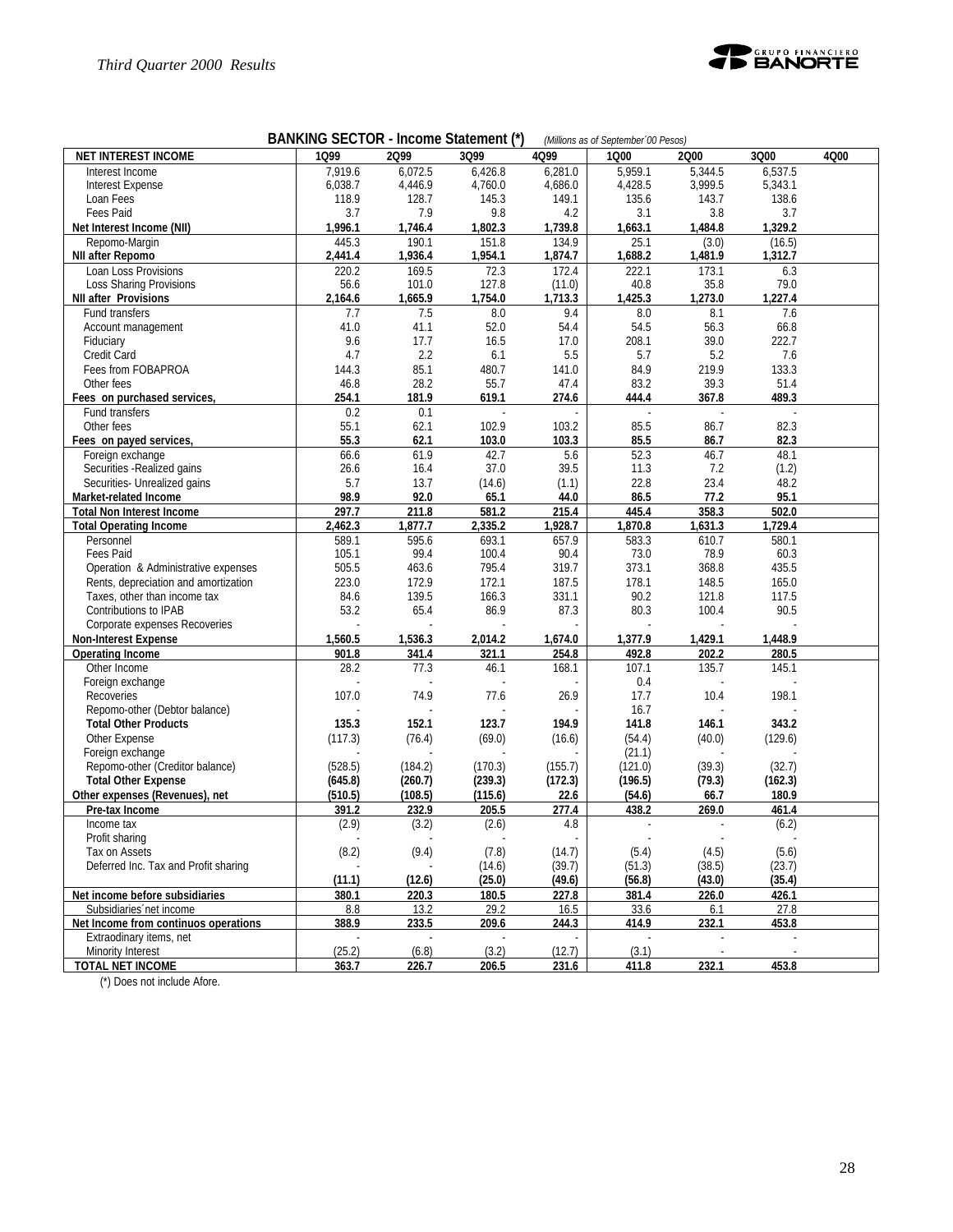

# **BANCO MERCANTIL DEL NORTE- Balance Sheet (\*)** *(Millions as of September´00 Pesos)*

| <b>ASSETS</b>                           | 1099   | 2099   | 3Q99   | 4Q99   | 1000    | 2000   | 3Q00    | 4Q00 |
|-----------------------------------------|--------|--------|--------|--------|---------|--------|---------|------|
| Cash and due from Banks                 | 7.585  | 7.385  | 8.291  | 9.823  | 9.989   | 9.723  | 9.880   |      |
| Negotiable Instruments                  | 105    | 101    | 826    | 15,870 | 22,609  | 15,106 | 22,856  |      |
| Securities held for sale                | 357    | 349    | 341    | 305    | 49      | 47     | 46      |      |
| Securities held to maturity             | 4,093  | 3,649  | 3,847  | 3,824  | 4,245   | 4,258  | 2,854   |      |
| <b>Financial Instruments:</b>           | 4,556  | 4,099  | 5,014  | 19,998 | 26,903  | 19,411 | 25,756  |      |
| Repurchase agreements, net              | 29     | 42     | 12     | 32     | 29      | 62     | 68      |      |
| Operations with collateral              |        |        |        |        |         |        |         |      |
| Futures receivable, net                 |        |        |        |        |         |        |         |      |
| Options and derivatives, net            | 5      |        | 3      |        | 10      | Q      |         |      |
| Repos & Derivatives:                    | 34     | 45     | 14     | 34     | 39      | 71     | 68      |      |
| Commercial                              | 13,517 | 14,325 | 12,899 | 11,783 | 15,384  | 14,937 | 16,055  |      |
| <b>Financial Intermediaries</b>         | 1,324  | 1,350  | 1,623  | 3,048  | 2,663   | 4,501  | 3,665   |      |
| Credit Card & Consumer                  | 507    | 410    | 437    | 439    | 567     | 572    | 594     |      |
| Mortgage                                | 1,225  | 1,145  | 1,117  | 1,187  | 2,848   | 2,866  | 3,699   |      |
| <b>Goverment Entities</b>               | 2,689  | 2,684  | 2,713  | 2,665  | 2,812   | 2,810  | 2,640   |      |
| Fobaproa                                | 6,225  | 6,900  | 6,832  | 6,933  | 34,853  | 34,694 | 33,685  |      |
| Fiduciary collection rights             |        |        |        |        |         |        |         |      |
| <b>Performing Loans</b>                 | 25,487 | 26,814 | 25,621 | 26,055 | 59,127  | 60,380 | 60,339  |      |
| Commercial                              | 1,886  | 1,996  | 1,837  | 1,587  | 1,669   | 1,555  | 1,606   |      |
| <b>Financial Intermediaries</b>         |        |        |        |        |         |        |         |      |
| Credit Card & Consumer                  | 90     | 91     | 91     | 173    | 489     | 485    | 581     |      |
| Mortgage                                | 952    | 916    | 824    | 737    | 1,390   | 1,321  | 1,603   |      |
| <b>Goverment Entities</b>               |        |        |        |        |         |        |         |      |
| Past Due Loans                          | 2,929  | 3,002  | 2,753  | 2,497  | 3,548   | 3,362  | 3,791   |      |
| <b>Total Loans</b>                      | 28,416 | 29,816 | 28,374 | 28,552 | 62,675  | 63,741 | 64,130  |      |
| Preventive Ioan loss reserves           | 2,022  | 2,039  | 2,007  | 1,876  | 3,177   | 3,089  | 3,781   |      |
| <b>Net Loan Portfolio</b>               | 26,394 | 27,777 | 26,367 | 26,676 | 59,498  | 60,653 | 60,349  |      |
| Sundry debtors and other assets.net     | 1,630  | 1,966  | 2,611  | 2,502  | 1,226   | 1,028  | 997     |      |
| Foreclosed assets, net                  | 598    | 620    | 726    | 678    | 642     | 630    | 1,337   |      |
| Real Estate, Furniture & Equipment, net | 1.774  | 1,754  | 1,754  | 1,829  | 2,711   | 2,663  | 3,041   |      |
| Investments in subsidiaries             | 1.548  | 1,603  | 1,684  | 1,872  | 594     | 627    | 279     |      |
| Deferred taxes                          | 623    | 609    | 592    | 558    | 394     | 16     | 125     |      |
| Deffered charges & Intangibles          | 1,386  | 1,347  | 1,358  | 1,252  | 1,177   | 898    | 339     |      |
| UDIS Mortgage loans reserve coverage    |        |        |        |        | 33      |        |         |      |
| <b>Other Assets</b>                     | 7,560  | 7,898  | 8,725  | 8,690  | 6,776   | 5,863  | 6,117   |      |
| <b>TOTAL ASSETS</b>                     | 46.129 | 47.205 | 48,411 | 65,220 | 103,204 | 95.721 | 102,170 |      |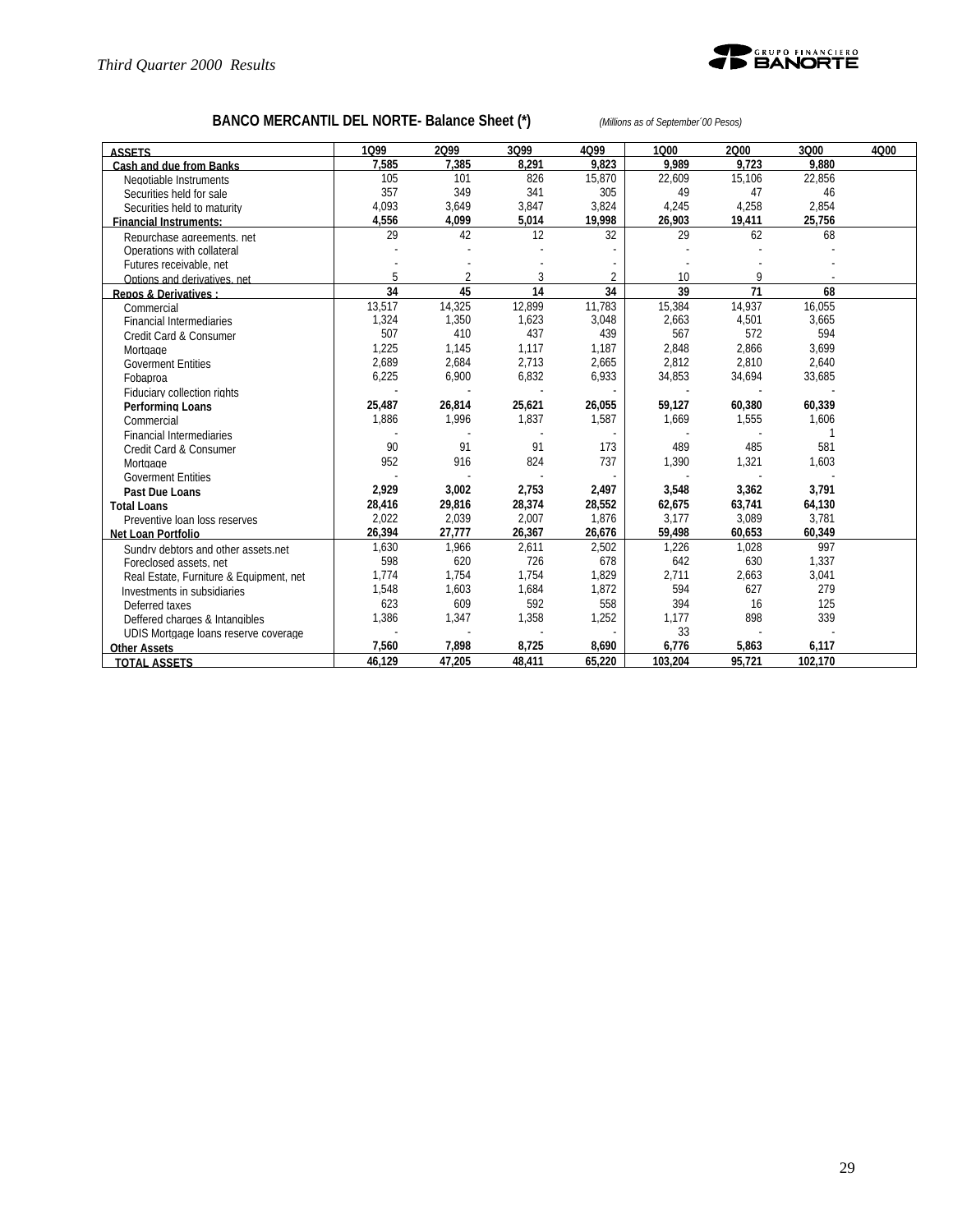

# **BANCO MERCANTIL DEL NORTE- Balance Sheet (\*)** *(Millions as of September´00 Pesos)*

| <b>LIABILITIES</b>                          | 1099           | 2099           | 3099     | 4Q99    | 1000    | 2000           | 3Q00    | 4Q00 |
|---------------------------------------------|----------------|----------------|----------|---------|---------|----------------|---------|------|
| <b>Demand Deposits</b>                      | 13.566         | 14.518         | 15.652   | 17.483  | 19.718  | 20,500         | 23.307  |      |
| <b>Time Deposits</b>                        | 13,358         | 14,591         | 16,052   | 30,732  | 60,252  | 50,511         | 52,164  |      |
| <b>Bonds</b>                                |                |                |          |         | 1,036   | 1,061          | 1,259   |      |
| <b>Deposits</b>                             | 26,924         | 29.109         | 31,704   | 48,215  | 81,005  | 72.072         | 76,729  |      |
| Demand                                      | 1.141          | 7              | 6        | 852     | 380     | 2.542          | 299     |      |
| Short term                                  | 3,290          | 4,001          | 1,724    | 1,717   | 5.758   | 5,496          | 10.905  |      |
| Long term                                   | 6,588          | 6,066          | 6,843    | 6,546   | 8,060   | 7,825          | 7,180   |      |
| Due to banks and correspondents             | 11,019         | 10,074         | 8,573    | 9,114   | 14,198  | 15,862         | 18,384  |      |
| Repurchase agreements, net                  | $\overline{2}$ | 13             |          | 16      | 4       | 62             | 24      |      |
| Operations with collateral                  |                |                |          |         |         |                |         |      |
| Futures receivable, net                     |                |                |          |         |         |                |         |      |
| Options and derivatives, net                |                |                |          |         |         | 65             | 2       |      |
| <b>Repos &amp; Derivatives:</b>             | $\overline{a}$ | 13             |          | 16      | 4       | 127            | 26      |      |
| Income Tax & Profit Sharing                 | $\overline{1}$ | $\overline{1}$ | 6        |         | 5       | $\overline{1}$ | 12      |      |
| Other Pavable accounts                      | 1,611          | 1,593          | 1,609    | 1,497   | 1,810   | 1,856          | 1,827   |      |
| Other pavable accounts                      | 1,612          | 1,594          | 1,615    | 1,498   | 1,814   | 1.857          | 1,839   |      |
| Subordinated non Convertible Debenture      | 1,036          | 1,015          | 993      | 856     | 195     |                |         |      |
| Defered Taxes                               |                |                |          |         |         | 18             |         |      |
| Deferred credits                            | 110            | 73             | 74       | 74      | 96      | 93             | 101     |      |
| <b>TOTAL LIABILITIES</b>                    | 40,702         | 41,878         | 42,959   | 59,773  | 97,312  | 90,030         | 97,079  |      |
| <b>STOCKHOLDER'S EQUITY</b>                 |                |                |          |         |         |                |         |      |
| Paid-in Capital                             | 3.044          | 3,044          | 3,044    | 3,026   | 3.119   | 3,119          | 3,551   |      |
| Share subscription premiums                 | 31             | 31             | 31       | 31      | 284     | 284            | 284     |      |
| Subordinated Convertible Debentures         | 497            | 475            | 468      | 458     | 439     | 434            | 429     |      |
| <b>Subscribed Capital</b>                   | 3,571          | 3,550          | 3,543    | 3,516   | 3,842   | 3,838          | 4.264   |      |
| <b>Capital Reserves</b>                     | 2,077          | 2.191          | 2,200    | 2,195   | 2,195   | 2,270          | 1,570   |      |
| <b>Retained Earnings</b>                    | 1,321          | 1,080          | 1,070    | 1,078   | 1,858   | 1,637          | 1,613   |      |
| Surplus (Deficit) from securities           | (191)          | (262)          | (261)    | (453)   | (449)   | (470)          | (458)   |      |
| Results of foreign operations exchange      |                |                |          |         |         |                |         |      |
| Excess (Insuf.) in capital restatement      | (2,050)        | (2, 103)       | (2, 145) | (2,012) | (2,082) | (2,088)        | (2,012) |      |
| Non Mon assets results fixed assets         |                |                |          |         | (116)   |                |         |      |
| Non Mon assets results Investm subsidiaries |                |                |          |         | 43      | (39)           | (71)    |      |
| Adjustment in the employees pension funds   |                |                |          | (99)    | (99)    |                |         |      |
| Accumulated deffered tax effect             |                |                |          |         |         | (263)          | (263)   |      |
| Net Income                                  | 297            | 463            | 611      | 781     | 193     | 359            | 446     |      |
| <b>Earned Capital</b>                       | 1,454          | 1,369          | 1,475    | 1,491   | 1,544   | 1,406          | 826     |      |
| Minority Holdings                           | 401            | 408            | 435      | 441     | 506     | 447            | ÷.      |      |
| Total Stockholder's Equity                  | 5.426          | 5.326          | 5.452    | 5.447   | 5.892   | 5.691          | 5.091   |      |
| TOTAL LIABILITIES & STOCKHOLDER'S           | 46,129         | 47,205         | 48,411   | 65,220  | 103,204 | 95.721         | 102,170 |      |

(\*) Consolidate Subsidiaries. Consolidated with Banpaís since February, 2000.

# **MEMORANDUM ACCOUNTS OF BANCO MERCANTIL DEL NORTE (Banorte)** *(Millions as of September´00 Pesos)*

|                                             | 1099      | 2099      | 3Q99      | 4Q99      | 1000      | 2000      | 3Q00     | 4000 |
|---------------------------------------------|-----------|-----------|-----------|-----------|-----------|-----------|----------|------|
| Signature guarantees granted                | 93        |           |           |           |           |           |          |      |
| Other contingent obligations                | 5.200     | 5.353     | 5.227     | 6.070     | 5.826     | 6.351     | 9.969    |      |
| Irrevocable lines of credit                 | 874       | 611       | 423       | 508       | 524       | 414       | 638      |      |
| Assets held in trust and mandate            | 8.705     | 10.951    | 11,603    | 11.535    | 18,556    | 17.247    | 15,953   |      |
| Assets held in custody or in administration | 18.175    | 20,851    | 18.886    | 34,675    | 71.850    | 59,501    | 82.309   |      |
| Investment banking transactions for third   | 43.782    | 49.251    | 45.700    | 28.779    | 24.373    | 27.800    | 45.527   |      |
| Engaged amounts in fobaproa operations      | 1.758     | 1.912     | 2,082     | 2,363     | 8,233     | 8.876     | 7.857    |      |
| Investment of retirement saving funds       | 1.445     | 1.398     | 2.434     | 2,415     | 2,398     | 2,422     | 2.119    |      |
| Integration of loan portfolio               | 29.557    | 28.780    | 29.836    | 28.171    | 60.892    | 62.646    | 84.306   |      |
| Received amounts in derivative instruments  | 2.427     | 2.396     | 2,296     | 2,417     | 2.154     | 2.454     | 2,499    |      |
| Fobaproa trusts                             |           |           |           |           |           |           |          |      |
| Securities to be received                   | 12.797    | 15.746    | 16.824    | 13.800    | 12.572    | 13.416    | 23.866   |      |
| (Less) payable for reversal                 | (12, 769) | (15, 704) | (16, 813) | (13, 769) | (12, 543) | (13, 478) | (23,890) |      |
| Receivables for reversal                    | .269      | 3.018     | 3.278     | 2.794     | 2.736     | 3,417     | 7.644    |      |
| (Less) securities to be delivered           | (1,270)   | (3,031)   | (3,278)   | (2.810)   | (2,740)   | (3,355)   | (7,576)  |      |
| Other control accounts                      | 107,031   | 109,996   | 110,950   | 127,441   | 211,291   | 207,971   | 336,406  |      |
|                                             | 219.075   | 231.533   | 229.502   | 244.393   | 406.125   | 395.685   | 587,630  |      |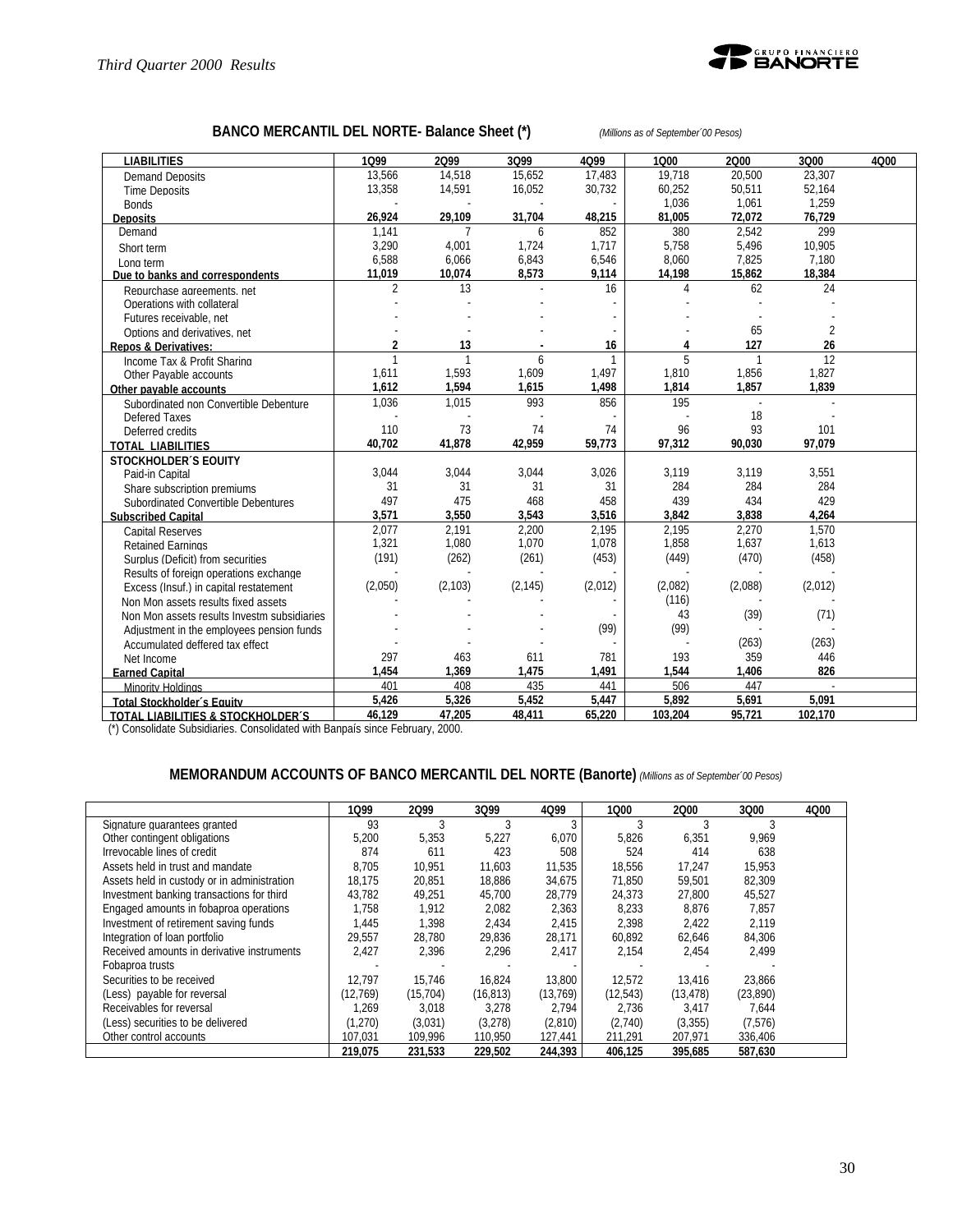

# **BANCO MERCANTIL DEL NORTE – Income Statement (\*)** *(Millions as of September´00 Pesos)*

| <b>NET INTEREST INCOME</b>                                                  | 1Q99            | 2Q99          | 3Q99            | 4Q99              | 1000             | 2000            | 3Q00             | 4Q00 |
|-----------------------------------------------------------------------------|-----------------|---------------|-----------------|-------------------|------------------|-----------------|------------------|------|
| Interest Income                                                             | 3,416.7         | 2,605.3       | 3,067.3         | 2,984.4           | 4,182.1          | 4,386.4         | 4,732.2          |      |
| <b>Interest Expense</b>                                                     | 2,561.7         | 1,963.5       | 2,390.5         | 2,140.0           | 3,234.8          | 3,364.0         | 3,757.4          |      |
| Loan Fees                                                                   | 81.4            | 102.6         | 108.4           | 115.0             | 120.5            | 134.2           | 132.8            |      |
| <b>Fees Paid</b>                                                            | 1.9             | 7.4           | 9.4             | 3.9               | 1.9              | 3.3             | 3.4              |      |
| Net Interest Income (NII)                                                   | 934.5           | 737.0         | 775.7           | 919.4             | 1,065.9          | 1,153.2         | 1,104.2          |      |
| Repomo-Margin                                                               | 354.4           | 175.6         | 181.5           | 171.6             | 58.5             | 6.0             | (8.5)            |      |
| <b>NII after Repomo</b>                                                     | 1,288.9         | 912.6         | 957.3           | 1,091.0           | 1,124.3          | 1,159.2         | 1,095.7          |      |
| Loan Loss Provisions                                                        | 221.6           | 149.4         | 26.9            | 156.8             | 26.0             | 111.9           | (0.1)            |      |
| <b>Loss Sharing Provisions</b>                                              | 56.6<br>1,010.7 | 101.0         | 127.8<br>802.6  | (11.0)            | 40.8<br>1,057.6  | 35.8<br>1,011.5 | 79.0             |      |
| <b>NII after Provisions</b><br>Fund transfers                               | 6.0             | 662.3<br>5.7  | 6.2             | 945.3<br>7.4      | 7.1              | 7.6             | 1,016.8<br>7.3   |      |
| Account management                                                          | 26.1            | 26.8          | 33.3            | 34.9              | 44.9             | 49.4            | 62.6             |      |
| Fiduciary                                                                   | 5.5             | 9.0           | 9.7             | 8.2               | 13.4             | 15.4            | 13.2             |      |
| Credit Card                                                                 | 4.0             | 1.5           | 4.8             | 4.0               | 5.1              | 4.8             | 7.3              |      |
| Fees from FOBAPROA                                                          | 79.8            | 63.9          | 301.3           | 79.8              | 71.5             | 216.2           | 128.1            |      |
| Other fees                                                                  | 122.5           | 98.8          | 173.3           | 116.1             | 195.7            | 130.3           | 139.2            |      |
| Fees on purchased services,                                                 | 244.1           | 205.8         | 528.5           | 250.4             | 337.7            | 423.7           | 357.7            |      |
| Fund transfers                                                              | 0.1             | ÷,            | L.              |                   | L,               | $\mathcal{L}$   | L.               |      |
| Other fees                                                                  | 53.3            | 60.7          | 100.7           | 99.5              | 76.3             | 79.9            | 78.2             |      |
| Fees on payed services,                                                     | 53.4            | 60.7          | 100.7           | 99.5              | 76.3             | 79.9            | 78.2             |      |
| Foreign exchange                                                            | 41.6            | 43.5          | 28.3            | (16.2)            | 44.8             | 40.1            | 43.6             |      |
| Securities - Realized gains                                                 | 27.2            | 16.4          | 36.3            | 39.5              | 11.3             | 7.2             | (3.3)            |      |
| Securities- Unrealized gains                                                | 8.0             | 17.5          | (10.3)          | 0.8               | 31.0             | 28.1            | 74.5             |      |
| Market-related Income                                                       | 76.9            | 77.4          | 54.4            | 24.1              | 87.1             | 75.4            | 114.8            |      |
| <b>Total Non Interest Income</b>                                            | 267.6           | 222.4         | 482.2           | 175.1             | 348.4            | 419.1           | 394.4            |      |
| <b>Total Operating Income</b>                                               | 1,278.3         | 884.7         | 1,284.8         | 1,120.3           | 1,406.0          | 1,430.6         | 1,411.2          |      |
| Personnel                                                                   | 339.4           | 412.9         | 494.5           | 492.9             | 512.9            | 568.2           | 565.5            |      |
| Fees Paid                                                                   | 51.1            | 77.3          | 61.6            | 74.6              | 59.3             | 67.3            | 56.1             |      |
| Operation & Administrative expenses<br>Rents, depreciation and amortization | 340.2<br>150.1  | 294.6<br>99.7 | 489.9<br>116.1  | 316.5<br>148.9    | 314.9<br>162.2   | 350.6<br>149.9  | 432.9<br>161.6   |      |
| Taxes, other than income tax                                                | 50.4            | 88.8          | 88.0            | 100.0             | 67.8             | 98.9            | 102.8            |      |
| Contributions to IPAB                                                       | 22.1            | 26.1          | 36.4            | 36.8              | 51.5             | 81.4            | 75.5             |      |
| Corporate expenses Recoveries                                               | (246.3)         | (265.3)       | (293.8)         | (333.2)           | (63.7)           | (90.8)          | (50.5)           |      |
| <b>Non-Interest Expense</b>                                                 | 707.1           | 734.1         | 992.9           | 836.5             | 1,104.8          | 1,225.5         | 1,343.8          |      |
| <b>Operating Income</b>                                                     | 571.2           | 150.5         | 291.9           | 283.8             | 301.3            | 205.1           | 67.4             |      |
| Other Income                                                                | 20.1            | 51.1          | 27.6            | 58.5              | 29.1             | 53.1            | 95.3             |      |
| Foreign exchange                                                            |                 |               |                 |                   |                  |                 |                  |      |
| Recoveries                                                                  | 95.7            | 72.7          | 73.9            | (3.3)             | 13.3             | 8.6             | 193.6            |      |
| Repomo-other (Debtor balance)                                               |                 |               |                 |                   |                  |                 |                  |      |
| <b>Total Other Products</b>                                                 | 115.8           | 123.8         | 101.5           | 55.2              | 42.4             | 61.7            | 288.9            |      |
| Other Expense                                                               | (103.4)         | 0.7           | (54.3)          | (61.7)            | (44.6)           | (38.7)          | (128.0)          |      |
| Foreign exchange                                                            |                 |               |                 |                   | (21.1)           |                 |                  |      |
| Repomo-other (Creditor balance)                                             | (372.1)         | (136.9)       | (169.7)         | (154.9)           | (91.5)           | (28.0)          | (25.7)           |      |
| <b>Total Other Expense</b>                                                  | (475.6)         | (136.2)       | (223.9)         | (216.7)           | (157.3)          | (66.7)          | (153.6)          |      |
| Other expenses (Revenues), net                                              | (359.7)         | (12.4)        | (122.4)         | (161.4)           | (114.9)          | (4.9)           | 135.3            |      |
| Pre-tax Income                                                              | 211.5           | 138.1         | 169.4           | 122.4             | 186.4            | 200.1           | 202.6            |      |
| Income tax                                                                  | (2.7)           | (2.7)         | (2.2)           | 6.6               |                  | ÷,              | (6.2)            |      |
| Profit sharing<br>Tax on Assets                                             |                 |               |                 | ÷,                |                  | ÷.              |                  |      |
| Deferred Inc. Tax and Profit sharing                                        | (3.1)           | (3.0)         | (3.2)           | (6.5)             | (4.1)            | (2.6)<br>(38.5) | (3.4)            |      |
|                                                                             | (5.8)           | (5.7)         | (4.8)<br>(10.2) | (20.4)<br>(20.3)  | (41.8)<br>(45.9) | (41.2)          | (23.7)<br>(33.3) |      |
| Net income before subsidiaries                                              | 205.7           | 132.4         | 159.2           | 102.1             | 140.4            | 159.0           | 169.3            |      |
| Subsidiaries net income                                                     | 106.2           | 37.8          | 17.6            | 75.8              | 17.5             | 4.6             | 6.9              |      |
| Net Income from continuos operations                                        | 311.9           | 170.2         | 176.8           | 177.9             | 157.9            | 163.5           | 176.2            |      |
| Extraodinary items, net                                                     |                 |               |                 |                   |                  |                 |                  |      |
| Minority Interest                                                           | (14.8)          | (3.9)         | (29.5)          | (7.7)             | (33.5)           | (2.3)           | (15.4)           |      |
| <b>TOTAL NET INCOME</b>                                                     | 297.0           | 166.3         | 147.4           | $\frac{1}{120.3}$ | 124.5            | 161.3           | 160.8            |      |

(\*) Consoldiate Subsidiaries. Consolidated with Banpaís since February, 2000.

Note: Consolidates the Afore until August, 2000.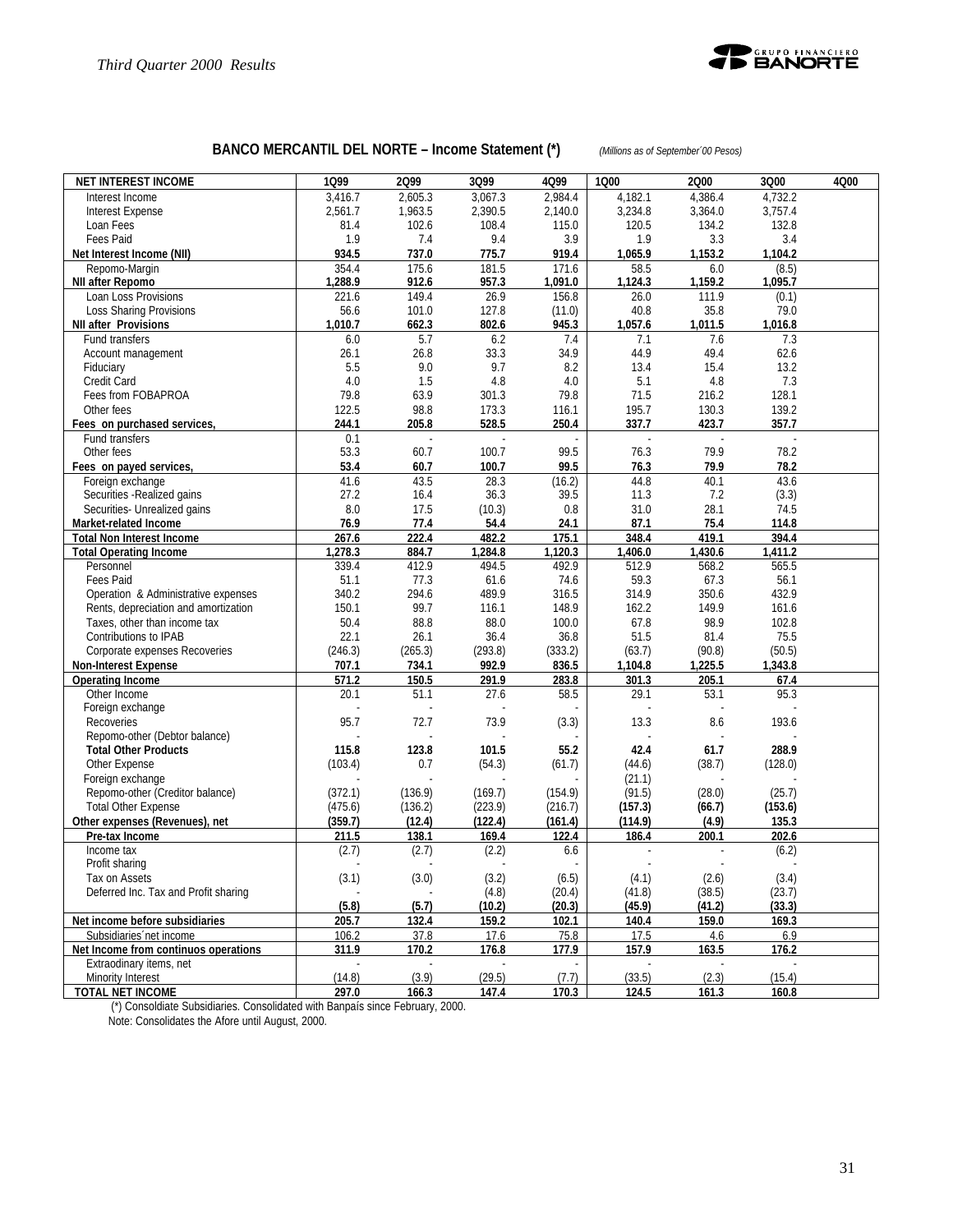

# **BANCO DEL CENTRO (BANCEN)- Balance Sheet (\*)** *(Millions as of September´00 Pesos)*

| <b>ASSETS</b>                           | 1Q99   | 2099           | 3Q99   | 4Q99           | 1Q00   | 2Q00   | 3Q00   | 4Q00 |
|-----------------------------------------|--------|----------------|--------|----------------|--------|--------|--------|------|
| <b>Cash and due from Banks</b>          | 2,322  | 2,487          | 2,423  | 2,627          | 2.243  | 1,978  | 795    |      |
| Negotiable Instruments                  |        |                |        |                |        |        | $\sim$ |      |
| Securities held for sale                |        |                |        |                |        |        | 114    |      |
| Securities held to maturity             | 989    | 488            | 469    | 522            | 584    | 455    | 279    |      |
| <b>Financial Instruments:</b>           | 989    | 488            | 469    | 522            | 584    | 455    | 393    |      |
| Repurchase agreements, net              |        |                |        |                |        |        | 33     |      |
| Operations with collateral              |        |                |        |                |        |        |        |      |
| Futures receivable, net                 |        |                |        |                |        |        |        |      |
| Options and derivatives, net            |        |                |        |                |        |        |        |      |
| <b>Repos &amp; Derivatives:</b>         |        |                |        |                |        |        | 33     |      |
| Commercial                              | 387    | 505            | 616    | 651            | 520    | 570    | 26     |      |
| <b>Financial Intermediaries</b>         | 3      | 3              | 2      | 2              | 19     | 431    |        |      |
| Credit Card & Consumer                  |        |                |        | $\overline{2}$ | 8      | 13     |        |      |
| Mortgage                                | 1,246  | 1,199          | 1,181  | 1,211          | 1,322  | 1,292  | 350    |      |
| <b>Goverment Entities</b>               | 235    | 277            | 311    | 324            | 344    | 360    |        |      |
| Fobaproa                                | 21,120 | 20,175         | 19,216 | 17,466         | 18,055 | 18,185 | 17,780 |      |
| Fiduciary collection rights             |        |                |        |                |        |        |        |      |
| <b>Performing Loans</b>                 | 22,992 | 22,159         | 21,327 | 19,656         | 20,268 | 20,851 | 18,156 |      |
| Commercial                              | 189    | 191            | 40     | 453            | 420    | 360    | 125    |      |
| <b>Financial Intermediaries</b>         |        |                |        |                |        | 6      |        |      |
| Credit Card & Consumer                  | 133    | 130            | 117    | 113            | 109    | 108    |        |      |
| Mortgage                                | 698    | 639            | 536    | 425            | 343    | 341    | 118    |      |
| <b>Goverment Entities</b>               |        |                |        |                |        |        |        |      |
| Past Due Loans                          | 1,021  | 960            | 693    | 992            | 872    | 815    | 243    |      |
| <b>Total Loans</b>                      | 24,013 | 23,120         | 22,020 | 20,648         | 21.140 | 21,666 | 18,399 |      |
| Preventive loan loss reserves           | 1,930  | 1,965          | 1,422  | 1,436          | 1,347  | 1,322  | 372    |      |
| <b>Net Loan Portfolio</b>               | 22,082 | 21,155         | 20,598 | 19,213         | 19,793 | 20,345 | 18,027 |      |
| Sundry debtors and other assets.net     | 173    | 243            | 206    | 154            | 347    | 361    | 419    |      |
| Foreclosed assets, net                  | 9      | $\overline{7}$ | 74     | 747            | 734    | 740    |        |      |
| Real Estate, Furniture & Equipment, net | 450    | 438            | 438    | 429            | 421    | 418    | 24     |      |
| Investments in subsidiaries             | 12     | 12             | 12     | 14             | 17     | 15     | 355    |      |
| Deferred taxes                          |        |                |        |                |        |        |        |      |
| Deffered charges & Intangibles          | 39     | 42             | 30     | 32             | 18     | 16     | 584    |      |
| UDIS Mortgage loans reserve coverage    |        |                |        |                |        |        |        |      |
| <b>Other Assets</b>                     | 683    | 742            | 759    | 1,375          | 1,536  | 1,550  | 1,383  |      |
| <b>TOTAL ASSETS</b>                     | 26.076 | 24,871         | 24,249 | 23,737         | 24,157 | 24.328 | 20.632 |      |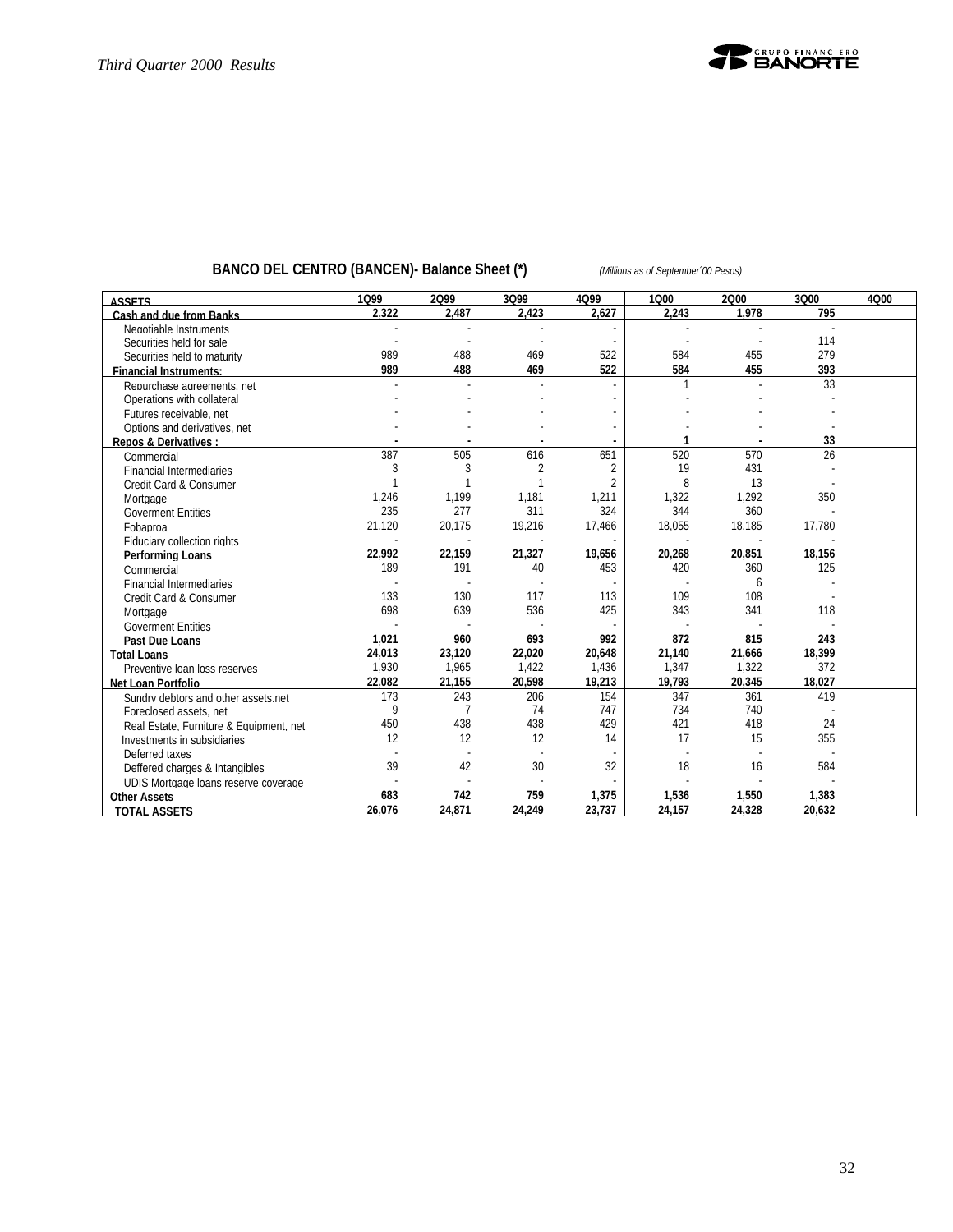

# **BANCO DEL CENTRO (BANCEN)- Balance Sheet (\*)** *(Millions as of September´00 Pesos)*

| <b>LIABILITIES</b>                           | 1099   | 2099   | 3Q99   | 4Q99           | 1000           | 2000   | 3Q00           | 4000 |
|----------------------------------------------|--------|--------|--------|----------------|----------------|--------|----------------|------|
| Demand Deposits                              | 2.173  | 2.559  | 3.104  | 2.703          | 2.296          | 2.370  |                |      |
| <b>Time Deposits</b>                         | 14.991 | 14,108 | 11,803 | 11,890         | 15,834         | 15,785 | 16,655         |      |
| <b>Bonds</b>                                 | 4,053  | 3,397  | 3,289  | 3,218          |                |        |                |      |
| <b>Deposits</b>                              | 21,217 | 20,065 | 18.196 | 17,811         | 18,131         | 18.155 | 16,655         |      |
| Demand                                       | 61     |        | ×.     |                |                |        |                |      |
| Short term                                   | 883    | 955    | 2,042  | 2,018          | 2,240          | 2,436  |                |      |
| Long term                                    | 1,823  | 1,754  | 1,609  | 1,538          | 1,474          | 1,426  | 2,197          |      |
| Due to banks and correspondents              | 2,767  | 2,710  | 3.651  | 3,555          | 3,714          | 3.863  | 2,197          |      |
| Repurchase agreements, net                   |        |        |        |                |                |        |                |      |
| Operations with collateral                   |        |        |        |                |                |        |                |      |
| Futures receivable, net                      |        |        |        |                |                |        |                |      |
| Options and derivatives, net                 |        |        |        |                |                |        | 52             |      |
| <b>Repos &amp; Derivatives:</b>              |        |        |        |                |                |        | 52             |      |
| Income Tax & Profit Sharing                  |        |        |        | $\overline{2}$ | $\mathfrak{D}$ |        | $\mathfrak{D}$ |      |
| Other Pavable accounts                       | 563    | 504    | 752    | 659            | 313            | 243    | 133            |      |
| Other pavable accounts                       | 563    | 504    | 752    | 661            | 315            | 243    | 135            |      |
| Subordinated non Convertible Debenture       |        |        | ÷.     |                |                |        |                |      |
| Defered Taxes                                |        |        |        |                |                |        |                |      |
| Deferred credits                             | 6      | 11     | 11     | 11             | 10             | 11     |                |      |
| <b>TOTAL LIABILITIES</b>                     | 24.554 | 23,290 | 22,610 | 22,039         | 22.170         | 22,272 | 19.039         |      |
| <b>STOCKHOLDER'S EQUITY</b>                  |        |        |        |                |                |        |                |      |
| Paid-in Capital                              | 852    | 852    | 852    | 1,095          | 1,095          | 1,095  | 469            |      |
| Share subscription premiums                  |        |        |        |                |                |        |                |      |
| Subordinated Convertible Debentures          |        |        |        |                |                |        |                |      |
| <b>Subscribed Capital</b>                    | 852    | 852    | 852    | 1,095          | 1,095          | 1,095  | 469            |      |
| <b>Capital Reserves</b>                      | 246    | 270    | 270    | 270            | 271            | 500    |                |      |
| <b>Retained Earnings</b>                     | 262    | 251    | 249    |                | 318            | 89     |                |      |
| Surplus (Deficit) from securities            |        |        |        |                |                |        | (7)            |      |
| Results of foreign operations exchange       |        |        |        |                |                |        |                |      |
| Excess (Insuf.) in capital restatement       | 96     | 81     | 81     | 85             | 13             | 13     |                |      |
| Non Mon assets results fixed assets          |        |        |        |                |                |        |                |      |
| Non Mon assets results Investm subsidiaries  |        |        |        |                | 3              |        | 10             |      |
| Adjustment in the employees pension funds    |        |        |        |                |                |        |                |      |
| Accumulated deffered tax effect              |        |        |        |                |                |        |                |      |
| Net Income                                   | 67     | 127    | 186    | 247            | 287            | 358    | 651            |      |
| <b>Earned Capital</b>                        | 669    | 728    | 786    | 602            | 892            | 961    | 654            |      |
| Minority Holdings                            |        |        |        |                |                |        | 470            |      |
| <b>Total Stockholder's Equity</b>            | 1.522  | 1.581  | 1.638  | 1,697          | 1.987          | 2.056  | 1.593          |      |
| <b>TOTAL LIABILITIES &amp; STOCKHOLDER'S</b> | 26,076 | 24,871 | 24,249 | 23,737         | 24,157         | 24,328 | 20,632         |      |

(\*) Consolidate Afore

# **MEMORANDUM ACCOUNTS OF BANCO DEL CENTRO (Bancen)** *(Millions as of September´00 Pesos)*

|                                                    | 1099    | 2099    | 3Q99    | 4Q99    | 1000    | 2000    | 3Q00      | 4Q00 |
|----------------------------------------------------|---------|---------|---------|---------|---------|---------|-----------|------|
| Signature guarantees granted                       |         |         |         |         |         |         |           |      |
| Other contingent obligations                       | .880    | 1,836   | .900    | 2,285   | 2,258   | 2.378   |           |      |
| Irrevocable lines of credit                        | 15      | 18      | 15      | 25      | 21      | 20      |           |      |
| Assets held in trust and mandate                   | 18.222  | 17.483  | 17.812  | 17,483  | 16.550  | 18.702  | 18.608    |      |
| Assets held in custody or in administration        | 26.591  | 25.348  | 24.081  | 23,677  | 26,636  | 29.902  |           |      |
| Investment banking transactions for third parties, | 329     | 254     | 17      | 63      | 247     | 226     |           |      |
| Engaged amounts in fobaproa operations             | 2,669   | 3,040   | 3,258   | 3,429   | 555     | 304     | 307       |      |
| Investment of retirement saving funds              |         |         |         |         |         |         |           |      |
| Integration of loan portfolio                      | 24.339  | 23.487  | 22.707  | 21.512  | 20.062  | 20.853  |           |      |
| Received amounts in derivative instruments         |         |         |         |         |         |         |           |      |
| Fobaproa trusts                                    |         |         |         |         |         |         |           |      |
| Securities to be received                          | 122     | 14      |         | 43      | 125     | 113     | 22.800    |      |
| (Less) payable for reversal                        | (122)   | (14)    | (17)    | (43)    | (125)   | (113)   | (22, 852) |      |
| Receivables for reversal                           | 122     | 14      |         | 43      | 125     | 113     | 10.675    |      |
| (Less) securities to be delivered                  | (122)   | (14)    | (17)    | (43)    | (125)   | (113)   | (10,642)  |      |
| Other control accounts                             | 37.256  | 67,705  | 66.784  | 61,907  | 57,975  | 58,920  |           |      |
|                                                    | 111.300 | 139.172 | 136,574 | 130,382 | 124,304 | 131,305 | 18,897    |      |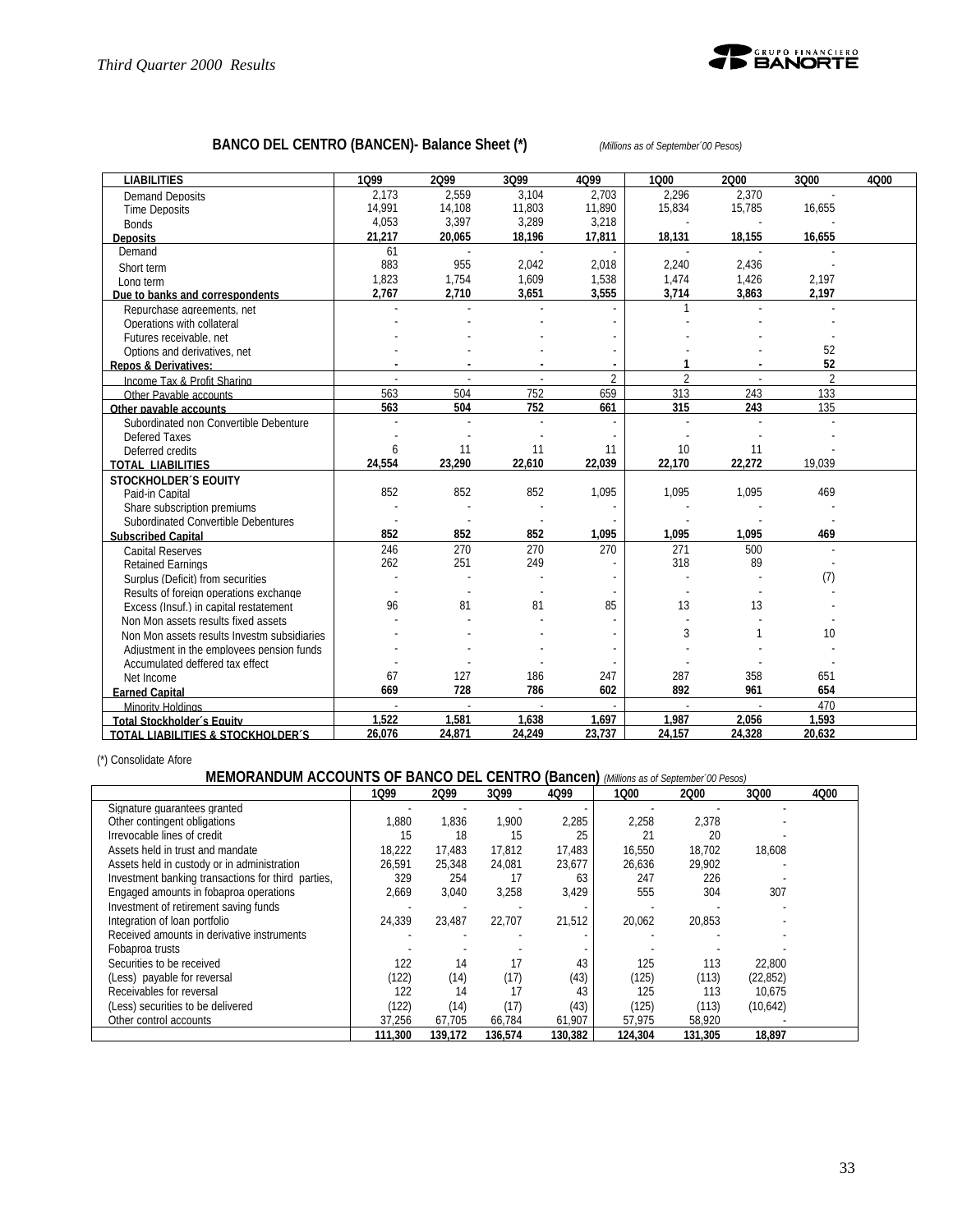

# **BANCO DEL CENTRO (BANCEN) - Income Statement (\*)** *(Millions as of September´00 Pesos)*

| <b>NET INTEREST INCOME</b>           | 1Q99                     | 2Q99       | 3Q99       | 4Q99                     | 1Q00       | 2000           | 3Q00           | 4Q00 |
|--------------------------------------|--------------------------|------------|------------|--------------------------|------------|----------------|----------------|------|
| Interest Income                      | 1,970.4                  | 1,463.3    | 1,442.0    | 1,203.7                  | 1,230.9    | 993.7          | 2,002.7        |      |
| <b>Interest Expense</b>              | 1,643.4                  | 1,141.5    | 1,057.4    | 884.1                    | 747.3      | 670.8          | 1,781.3        |      |
| Loan Fees                            | 13.3                     | 13.8       | 14.8       | 12.9                     | 10.8       | 9.5            | 5.8            |      |
| <b>Fees Paid</b>                     | 0.1                      | 0.5        | 0.3        | 0.3                      | 1.0        | 0.5            | 0.4            |      |
| Net Interest Income (NII)            | 340.2                    | 335.1      | 399.0      | 332.3                    | 493.3      | 331.9          | 226.8          |      |
| Repomo-Margin                        | 12.5                     | (17.5)     | (9.7)      | (9.7)                    | (9.9)      | (8.8)          | (7.3)          |      |
| NII after Repomo                     | 352.6                    | 317.6      | 389.3      | 322.6                    | 483.4      | 323.1          | 219.5          |      |
| Loan Loss Provisions                 | (0.3)                    | 12.1       | 20.0       | 20.3                     | 195.2      | 61.2           | 6.4            |      |
| <b>Loss Sharing Provisions</b>       |                          |            |            |                          |            |                |                |      |
| <b>NII after Provisions</b>          | 352.9                    | 305.5      | 369.3      | 302.3                    | 288.2      | 261.9          | 213.1          |      |
| Fund transfers                       | 0.4                      | 0.5<br>5.5 | 0.5<br>6.5 | 0.5<br>6.9               | 0.5<br>6.3 | 0.5<br>6.9     | 0.3            |      |
| Account management<br>Fiduciary      | 6.3<br>1.4               | 3.3        | 2.8        | 5.5                      | 193.3      | 23.6           | 4.2<br>209.5   |      |
| Credit Card                          | 0.2                      | 0.3        | 0.4        | 0.5                      | 0.3        | 0.4            | 0.3            |      |
| Fees from FOBAPROA                   | 14.9                     | 9.5        | 13.2       | 6.1                      | 13.3       | 3.7            | 5.2            |      |
| Other fees                           | 14.4                     | 2.9        | 4.1        | 3.5                      | 2.3        | 2.9            | 78.6           |      |
| Fees on purchased services,          | 37.7                     | 22.0       | 27.5       | 23.0                     | 216.1      | 38.0           | 298.0          |      |
| Fund transfers                       | L.                       | ÷,         | L.         | ä,                       | L.         | $\overline{a}$ | $\overline{a}$ |      |
| Other fees                           | 0.2                      | 0.2        | 0.2        | 2.5                      | 13.0       | 16.0           | 9.8            |      |
| Fees on payed services,              | 0.2                      | 0.2        | 0.2        | 2.5                      | 13.0       | 16.0           | 9.8            |      |
| Foreign exchange                     | 8.6                      | 7.8        | 6.3        | 5.3                      | 7.5        | 6.7            | 4.5            |      |
| Securities - Realized gains          |                          |            |            |                          |            |                | 2.1            |      |
| Securities- Unrealized gains         |                          |            |            |                          |            |                | (17.1)         |      |
| Market-related Income                | 8.6                      | 7.8        | 6.4        | 5.4                      | 7.5        | 6.7            | (10.6)         |      |
| <b>Total Non Interest Income</b>     | 46.1                     | 29.5       | 33.7       | 25.9                     | 210.5      | 28.7           | 277.7          |      |
| <b>Total Operating Income</b>        | 399.0                    | 335.1      | 403.0      | 328.1                    | 498.7      | 290.6          | 490.7          |      |
| Personnel                            | 73.0                     | 70.6       | 77.6       | 79.3                     | 77.1       | 87.3           | 61.1           |      |
| Fees Paid                            | 27.6                     | 14.3       | 20.5       | 5.4                      | 10.1       | 13.0           | 6.7            |      |
| Operation & Administrative expenses  | 121.8                    | 131.1      | 169.5      | 110.0                    | 104.6      | 130.4          | 80.0           |      |
| Rents, depreciation and amortization | 22.7                     | 21.3       | 15.3       | 19.3                     | 18.1       | 15.3           | 19.9           |      |
| Taxes, other than income tax         | 10.3                     | 18.0       | 28.4       | 78.3                     | 16.8       | 24.0           | 51.0           |      |
| Contributions to IPAB                | 15.0                     | 17.8       | 20.8       | 19.4                     | 20.8       | 19.0           | 15.0           |      |
| Corporate expenses Recoveries        |                          |            |            |                          |            |                |                |      |
| <b>Non-Interest Expense</b>          | 270.4                    | 273.2      | 332.2      | 311.6                    | 247.6      | 289.0          | 233.6          |      |
| <b>Operating Income</b>              | 128.6                    | 61.8       | 70.8       | 16.5                     | 251.1      | 1.6            | 257.1          |      |
| Other Income                         | 4.3                      | 8.2        | 5.5        | 66.7                     | 74.3       | 81.5           | 51.7           |      |
| Foreign exchange                     |                          |            |            |                          | 0.1        |                |                |      |
| Recoveries                           | 7.1                      | 0.4        | 0.9        | 2.3                      | 1.6        | 1.8            | 4.6            |      |
| Repomo-other (Debtor balance)        |                          |            |            |                          |            |                |                |      |
| <b>Total Other Products</b>          | 11.4                     | 8.5        | 6.4        | 69.0                     | 76.1       | 83.2           | 56.2           |      |
| Other Expense                        | (8.7)                    | (5.0)      | (5.4)      | (7.9)                    | (9.0)      | (1.3)          | (1.6)          |      |
| Foreign exchange                     |                          |            |            |                          |            |                |                |      |
| Repomo-other (Creditor balance)      | (62.9)                   | (5.0)      | (11.2)     | (14.0)                   | (29.4)     | (11.4)         | (7.0)          |      |
| <b>Total Other Expense</b>           | (71.6)                   | (10.0)     | (16.6)     | (22.0)                   | (38.5)     | (12.7)         | (8.6)          |      |
| Other expenses (revenues), net       | (60.2)                   | (1.5)      | (10.2)     | 47.0                     | 37.6       | 70.6           | 47.6           |      |
| Pre-tax Income                       | 68.4                     | 60.4       | 60.5       | 63.5                     | 288.7      | 72.1           | 304.7          |      |
| Income tax                           | (0.2)                    | (0.5)      | (0.3)      | (1.8)                    | ÷,<br>J.   |                |                |      |
| Profit sharing<br>Tax on Assets      |                          |            | (1.1)      | $\omega$<br>(0.5)        |            |                |                |      |
| Deferred Inc. Tax and Profit sharing | (1.4)                    | (1.4)      |            | (0.1)                    | (1.4)      | (1.8)          | (2.1)          |      |
|                                      | (1.6)                    | (1.8)      | (1.5)      | (2.4)                    | (1.4)      | (1.8)          | (2.1)          |      |
| Net income before) su)bsidiaries     | 66.7                     | 58.6       | 59.1       | 61.1                     | 287.3      | 70.3           | 302.6          |      |
| Subsidiaries net income              | (0.1)                    | 1.8        |            | 0.2                      |            | 0.5            | 1.0            |      |
| Net Income from continuos operations | 66.7                     | 60.3       | 59.1       | 61.3                     | 287.3      | 70.8           | 303.6          |      |
| Extraodinary items, net              | $\overline{\phantom{a}}$ |            |            | $\overline{\phantom{a}}$ |            |                |                |      |
| Minority Interest                    | $\overline{\phantom{a}}$ |            |            | ä,                       |            |                | (10.4)         |      |
| <b>TOTAL NET INCOME</b>              | 66.7                     | 60.3       | 59.1       | 61.3                     | 287.3      | 70.8           | 293.1          |      |

(\*) Consolidate Afore